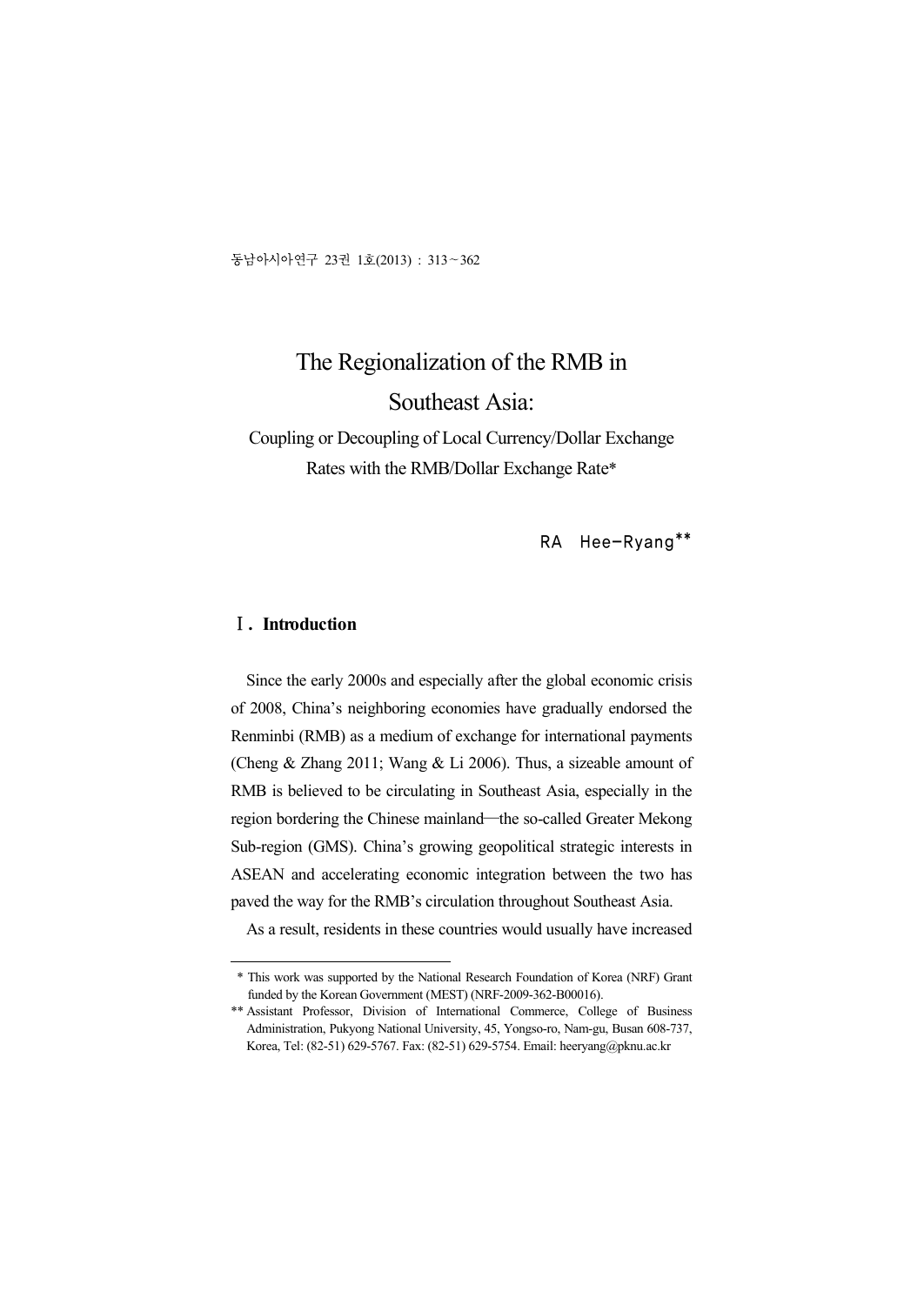their holdings of the RMB to shield the real values of their wealth. The RMB is used along with domestic currencies in these countries as a means of payment, a unit of account, and a store of value. Thus, mainly in the context of ASEAN economies, RMB internationalization<sup>1)</sup>, , perhaps better described as *RMB regionalization*, has been prominent and has drawn the attention of many studies in recent years both at home and abroad (Cohen 2012; Cheng & Zhang 2011; He 2007; Gao & Yu 2009; Li 2010; Liu 2011; Liu & Xu 2003; Park & Song 2012; Peng & Shu 2010; Song & Song 2012; Wang & Li 2006; Wu 2009).

Trade between China and ASEAN, the primary driving force of RMB regionalization, has continued to boom. During 2011, ASEAN's total exports to China grew by 86 percent (US\$141.8 billion in total), and ASEAN's total imports from China grew by 63 percent (US\$166.8 billion in total) compared to 2010. If we acknowledge a large increase in the border trade between China and GMS countries like Laos, Myanmar, and Vietnam, then China's trade with ASEAN has been much larger than the official statistics show. If we assume that regionalization of the RMB in ASEAN and economic integration between China and ASEAN

<sup>1)</sup> An international currency is one that is used outside its home country. The classical three functions of money domestically―a medium of exchange, a store of value, and a unit of account―can be transferred to the level of international money. For example, over the last a few decades, developing and transitional economies have usually increased their holdings of foreign currencies, i.e., the U.S. dollar, to shield the real values of their wealth. U.S. dollars are used along with domestic currencies in these countries as a means of payment, a unit of account, and a store of value. Thus, mainly in the context of developing and transitional economies, the dollarization phenomenon has been prominent and has drawn the attention of many studies over the last two decades (Ra 2007; Kompas & Suiwah 1999; Leung & Ngo 1999; Sahay & Végh 1996; Agénor & Khan 1992; Clements & Gerd 1992; Giovannini & Turtleboon 1992; Guidotti & Rodriguez 1992). Based on the previous research, theoretical and empirical studies on the international use of the RMB can be performed.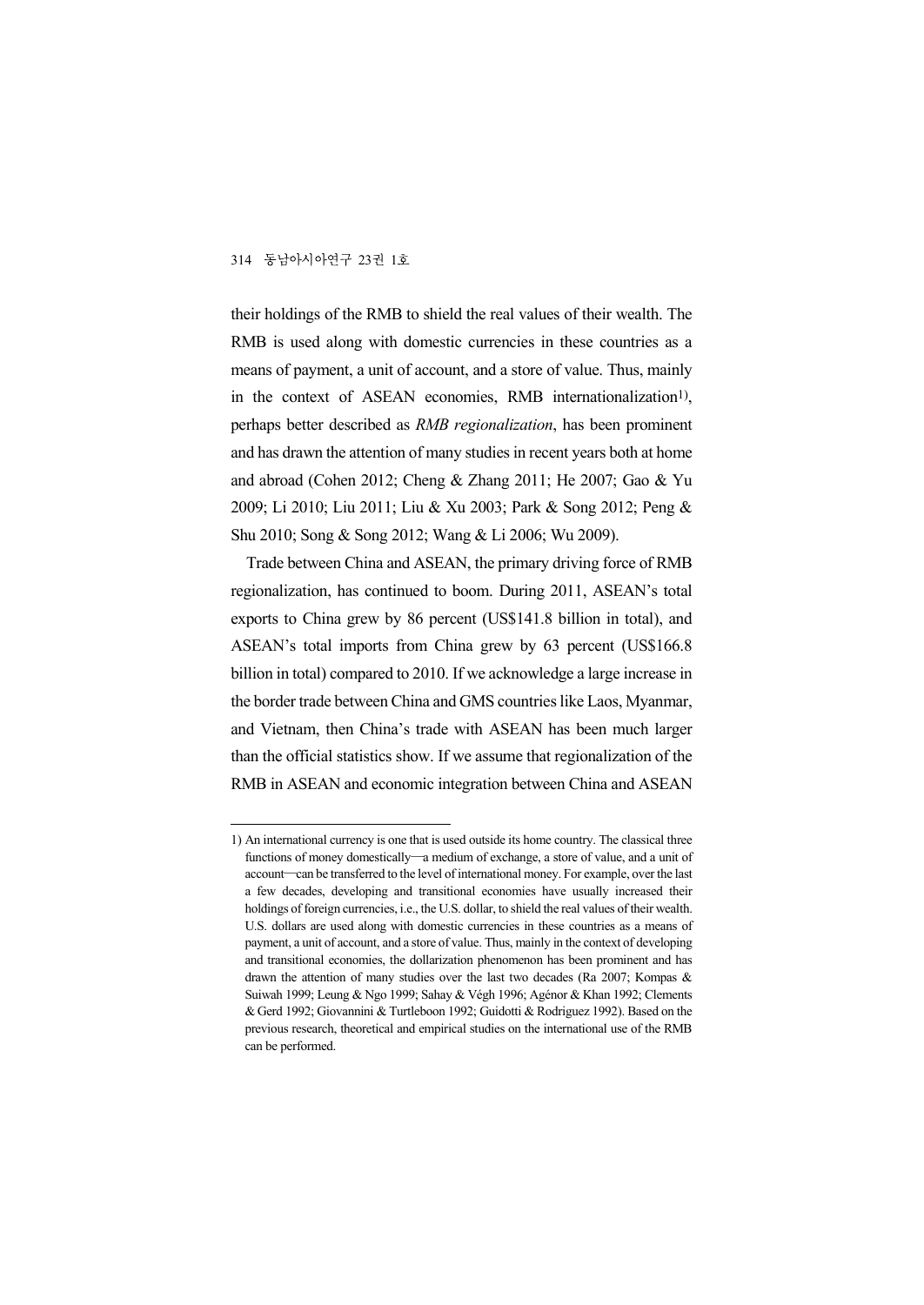is positively correlated, we can model the movement of local currency/dollar exchange rates of ASEAN countries vis-à-vis the RMB/dollar exchange rate.

Adopting autoregressive equation analysis, we examine whether local currency/dollar exchange rates move together with the RMB/dollar exchange rate in a way that implicitly shows the realization of RMB regionalization in the region. Also, we examine whether GMS countries show more sensitivity to the RMB/dollar exchange rate compared to other ASEAN countries, which would imply a degree of sensitivity are proportional to the degree of integration of the economy in question with China. The proportions of trade with China to total are 16.5%, 31.6%, and 19.6% respectively in 2011. These figures outnumber those of the other 7 ASEAN countries (7.5% for Brunei, 15.6% for Cambodia, 12.9% for Indonesia, 13.1% for Malaysia, 11.2% for the Philippines, 10.4% for Singapore, 12.7% for Thailand).2)

Actually, we can find plenty of literature on the relationship between exchange rate policies and currency substitution, usually dollarization.3) However, there are few theoretical and empirical studies to explain the relationship between exchange rate policies and RMB internationalization, or regionalization. To our knowledge, this study is the first to examine this relationship regarding the RMB.

Our empirical results present co-movements (coupling) of local currency/dollar exchange rates with the RMB/dollar exchange rate before the global financial crisis (2005.8-2008.6). The coupling of two

<sup>2)</sup> The numbers are calculated from <TableA1> of <Appendix1>.

<sup>3)</sup> Baliño, Bennett, & Borensztein 1999; Berg & Borensztein 2000a, 2000b; Calvo 1985; Calvo & Végh 1992; Ra 2007; Rojas-Suarez 1992; Savastano 1996.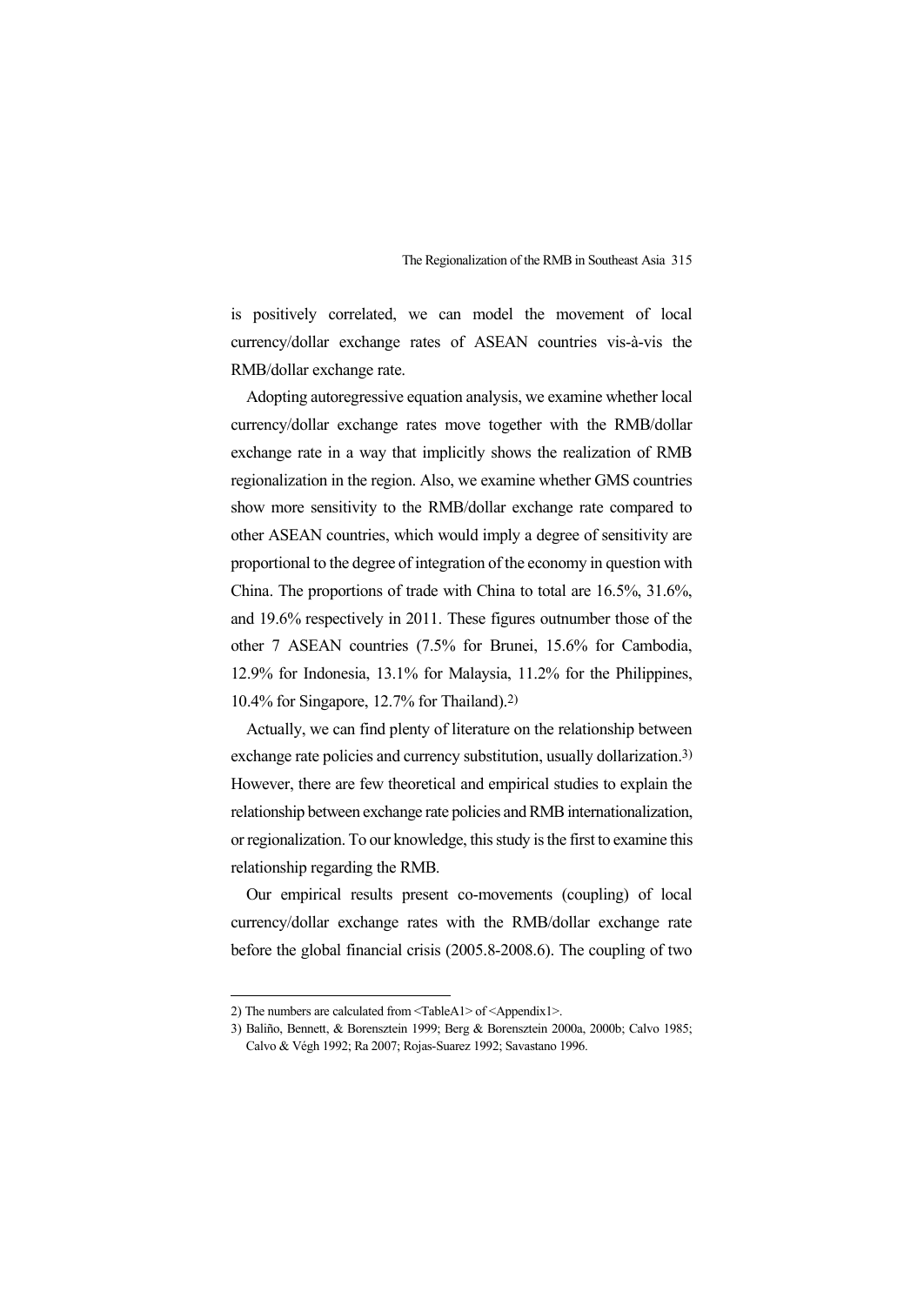exchange rates may imply ASEAN countries manage their local currency/dollar exchange rates proportionately to a change the in RMB/dollar exchange rate to stabilize the effective exchange rate. Conversely, the movements of the two have become decoupled since the crisis (2010.7-2012.6). For this, we can say that the governments of ASEAN have intervened in the foreign exchange market to manage their local currency/dollar exchange rates inverse proportionately to the change (appreciation) in the RMB/dollar exchange rate to promote exports in order to overcome the global economic recession, especially since 2011. It may be mainly due to competition with Chinese commodities in both domestic and world markets.

Thus, this may imply the priority of the governments of ASEAN in terms of exchange rate policy has changed from the maintaining of stability of exchange rates to the promoting of price competitiveness after the global economic crisis. Furthermore, the phenomena of coupling and decoupling were more evident for GMS countries in order to reveal that RMB regionalization and price competition are more severe for these countries.

In the next section, we briefly overview the current situation of RMB regionalization, its past and prospects, and the theoretical reasoning of ASEAN's exchange rate policy regarding on RMB regionalization. In Section 3, we propose a model for an analysis on the effect of RMB regionalization on the exchange rate policy of ASEAN countries. Also we examine data for an estimation of this effect. Section 4 presents the empirical results from the estimations and suggests several implications. Finally, section 5 summarizes the main findings and presents a conclusion.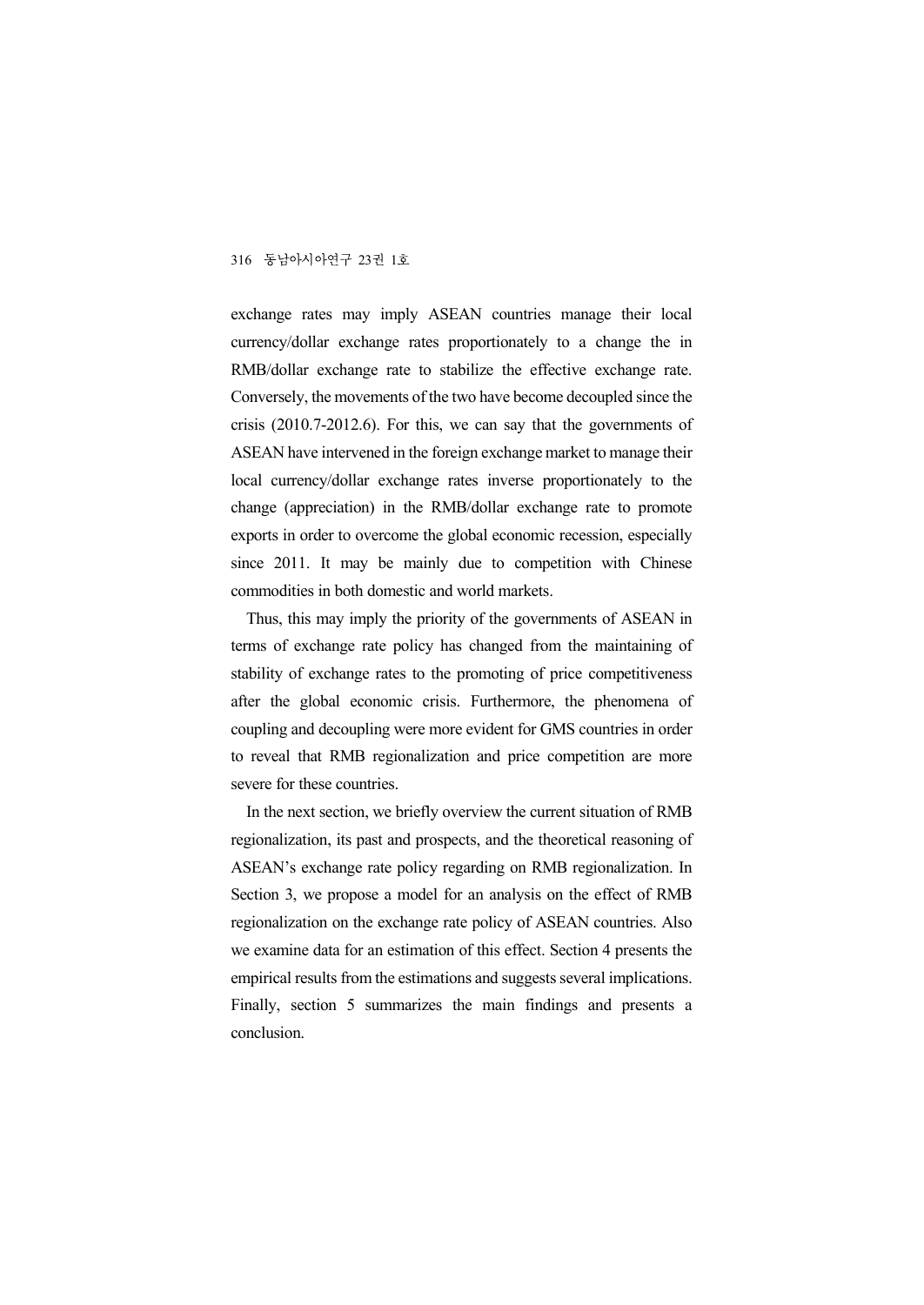#### Ⅱ**. RMB regionalization and exchange rate policy**

As mentioned above, RMB regionalization for ASEAN is basically attributed to the rapid expansion of trade between China and ASEAN countries. It is natural that an increasing amount of trade facilitates the use of the RMB in settlements on a large scale. RMB use in international trade settlements dates back to the early 2000s between China and some adjacent ASEAN countries.

For example, based on the statistics for Yunnan Province from 2001 to 2003, the RMB has already been playing a crucial role in settlements for bilateral trade between China and Vietnam, Laos, and Myanmar (Liu & Xu 2003). Also, as a result of the rapid growth of China's trade with its neighboring countries, the amount of RMB circulation in Vietnam, Laos, Myanmar, and Cambodia has multiplied since 2000 (Yu & Gao 2009). Table 1 shows the trend of RMB settlements in these countries. In particular, the percentage of RMB use in these countries was quite large for imports. For Myanmar, the percentage of RMB use for imports reached almost 80% in 2003.

|         | Import $(\%)$ |      |      | Export $(\% )$ |      |      |  |
|---------|---------------|------|------|----------------|------|------|--|
|         | 2001          | 2002 | 2003 | 2001           | 2002 | 2003 |  |
| Laos    | 29.1          | 37.4 | 54.6 | 5.9            | 3.5  | 6.2  |  |
| Myanmar | 49.6          | 59.9 | 78.7 | 16.1           | 12.3 | 10.7 |  |
| Vietnam | 28.3          | 48.0 | 51.5 | 21.8           | 11.8 | 10.4 |  |

Table1. RMB use in trade settlements

Source: Liu & Xu 2003, p142-143.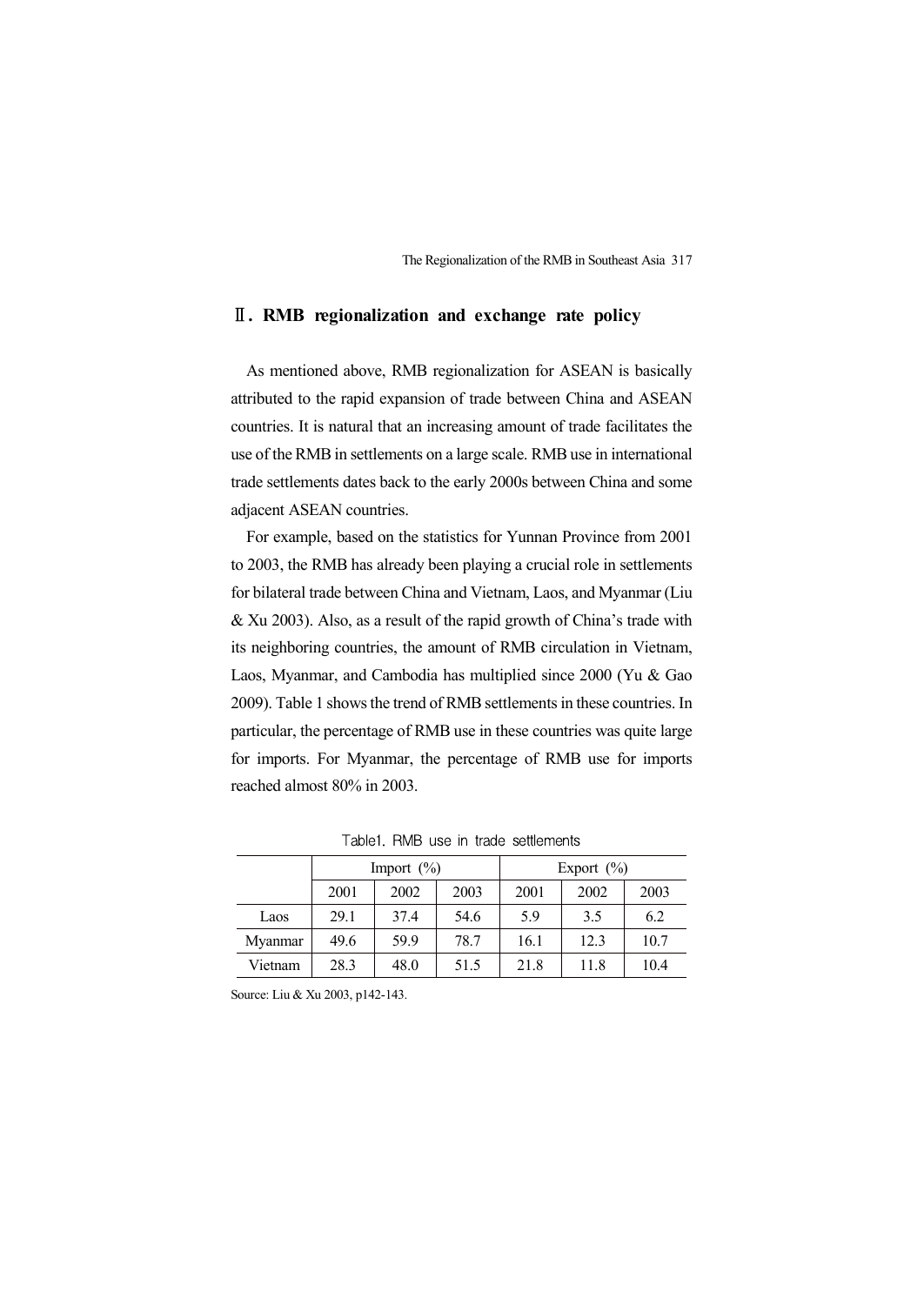Table 2 shows the proportions of RMB deposit volumes in GMS countries to China's circulating cash from 1992 to 2004. The number increased rapidly at the beginning of the 2000s. Thus, even though updated data are not accessible, after almost a decade, we predict that the percentage would be much larger than before. The RMB has gained its reputation in surviving the global financial crisis, and hence countries are confident in the RMB and are willing to hold it as their primary foreign exchange.

Table2. The proportion of RMB deposit volume in GMS countries to China's circulating cash

| Year                                                                                           | 1992 | 1994 | 1996 | 1998 | 2000 | 2001                                                                                              | 2002 | 2003 | 2004 |
|------------------------------------------------------------------------------------------------|------|------|------|------|------|---------------------------------------------------------------------------------------------------|------|------|------|
| Proportion<br>(%)                                                                              | 0.0  |      |      |      |      | $\vert 0.016 \vert 0.035 \vert 0.072 \vert 0.065 \vert 0.109 \vert 0.130 \vert 0.138 \vert 0.157$ |      |      |      |
| $S_{\text{out}}$ $W_{\text{out}}$ $\theta$ $I$ $I$ $\theta$ $\theta$ $\ell$ $\theta$ $1$ $711$ |      |      |      |      |      |                                                                                                   |      |      |      |

Source: Wang & Li 2006. p.1,711.

Since 2009, China has become the largest trade partner to ASEAN. <Figure1> shows ASEAN's major trading partners in recent years. The proportion of trade with China rose from 10.4% of total trade in 2008 to 13.5% in 2010, before dropping to 12.8% in 2011. Japan, the EU, and the U.S. are the next highest ranked trading partners, respectively.4) In particular, in 2009, right after the global financial crisis, only the proportion of trade with China increased, implying RMB regionalization accelerated during this period.

<sup>4)</sup> <TableA1> of <Appendix1> presents major trading partners and their ranks for each ASEAN country.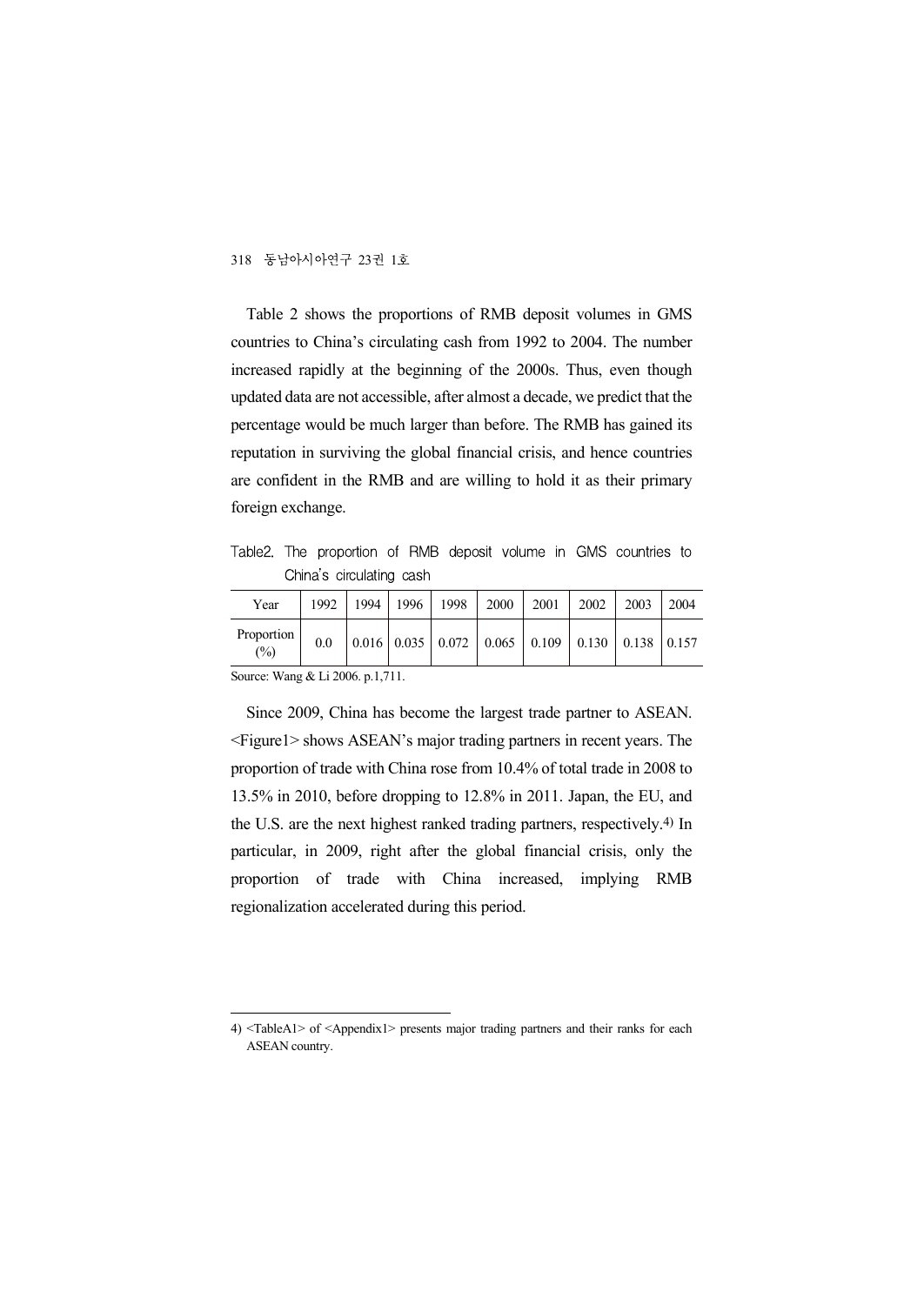

<Figure1> Trend of ASEAN's major trading partners (%)

Source: Direction of Trade Statistics, July 2012, IMF.

Adding the large increase in border trade between China and GMS countries, the trade between the two regions is believed to have been much larger than the official statistics reveal. In particular, since the China-ASEAN FTA became effective in January 2010, there is little doubt that a reduction in tariffs and commercial barriers occurred, and closer economic relations between the two sides were established. Since the FTA took effect, there has been a phenomenal increase in trade between China and ASEAN.5) Thus, as can be expected, the expansion of trade between China and ASEAN would be accompanied by a remarkable increase in settlements using the RMB.

For example, during the first six months of the *RMB pilot program* in

<sup>5)</sup> The effects of the FTA on additional trade creation are reinforced by the growing influence of ethnic entrepreneurs, their family businesses, conglomerates, and networks, which play a significant role in the regional economic integration of China and ASEAN. It is known that no less than a 60% increase in bilateral trade in differentiated products between countries in ASEAN was assigned to ethnic Chinese networks in the 1990s (Rauch & Trindade 2002).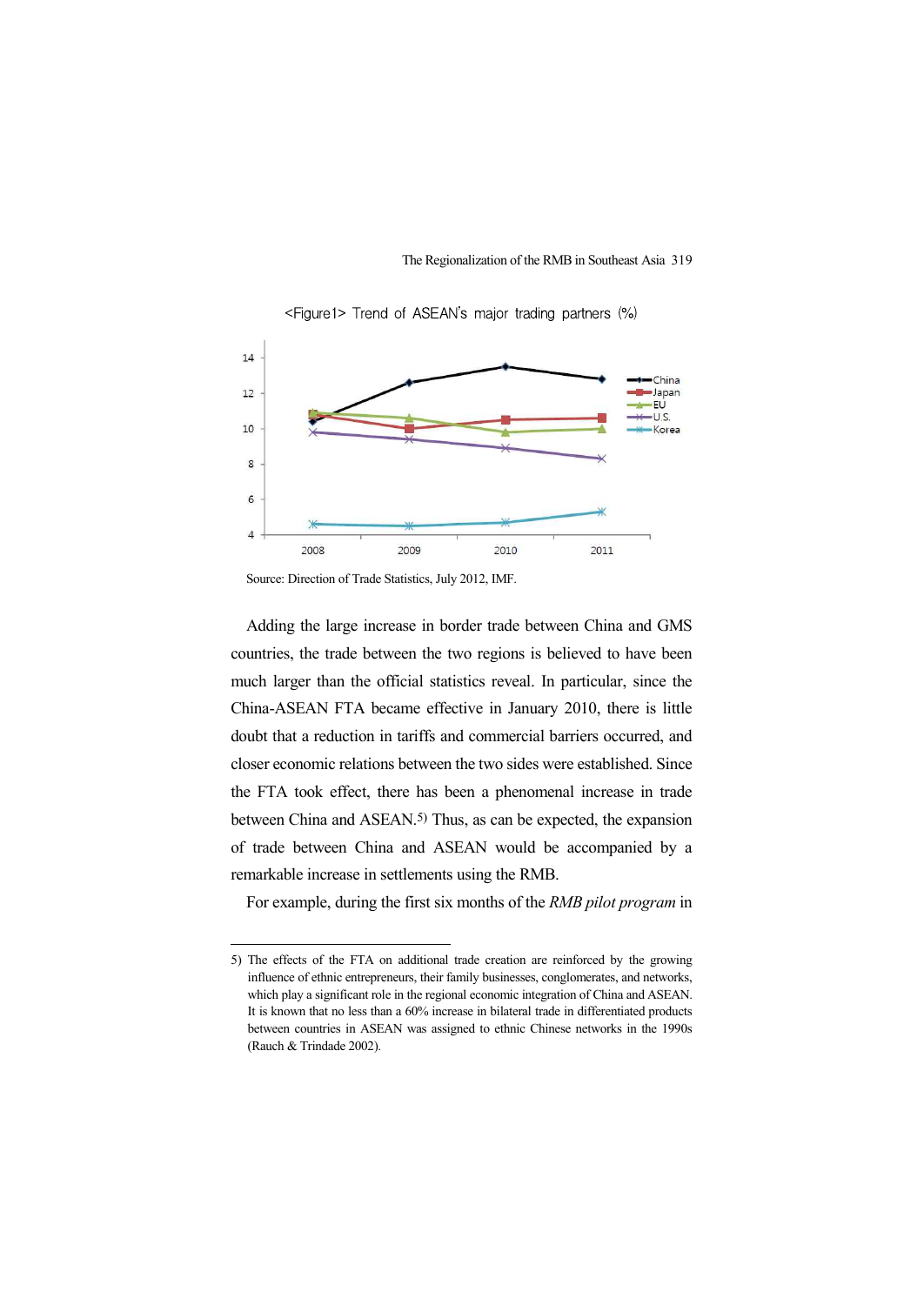2009,6) the share of RMB invoicing registered was less than 0.3% of China's total trade. However, in 2010, it shot up to almost 2.5% (PBC 2011, January 30). Actually, RMB regionalization has been driven by strategic considerations of the Chinese government to consolidate and promote China's economic and political interests in Southeast Asia by helping to make the RMB widely used as another anchor currency in the region. Furthermore, this development may have prompted the internationalization program to legalize and better control its offshore holdings of the RMB. The pilot program has been shown to further stimulate and broaden its area of use in Southeast Asia.

Also, with the expansion of RMB use in international trade settlements, attempts to promote RMB regionalization in international financial markets have been made as well. Although being reluctant in opening financial and capital markets, China has created an offshore market in Hong Kong for issuance of RMB bonds and has developed international monetary cooperation. In September 2009, RMB-dominated sovereign

<sup>6)</sup> In 2009, the Chinese government launched a so-called Pilot Program for RMB settlement, starting from Shanghai, Guangzhou, Shenzhen, Zhuhai, and Dongguan. Up to the end of 2009, there had been 409 transactions using the RMB in settlements. The total amount was 3.58 billion Yuan. Since June 2010, the areas which could conduct trade settlements with the RMB expanded from the five aforementioned cities to 20 provinces/municipalities. Under the Pilot Program, any foreign trading firm can receive the RMB as the settlement currency when it exports to a Chinese enterprise in the pilot region. And if a foreign firm wishes to pay in RMB for imports from China, its Chinese trading partner must be among the designated enterprises in one of the pilot regions (BBVA research 2011). The number of companies using the RMB in trade settlements has increased from 365 companies to 67,724. At the end of 2010, there had been more than 500 billion Yuan conducted in trade settlements, estimated at 2% of the total amount of international trade. It was 48 times more than the amount in the previous year.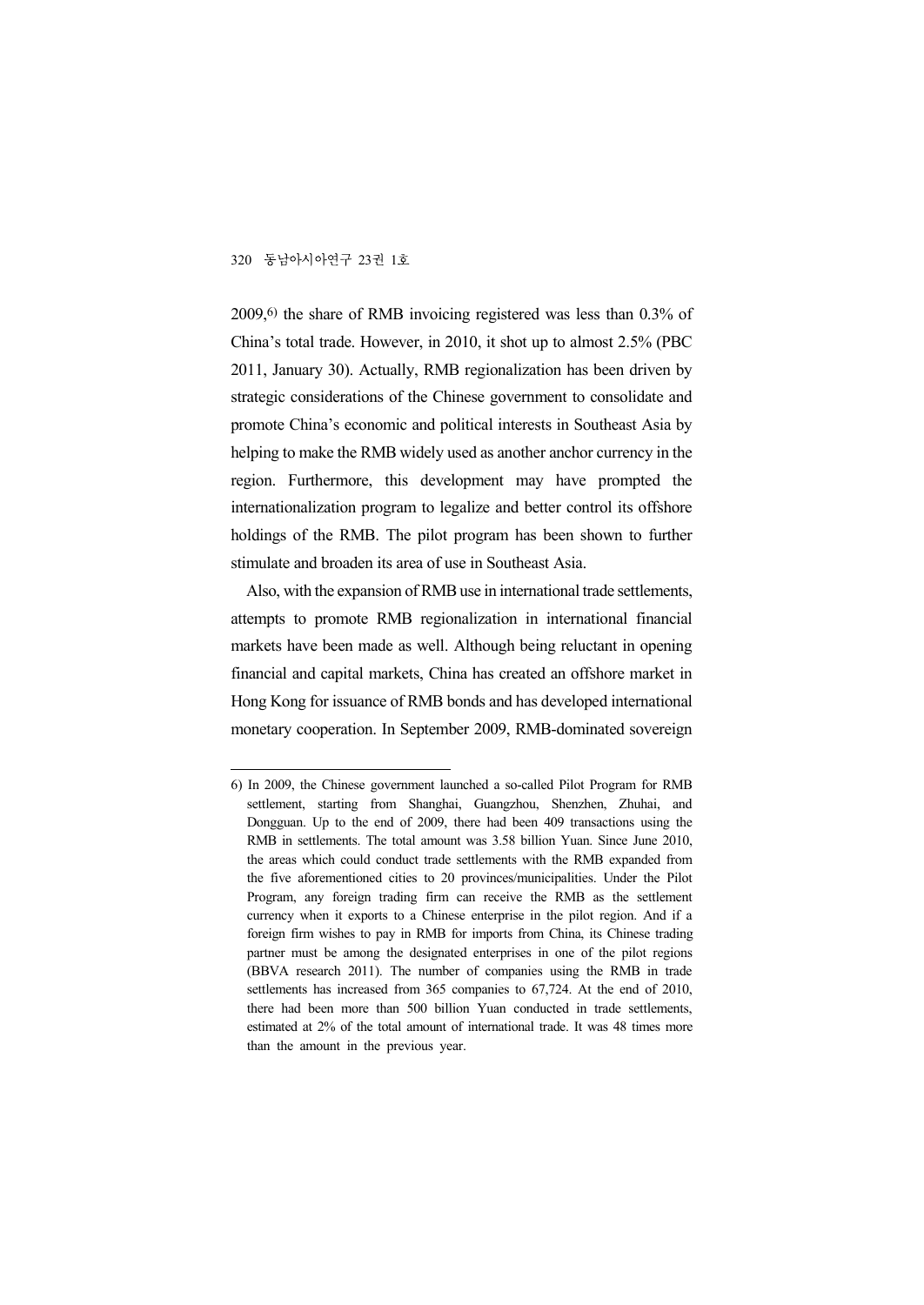bonds amounting to RMB 6 billion were issued in Hong Kong,7) following a previous semi-public issuance of RMB bonds by five state-owned Chinese banks, HSBC, Asian Development Bank, and even multilateral companies.8)

In addition, China has signed bilateral currency swap program agreements with eight economies<sup>9)</sup> and actively participates in the Chiang Mai Initiative (CMI), which provides fundamental agreement on bilateral currency swap exchanges of up to 240 billion dollars.10) China has reached agreements involving 76.8 billion dollars. The issuance of RMB-dominated bonds and bilateral currency swap agreements allow for the financial market participants and the parties of treaties to swap the RMB with their own currencies to be able to use the RMB more conveniently and efficiently for international financial transactions,

<sup>7)</sup> Hong Kong plays a primary role in practicing RMB internationalization. Hong Kong has developed a well-operated RMB settlements system. It has the highest percentage of RMB amounts abroad and the highest variety in functions for the RMB.

<sup>8)</sup> China Development Bank launched about 5 billion Yuan in bonds in Hong Kong in 2007. In the following two years, China's financial institutions―including the Export-Import Bank of China, Bank of China, China Construction Bank, and Bank of Communications―have sold more than 20 billion Yuan bonds. In 2009, the Bank of East Asia (China) and HSBC (China) launched 5 billion Yuan bonds in Hong Kong. The Ministry of Finance also launched 6 billion in national debt in Hong Kong in the same year. In 2010, various institutions have launched 35.86 billion Yuan in bonds in Hong Kong, which accounts for about 50% of the grand total circulation of RMB bonds since 2007. Apart from the banks in mainland China and Hong Kong as the main participants, the international financial institutions like Asian Development Bank and companies like McDonald's Cooperate also raise funds by launching RMB bonds.

<sup>9)</sup> South Korea (2008, 180 billion Yuan), Hong Kong (2009, 200 billion Yuan), Malaysia (2009, 80 billion Yuan), Belarus (2009, 20 billion Yuan), Indonesia (2009, 100 billion Yuan), Argentina (2009, 70 billion Yuan), Iceland (2010, 3.5 billion Yuan), Singapore (2010, 150 billion Yuan)

<sup>10)</sup> In May 2012, ASEAN+3 (China, Japan, and South Korea) agreed to double the size of the Chiang Mai Initiative, the swap line that can be tapped in times of financial crises, to 240 billion dollars from 120 billion dollars.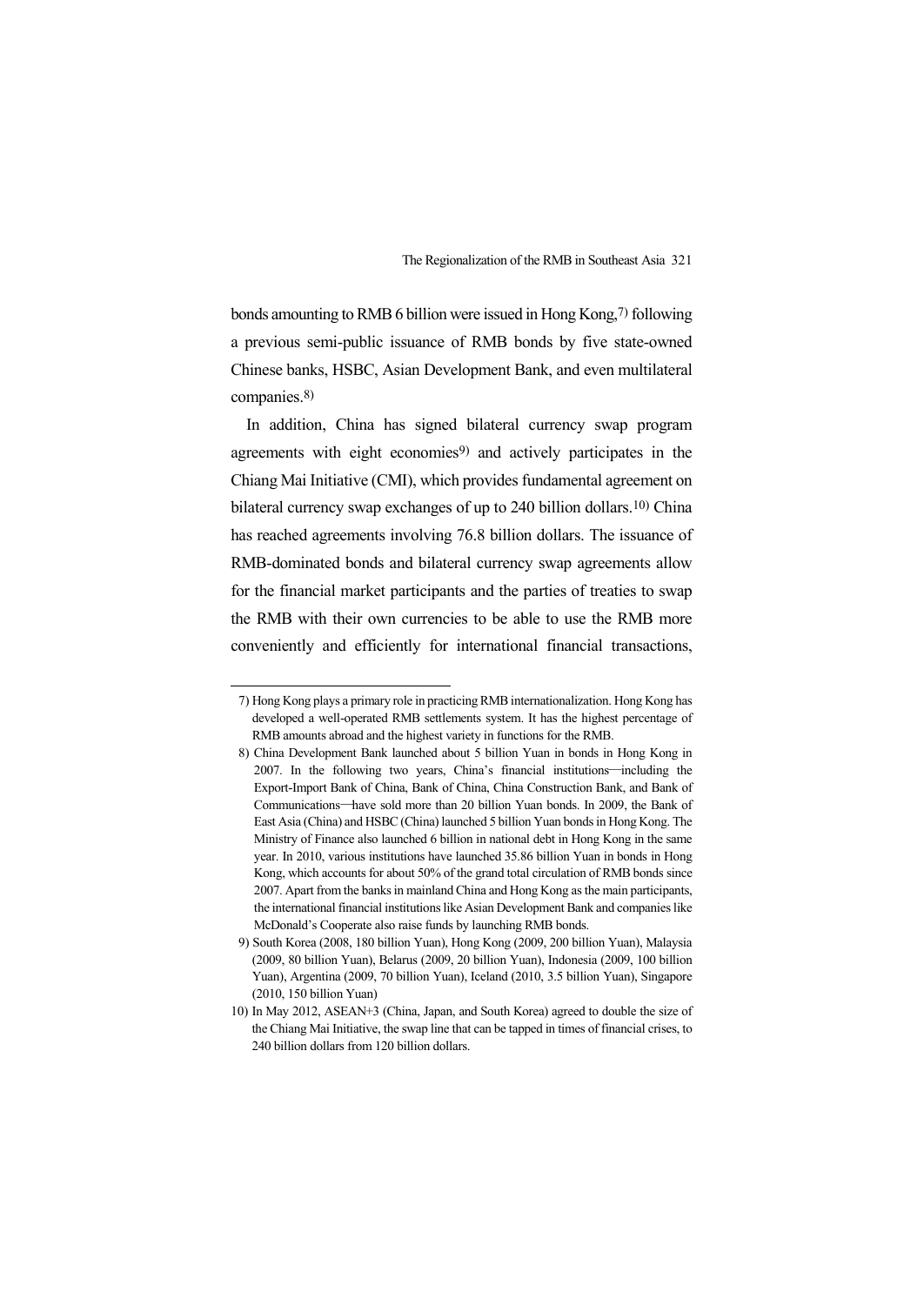resulting in more rapid internationalization of the RMB.

Regarding exchange rate policies, which are the main concern of this paper, we argue that with fast growing trade with China and rapid expansion of RMB regionalization, the weight of the RMB in the baskets for managing exchange rates of ASEAN countries will increase. Other things being equal, the increase in RMB weight would result in closer movements of exchange rates vis-à-vis the RMB. For example, in response to the appreciation of the RMB against the U.S. dollar, ASEAN governments need to increase the value of local currencies against the dollar to stabilize their nominal effective exchange rates (Park & Song 2011).

However, in spite of ongoing RMB regionalization, the priority of exchange rate policy is placed on prompting price competiveness to increase exports. In particular, to cope with the global economic recession, ASEAN countries have been carrying out expansionary economic policy to boost their economies. Considering the growth of ASEAN economies has relied heavily on exports, we believe that ASEAN countries manage their exchange rates to maintain price competitiveness. Because China became the largest trade partner to ASEAN, it could bring about the depreciation of exchange rates against the RMB as well as the U.S. dollar. In particular, when the global economic recession intensified in the beginning of 2011, the local currency/dollar exchange rates showed a trend of depreciation in many cases for ASEAN countries.11) If we follow the reasoning, the movements of exchange rate would be opposite or at least different with the previous case (coupling).

<sup>11)</sup> See <FigureA2> in <Appendix2>.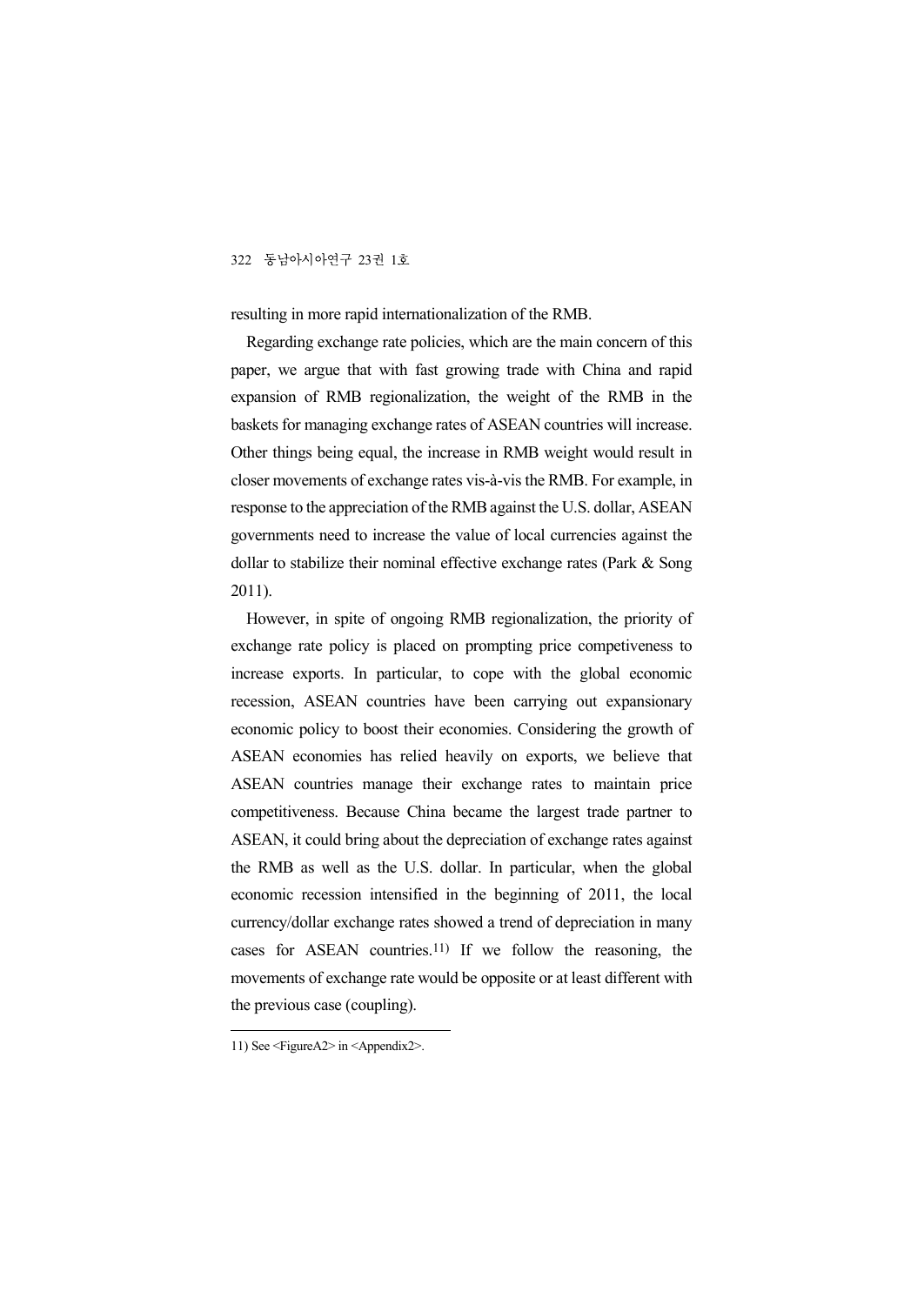For exchange rate regimes, we may say that, overall, ASEAN countries manage their exchange rates against their trade-weighted baskets to stabilize their real effective exchange rates, and intervene in foreign exchange markets to fulfill their policy goals when it is necessary (Ma & McCauley 2010; Nasution 2010). According to the <FigureA1> and <FigrueA2> of <Appendix2>, it seems for Cambodia, Laos, Myanmar, and Vietnam to implement more rigid managed exchange rate schemes (a tight basket pegging system). Acknowledging that exchange rates are not decided freely in the market, we assume that ASEAN countries manage their exchange rates for certain policy objective of governments.

In the next section, we present a model and estimates to examine whether increases in intra-regional trade and RMB regionalization has reinforced the coupling of local currency/dollar exchange rates against RMB/ dollar exchange rates, or whether the integration of two economies brings about more fierce price competition which usually attributes to upholding the depreciation policies of ASEAN countries.

#### Ⅲ**. Model and Data**

#### 1. Model

We assume that a government (usually the central bank) has two primary objectives in terms of exchange rate policy. One is stabilizing the foreign exchange market, and the other is prompting exports for economic growth. The weight of these two objectives would change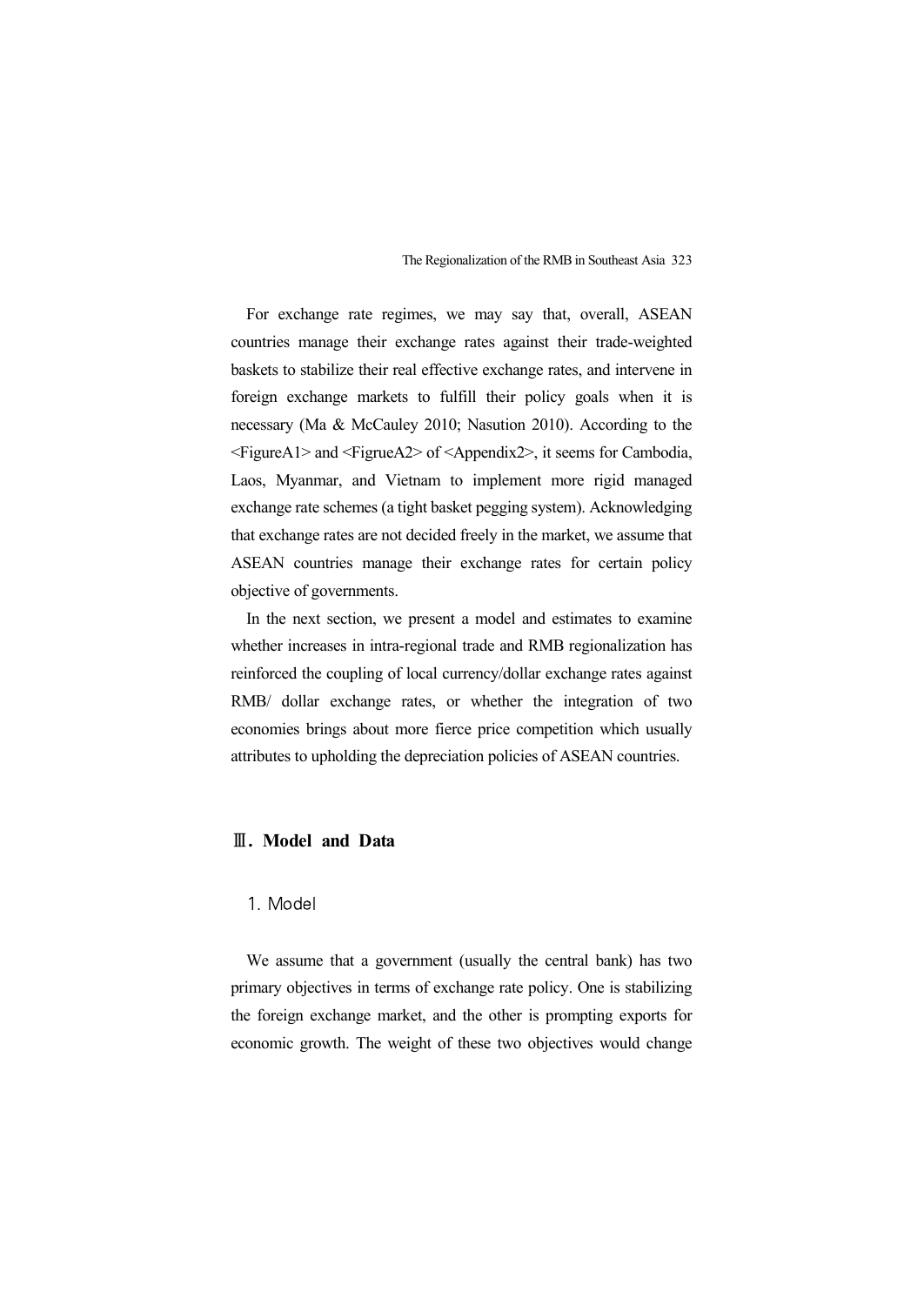according to the economic situation. If the economy is booming, the government would prefer to manage the effective exchange rate to stabilize the foreign exchange market. On the contrary, if the economy is in recession, the government would chose to depreciate the exchange rate to prompt exports to sustain the economy.

Following the first line of reasoning, we assume that ASEAN countries adopt basket pegging exchange rate regimes to manage their exchange rates against their trade-weighted basket. Then, we assume that as economic integration and RMB regionalization get stronger, the weight of the RMB in the baskets of ASEAN countries would increase. Thus, we propose that the increase in RMB weight results in co-movement or coupling of their exchange rates vis-à-vis the RMB/dollar exchange rates. We believe that the appreciation of the RMB/dollar exchange rate causes the central banks of ASEAN countries to engage the foreign exchange market to increase the value of the local currency against the dollar in order to stabilize the effective exchange rates. The higher the RMB weight, the stronger the coupling needed to stabilize bilateral (the local currency/RMB) exchange rates.

If we follow the second line of reasoning, especially for a period of recession, we can assume that a government intervenes in the foreign exchange market to bring down the value of a local currency systemically. This is also partly due to rivalry among ASEAN countries in trade with China, resulting in a government's policy not to lose price competiveness for their exporters. It may result in a different movement of exchange rates compared with the first line of reasoning. Thus, we propose that, even though RMB regionalization goes on, if a government puts more weight on the second goal, then decoupling of the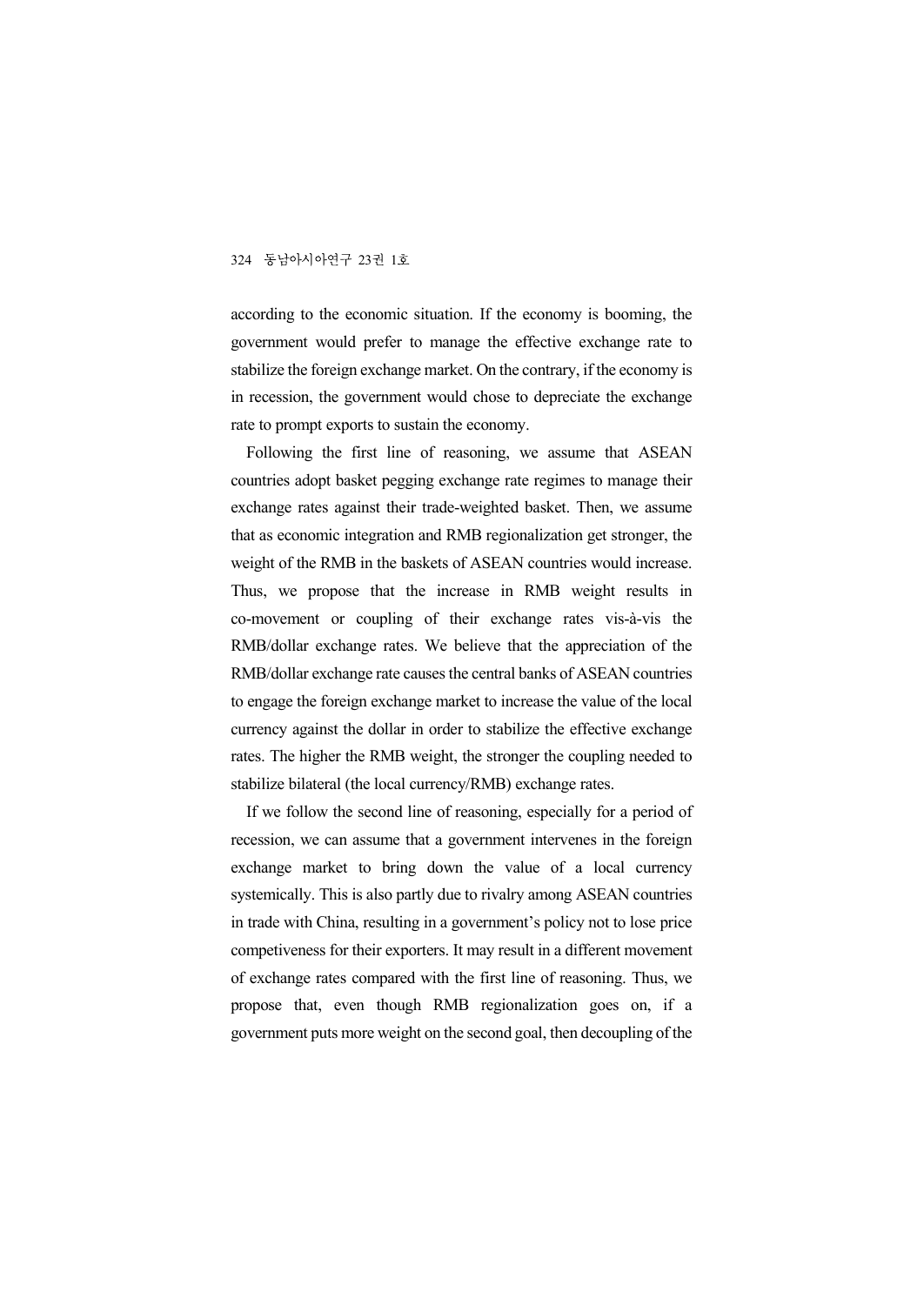local currency/dollar exchange rate against the RMB/dollar exchange rate would form the main stream of foreign exchange markets.

Combining the above arguments, we introduce the autoregressive equation model to see the movement or (de)coupling of local currency/dollar exchange rates with the RMB/dollar exchange rate.12) We divide the sample period into two timelines, August 2005-June 2008 and July 2010-June 2012. China managed a basket exchange rate regime during mid-2006 to mid-2008, returning to a dollar pegged system after the global economic crisis triggered in September 2008. China again adopted a managed floating exchange rate regime in mid-2010 up to now. The period during July 2008-June 2010, therefore, is excluded from the estimation to remove the impact of the global economic crisis and to avoid a sample bias caused by China's return to a dollar pegging system.

Then, to examine whether ASEAN countries have adjusted their local currency/dollar exchange rates in response to changes in the RMB/dollar exchange rate, the following representative autoregressive equation is estimated:

$$
X_t^i = C + \sum_{k=1}^l \alpha_k X_{t-k}^i + \sum_{\beta}^{\omega} \sum_{k=1}^l \beta_k Y_{t-k}^i + \varepsilon_t
$$
\n(1)

where  $X_t^i$  is the local currency/dollar exchange rate of the ith country at time t,  $Y_t^i$  is the exchange rate of a major foreign currency such as the RMB, Yen, or Euro, etc. which the ith country places in the basket

<sup>12)</sup> We could consider VAR (Vector Autoregression) method as an alternative way for the estimation, but the results are not sufficient to satisfy our assumptions.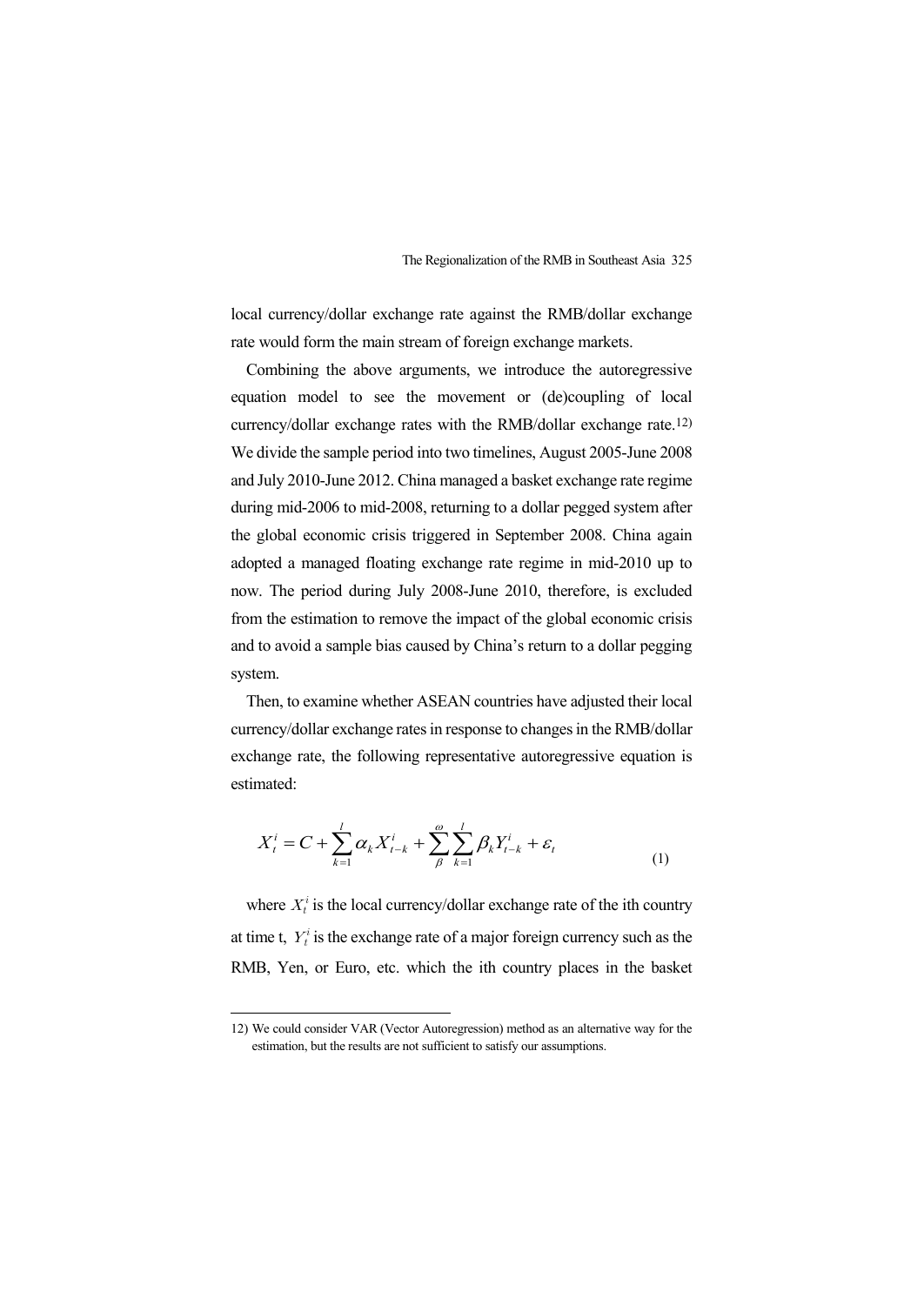against the dollar at time t.  $\epsilon_t$  is the error term from the relationship, where  $\epsilon_t$  is distributed as N(0,  $\sigma_t^2$ ). All variables are transformed in a natural log. Thus, for example, if ith country puts the RMB, Yen, or Euro into the basket then the equation estimated is as follows in (2):

$$
X_t^i = C + \sum_{k=1}^l \alpha_k X_{t-k}^i + \sum_{k=1}^l \beta_k RMB_{t-k}^i + \sum_{k=1}^l \gamma_k Y en_{t-k}^i + \sum_{k=1}^l \delta_k Euro_{t-k}^i + \varepsilon_t \tag{2}
$$

For an estimation of equation (2), if some or all of the variables follow non-stationary processes, estimation in levels may not be meaningful because of a spurious regression problem. However, if the variables are cointegrated, the long-run relationship would be captured through cointegrating relationships in levels, and an appropriate dynamic model can be estimated in an error correction setting. We consider commonly used cointegration estimation methods, such as Johansen's method, to examine cointegrating vectors. We estimate two different time periods: the pre-crisis period (2005.8-2008.6), and the post-crisis period (2010.7-2012.6). To deal with outliers during the crisis, we exclude the period 2008.7-2010.6 from the estimations mentioned above.

For the model, we need to perform unit root tests and determine whether the variables are integrated or not. If the variables involved are integrated, we perform cointegration tests to examine whether the variables in the models have a stable long-run relationship. An error correction model using Johansen's method would be adopted to include a long-run equilibrium process in short-run dynamics if the variables are cointegrated. The error correction model has cointegration relations built into its specifications, so that it restricts the long-run tendency of the cointegrated variables to converge on their cointegrating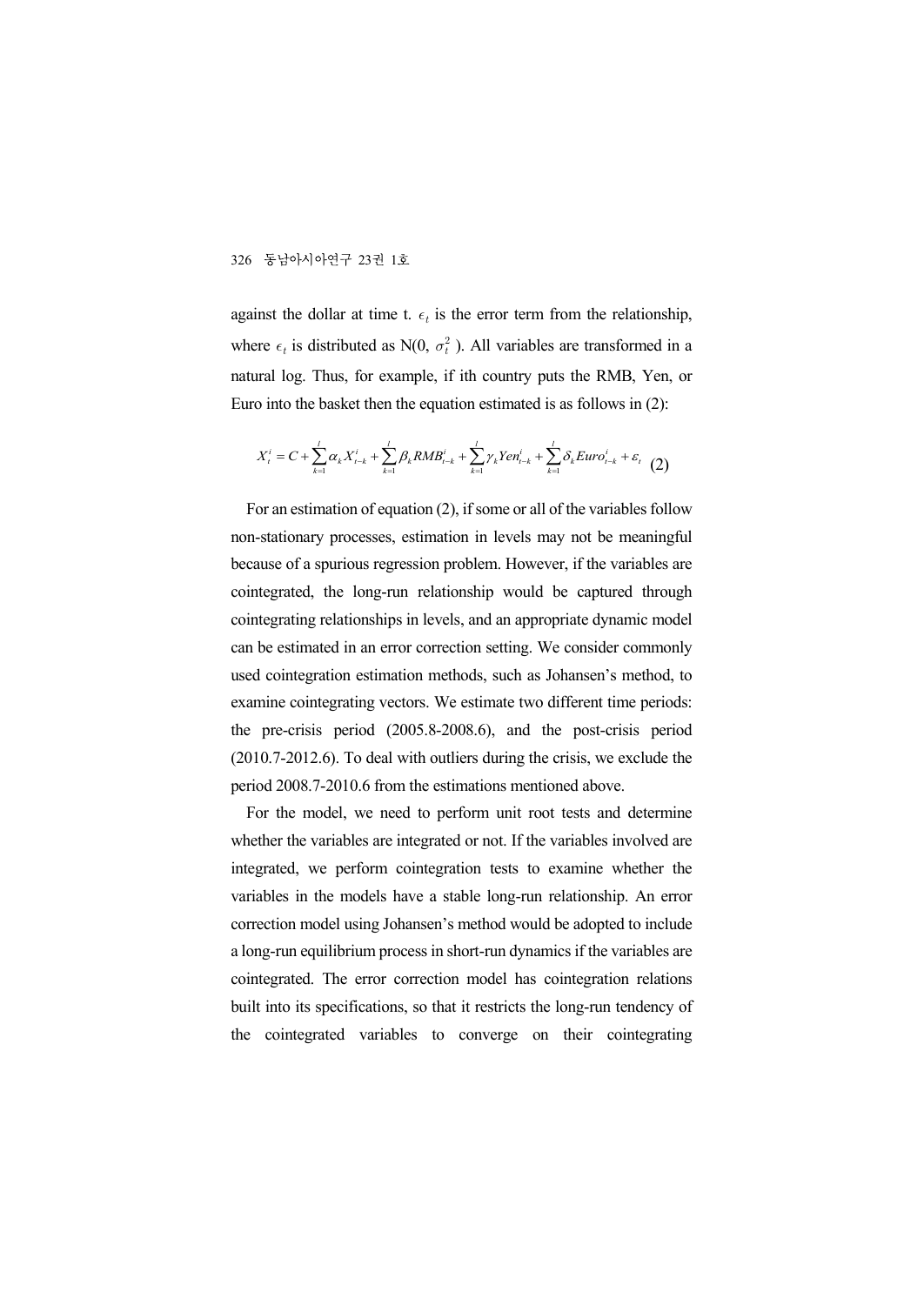relationships. The error correction term captures gradual adjustment of the model to the long-run equilibrium through a series of partial short-run adjustments. The coefficient of the error correction term measures the speed of adjustment of the variables towards equilibrium. Thus, we introduce the error correction model (ECM), represented by equation (3), to capture both the short-term dynamics and the long-term relationship among the variables (Engel and Granger, 1987; Edwards, 1983 and 1984; Elbadawi, 1990; Ford and Huang, 1994).

Furthermore, once the cointegrating relationship has been estimated, the following short-run dynamics among the variables could be is constructed and estimated to determine the short-run impact of the explanatory variables on the local currency/dollar exchange rate:

$$
\Delta X_t^i = C + \lambda ECT_{t-1} + \sum_{k=1}^l \alpha_k \Delta X_{t-k}^i + \sum_{\beta}^{\omega} \sum_{k=1}^l \beta_k \Delta Y_{t-k}^i + \varepsilon_t \tag{3}
$$

where  $\Delta$  denotes the first differentiation of the variable, meaning the change in the variable. ECT in equation (3) represents error correction terms that are induced from cointegration vectors. All the other symbols are the same as in equation (1). Thus, for example, if the ith country puts the RMB, Yen, or Euro into the basket then the equation to see the short run dynamics of the local currency/dollar exchange rate in response to the dynamics of RMB/dollar, Yen/dollar, Euro/dollar exchange rates would be estimated as follows in (4):

$$
\Delta X_t^i = C + \lambda ECT_{t-1} + \sum_{k=1}^l \alpha_k \Delta X_{t-k}^i + \sum_{k=1}^l \beta_k \Delta RMB_{t-k}^i + \sum_{k=1}^l \gamma_k \Delta Yen_{t-k}^i + \sum_{k=1}^l \delta_k \Delta Euro_{t-k}^i + \varepsilon_t
$$
\n
$$
\tag{4}
$$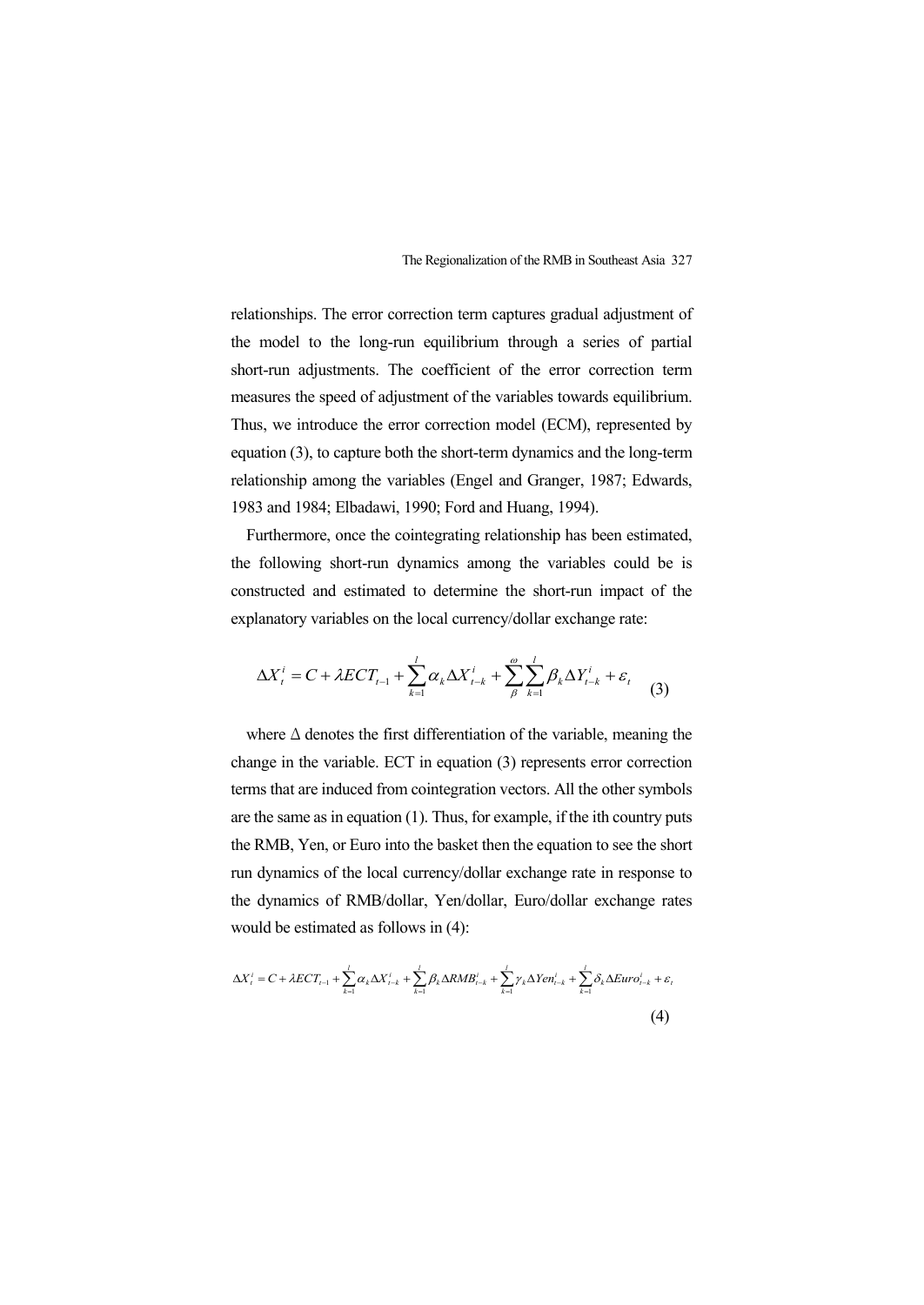We may expect, following the first line of reasoning, that the coefficient  $\beta$  (which is the main concern) would be proportional to the degree of regionalization of the RMB in a country, because as regionalization of the RMB keeps going on, the government is more willing to harmonize the local currency/dollar exchange rate in response to the RMB/dollar exchange rate. Thus, the government would be able to stabilize the effective exchange rate.

On the other hand, to maintain price competitiveness or even induce more price competitiveness the government would manage the exchange rate policy with a depreciation scheme. Then,  $\beta$  would be systemically negative or proportionally inverse to the movement of the RMB/dollar exchange rate to payoff the effect of appreciation of local currency against RMB. In doing so, the government could promote and maintain price competitiveness in trade with China in terms of global market, especially in a period of recession, to promote exports for sustaining economic growth.

In a simple way, to confirm the results of the ECM above, we can use the dynamic ordinary least squares (DOLS) method, which is an alternative way of ECM and estimate the coefficients in short-run dynamics among variables to avoid the spurious regression problem. Then, the estimations would be as in equation (5).

$$
\Delta X_t^i = C + \sum_{k=1}^l \alpha_k \Delta X_{t-k}^i + \sum_{k=1}^l \beta_k \Delta RMB_{t-k}^i + \sum_{k=1}^l \gamma_k \Delta Y en_{t-k}^i + \sum_{k=1}^l \delta_k \Delta Euro_{t-k}^i + \varepsilon_t
$$
\n(5)

*t*

We can reasonably assume that the countries adjacent to China by border or frontier trade, like the GMS countries, are likely to be more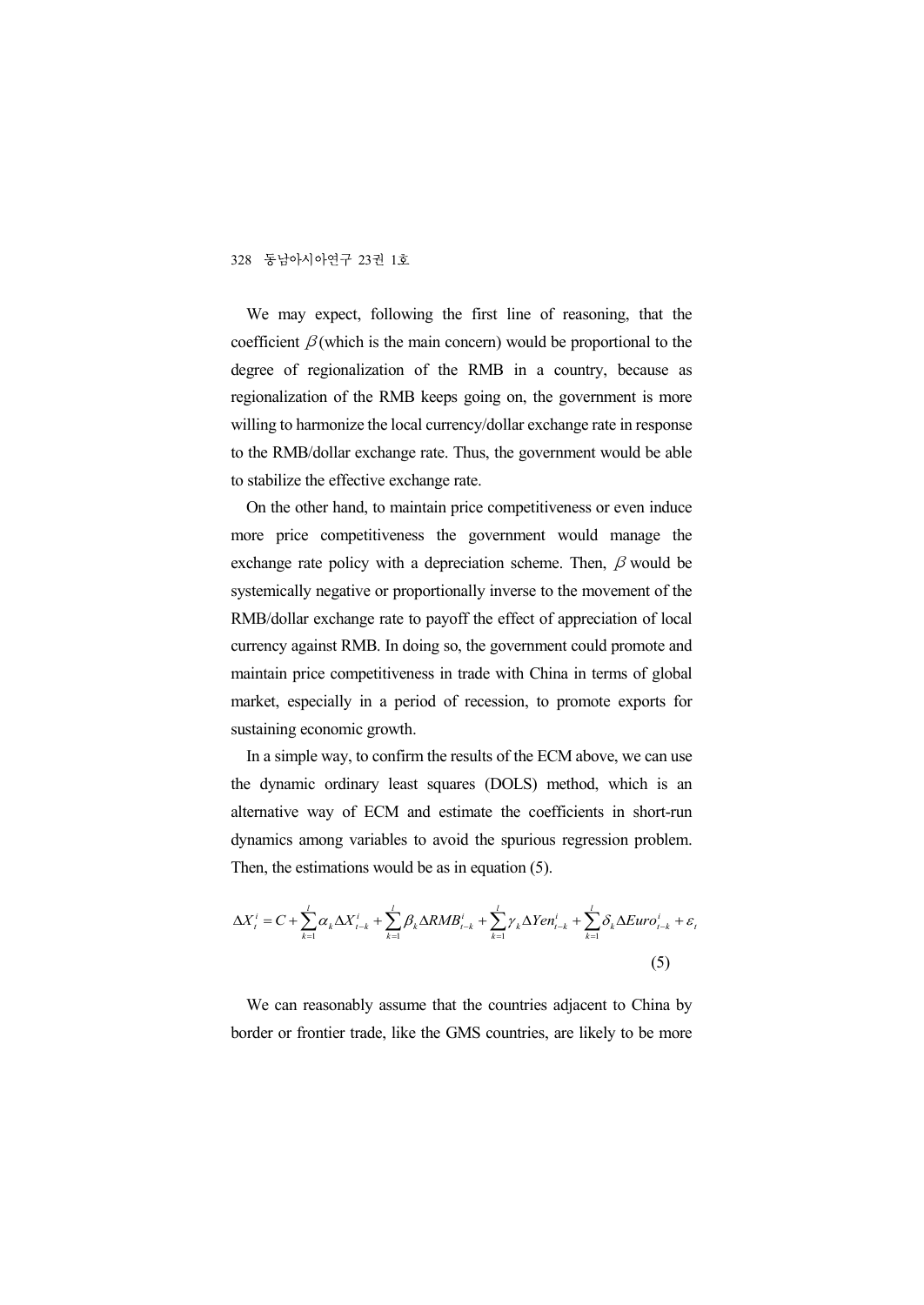*k*

 $k=1$   $k=1$ 

 $k=1$ 

 $=1$ 

1

cautious to the movement of the value of the RMB or more sensitive to the movement of the RMB/dollar exchange rate. This is because it is believed that in GMS countries that border China, the degree of the RMB's circulation is much higher than that in other ASEAN countries because of border trade and the economic power of China in the region.

Thus, utilizing the pooled data set of the three GMS countries and the other seven countries, we can use the DOLS method and estimate the coefficients in short-run dynamics among variables for the case of GMS countries and for the other seven countries. Then, the estimations would be as in equations (6) and (7).

$$
\Delta X_t^{GMS} = C + \sum_{k=1}^l \alpha_k \Delta X_{t-k}^{GMS} + \sum_{k=1}^l \beta_k \Delta RMB_{t-k}^{GMS} + \sum_{k=1}^l \gamma_k \Delta Yen_{t-k}^{GMS} + \sum_{k=1}^l \delta_k \Delta Euro_{t-k}^{GMS} + \varepsilon_t
$$
\n
$$
(6)
$$
\n
$$
\Delta X_t^{ASEAN7} = C + \sum_{k=1}^l \alpha_k \Delta X_{t-k}^{ASEAN7} + \sum_{k=1}^l \beta_k \Delta RMB_{t-k}^{ASEAN7} + \sum_{k=1}^l \gamma_k \Delta Yen_{t-k}^{ASEAN7} + \sum_{k=1}^l \delta_k \Delta Euro_{t-k}^{ASEAN7} + \varepsilon_t
$$

 $k=1$   $k=1$ 

 $k=1$   $k=1$ 

 $k=1$   $k=1$   $k=1$ 

(7) Finally, structural break tests are conducted using the DOLS method by adding dummy variables. Hayashi (2003) shows that the dynamic ordinary least squares system can be augmented to allow for structural

breaks by including dummy variables.13) To test these dummy variables,

<sup>13)</sup> There are a number of alternative tests for structural change under cointegration. For instance, Quintos and Phillips (1993) develop tests for parameter constancy in cointegrating relations in a single-equation setting. Gregory and Hansen (1996) develop residual-based, single-equation methods; however, they have weak efficacy, like residual-based tests, because they tend to ignore equation dynamics (Maddala & Kim 1998). Full information maximum likelihood methods based on the multivariate Johansen (1995) procedure, such as those in Hansen (2003), may be superior to single equation methods for addressing problems of simultaneity. However, performance is typically poor in small samples (Gangnes & Parson 2004).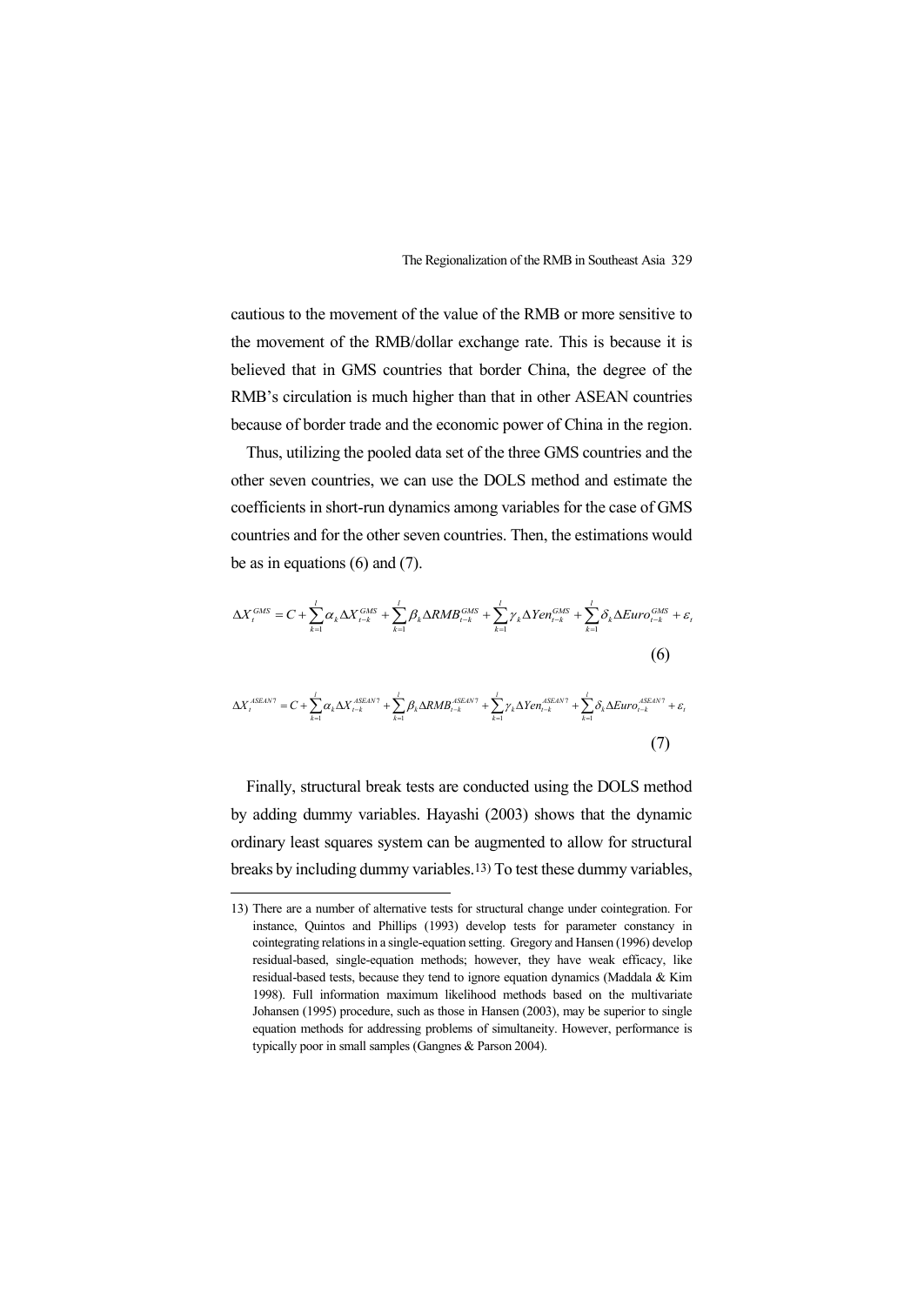we also follow the previous two hypotheses. If the global economic crisis caused detectable changes in the government's approach to RMB/dollar exchange rate movement, the coefficients of the dummy variables for the second period (2010-2012) would be negative and statistically significant. In other words, if the effects of RMB regionalization are offset or overwhelmed by the depreciation effect in the post-crisis period, the results would be different from the previous period. Thus, we can test whether there has been a structural break after the global economic crisis compared with the pre-crisis period of 2005-2008. Then, the equation will be:

$$
\Delta X_t^i = C + C_{k,T+}dum_{k,T+} + \sum_{k=1}^l \alpha_k \Delta X_{t-k}^i + \sum_{k=1}^l \alpha_{k,T+} \Delta X_{t-k}^i dum_{k,T+} + \sum_{\beta}^{\infty} \sum_{k=1}^l \beta_k \Delta Y_{t-k}^i + \sum_{\beta}^{\infty} \sum_{k=1}^l \beta_k \Delta Y_{t-k}^i dum_{k,T+} + \varepsilon_t
$$
\n(8)

where, dummy variables begin in period *T*. We use data from 2005.8.1-2008.6.30 for the pre-crisis and 2010.7.1-2012.6.30 for the post-crisis periods. Thus, *T* will be 2010.7.1.

If we consider equation (8) above for an individual country, then the equation will be:

$$
\Delta X_{t}^{i} = C + C_{k,T+} \frac{1}{2} \alpha_{k,T+} + \sum_{k=1}^{l} \alpha_{k} \Delta X_{t-k}^{i} + \sum_{k=1}^{l} \alpha_{k,T+} \Delta X_{t-k}^{i} \frac{1}{2} \alpha_{k,T+} + \sum_{k=1}^{l} \beta_{k} \Delta RMB_{t-k}^{i} + \sum_{k=1}^{l} \beta_{k,T+} \Delta RMB_{t-k}^{i} \frac{1}{2} \alpha_{k,T+} + \sum_{k=1}^{l} \gamma_{k} \Delta Sen_{t-k}^{i} + \sum_{k=1}^{l} \gamma_{k} \Delta Sen_{t-k}^{i} \frac{1}{2} \alpha_{k,T+} + \sum_{k=1}^{l} \delta_{k} \Delta Euro_{t-k}^{i} + \sum_{k=1}^{l} \delta_{k,T+} \Delta Euro_{t-k}^{i} \frac{1}{2} \alpha_{k,T+} + \varepsilon_{t}
$$
\n(9)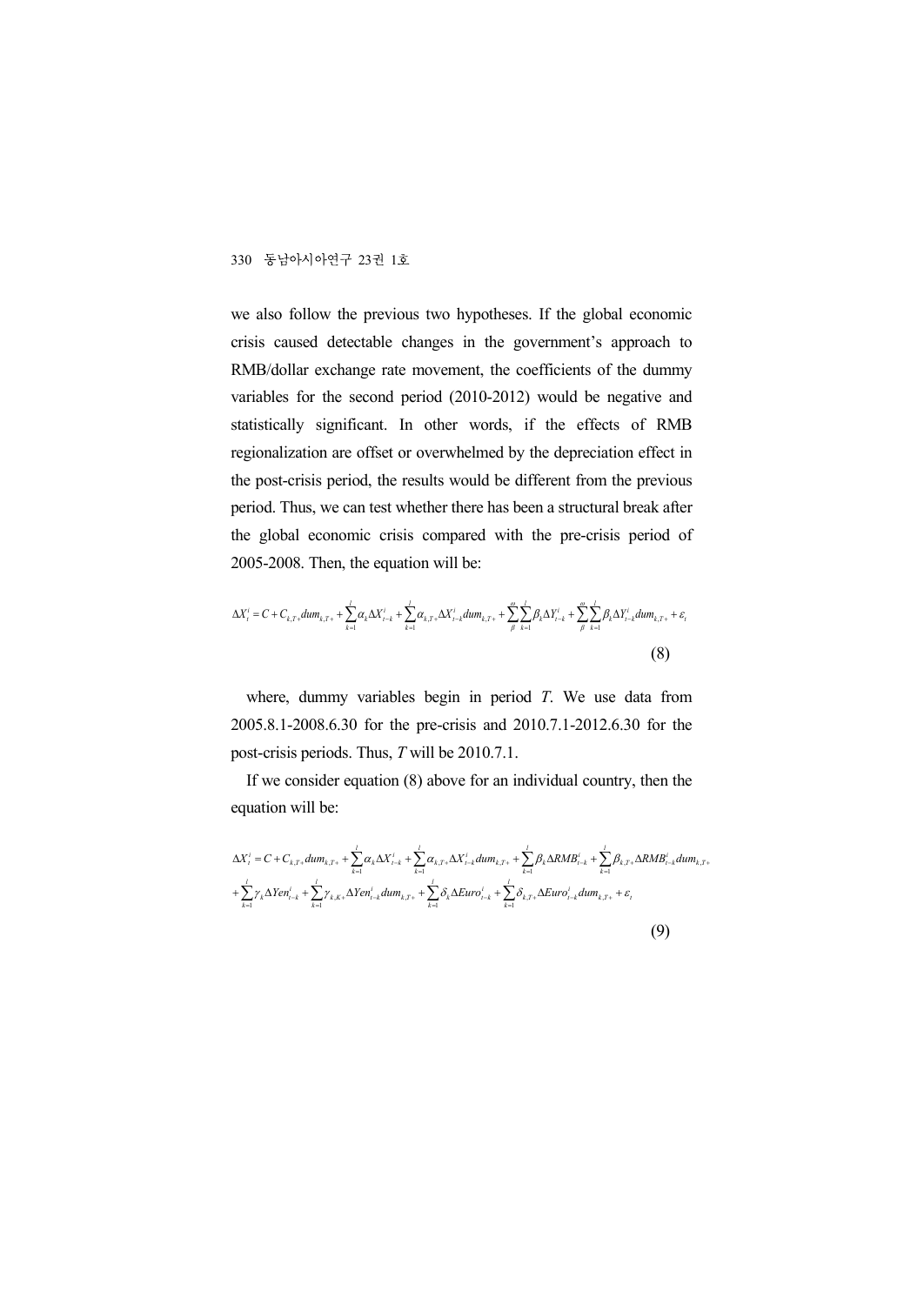#### 2. Data

The estimations are conducted on the daily local currency/dollar exchange rate data for ten ASEAN countries: Brunei, Cambodia, Indonesia, Laos, Malaysia, Myanmar, Singapore, Thailand, the Philippines, and Vietnam; and other major currency exchange rates against the dollar: RMB/dollar, Yen/dollar, and Euro/dollar exchange rates. The exchange rates cover the periods of October 1, 2005 to June 30, 2008, and July 1, 2010 to June 30, 2012, respectively. All exchange rate data are collected from the database provided by the Korea Center for International Finance (KCIF).

It is important to understand clearly the components of the local currency/dollar exchange rate, which is the dependent variable for estimating equations (1)-(9). The local currency/dollar exchange rate is not wholly determined by the government's intention because there are other factors that influence the exchange rate in the foreign market if the government does not operate a rigid fixed exchange rate regime. There is no necessary one-on-one relation between the value of the local currency against the dollar and that of the target exchange rate of the government, but we may assume implicitly that the local currency/dollar exchange rate changes proportionally in response to policy intervention by the government either to harmonize the local currency/dollar exchange rate to the RMB/dollar exchange rate in order to stabilize the price indicator, or to depreciate the exchange rate to improve price competitiveness. Table 3 presents a description of the data for analysis.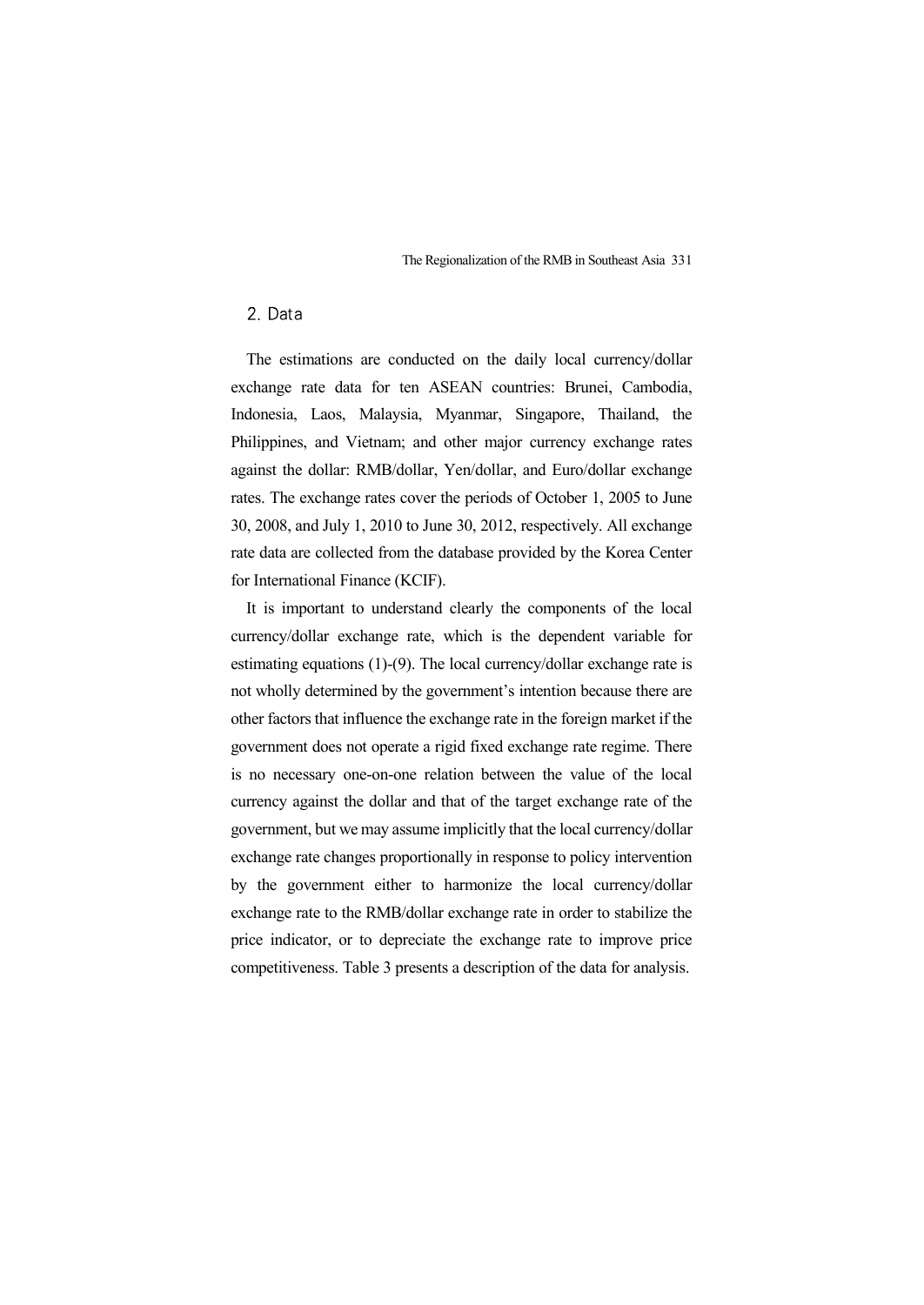| Variables              | Definition                                                                                                    | Data<br>Source | Time Series                               | Frequency |
|------------------------|---------------------------------------------------------------------------------------------------------------|----------------|-------------------------------------------|-----------|
| $X^{Brunei}$           | log value of the exchange rate of the local<br>currency of Brunei (Brunei dollar) against<br>U.S. dollar      | KCIF           | 2005.8.1-2006.6.30;<br>2010.7.1-2012.6.30 | daily     |
| $X^{Cambodia}$         | log value of the exchange rate of the local<br>currency of Cambodia (Riel) against U.S.<br>dollar             | <b>KCIF</b>    | 2005.8.1-2006.6.30;<br>2010.7.1-2012.6.30 | daily     |
| X <sup>Indonesia</sup> | log value of the exchange rate of the local<br>currency of Indonesia (Rupiah) against U.S. KCIF<br>dollar     |                | 2005.8.1-2006.6.30;<br>2010.7.1-2012.6.30 | daily     |
| $X^{Laos}$             | log value of the exchange rate of the local<br>currency of Laos(Kip) against U.S. dollar                      | <b>KCIF</b>    | 2005.8.1-2006.6.30;<br>2010.7.1-2012.6.30 | daily     |
| $X^{Malaysia}$         | log value of the exchange rate of the local<br>currency of Malaysia(Ringgit) against U.S. KCIF<br>dollar      |                | 2005.8.1-2006.6.30;<br>2010.7.1-2012.6.30 | daily     |
| $X^{Myammar}$          | log value of the exchange rate of the local<br>currency of Myanmar(Kyat) against U.S.<br>dollar               | KCIF           | 2005.8.1-2006.6.30;<br>2010.7.1-2012.6.30 | daily     |
| $X^{Philippines}$      | log value of the exchange rate of the local<br>currency of the Philippines (Peso) against<br>U.S. dollar      | KCIF           | 2005.8.1-2006.6.30;<br>2010.7.1-2012.6.30 | daily     |
| $X^{Singapore}$        | log value of the exchange rate of the local<br>currency of Singapore(Singapore dollar)<br>against U.S. dollar | <b>KCIF</b>    | 2005.8.1-2006.6.30;<br>2010.7.1-2012.6.30 | daily     |
| $X^{Thailand}$         | log value of the exchange rate of the local<br>currency of Thailand(Baht) against U.S.<br>dollar              | <b>KCIF</b>    | 2005.8.1-2006.6.30;<br>2010.7.1-2012.6.30 | daily     |
| $X^{Vietnam}$          | log value of the exchange rate of the local<br>currency of Vietnam (Dong) against U.S.<br>dollar              | <b>KCIF</b>    | 2005.8.1-2006.6.30;<br>2010.7.1-2012.6.30 | daily     |
| RMB                    | log value of the exchange rate of the local<br>currency of China(RMB) against U.S.<br>dollar                  | <b>KCIF</b>    | 2005.8.1-2006.6.30;<br>2010.7.1-2012.6.30 | daily     |
| <b>YEN</b>             | log value of the exchange rate of the local<br>currency of Japan(Yen) against U.S. dollar                     | <b>KCIF</b>    | 2005.8.1-2006.6.30;<br>2010.7.1-2012.6.30 | daily     |
| <i>EURO</i>            | log value of the exchange rate of the local<br>currency of EU(Euro) against U.S. dollar                       | <b>KCIF</b>    | 2005.8.1-2006.6.30;<br>2010.7.1-2012.6.30 | daily     |

Table3. Description of the data set

Notes: The data are available at the website,

http://www.kcif.or.kr/front/data/interExchange.do.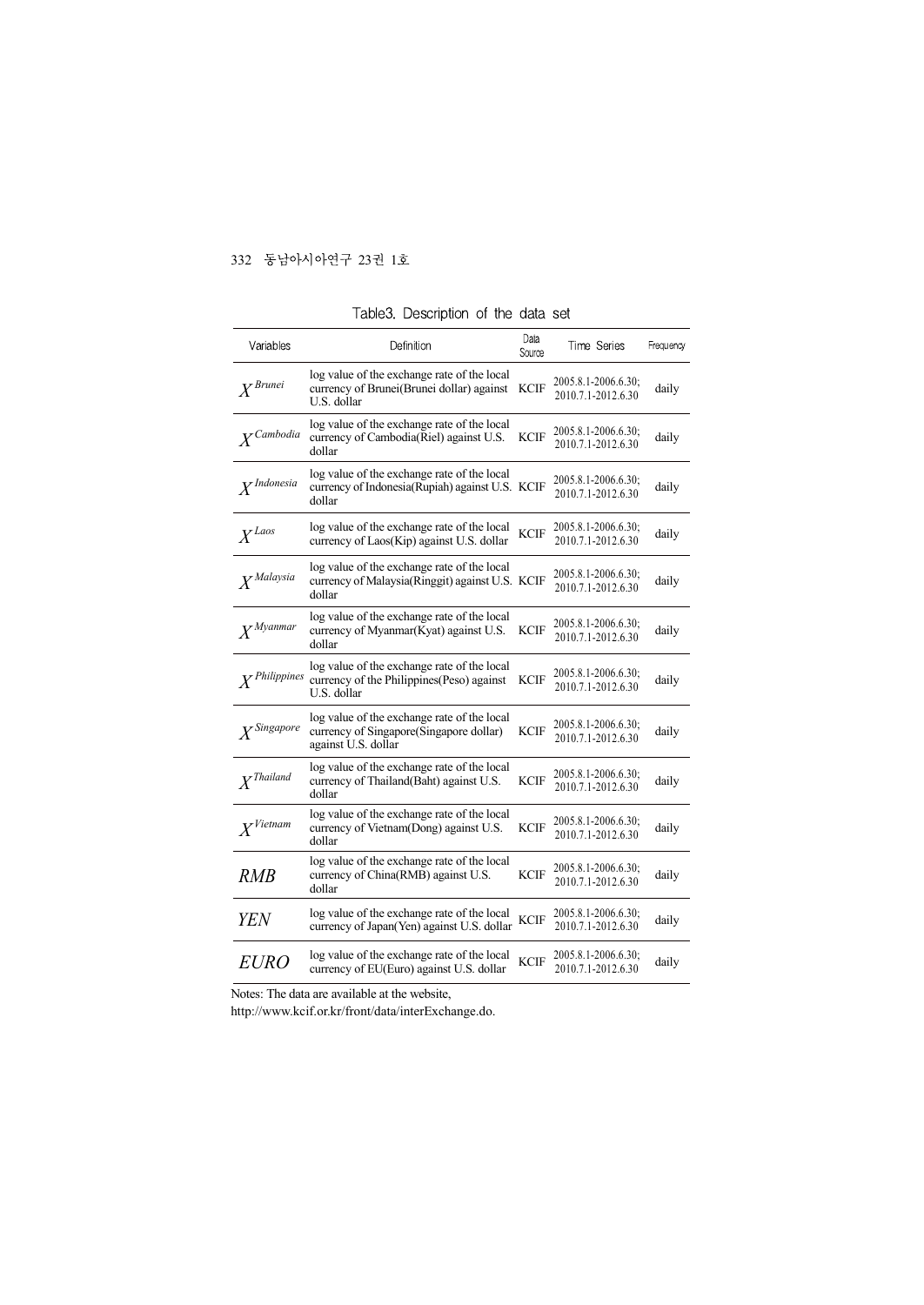#### Ⅳ**. Empirical results**

Augmented Dickey-Fuller unit root tests are performed to test on the stationarity of the data. Neither unit root test rejects the unit root in levels, but both reject the unit root in the differenced data. Thus, the variables have an I(1) process, which means the data are non-stationary in levels.14)

Because all of the variables have unit roots, cointegration tests are performed to examine whether the variables have a stable long-run relationship. The presence of a long-run relationship between the variables (the cointegrating vector) can be detected by performing unit root tests with the residuals of the OLS estimation of reserve demand. If the I(1) variables are cointegrated, it is known that the OLS estimates are super-consistent (Davidson & MacKinnon 1993; Hamilton 1994). However, the standard t-statistics or F-statistics would not be valid. Different critical values should be used to test for the significance of the estimates. Significance levels are based on the critical tau values, as computed by Engel and Granger (1987).15) To confirm the results obtained from the single-equation OLS estimations, Johansen (1988 and 1991) cointegration tests are also applied.16)

The results show that the null hypothesis of the unit root is rejected at the 1 or 5% significance level. This implies that the variables in our estimations are cointegrated. The Johansen cointegration tests also

<sup>14)</sup> See <TableA2> in <Appendix1>.

<sup>15)</sup> They are well summarized in Davidson and MacKinnon (1993). Furthermore, we acknowledge that the residual-based test has weak efficacy because it ignores equation dynamics and concentrates on error dynamics (Maddala & Kim 1998, pp.203-205).

<sup>16)</sup> An intercept is included, but a trend is not included in the cointegration equations.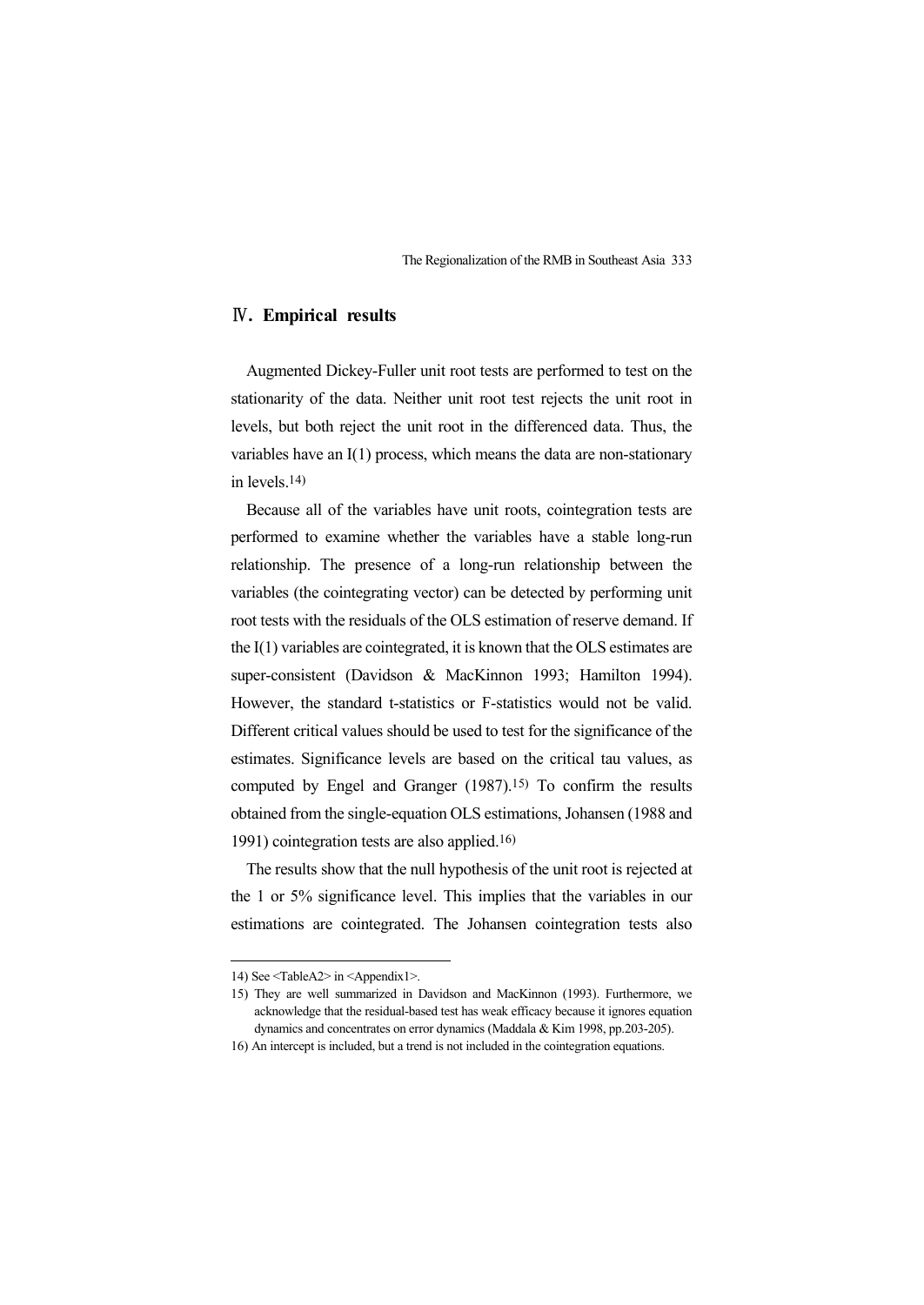confirm the presence of cointegrating vectors.17) Both trace statistics and maximum eigenvalue statistics indicate the presence of one cointegrating vector.

Based on the cointegrating test, the estimates of the cointegrating vectors using Johansen's method are reported in Table 4 and Table 5. As the estimation equation is a log-linear form, each coefficient of the variable represents the respective elasticity. For instance, in Table 4, the coefficient of the *RMB* for the case of Brunei, 0.900 from the pre-crisis period, implies that a 1% increase in the RMB/dollar exchange rate brings a 0.9% increase in the local/dollar exchange rate. For the pre-crisis period, an impressive nine out of ten (except Indonesia) of the coefficients of the estimations are consistent with our predictions on regionalization of the RMB (first hypothesis), and are statistically significant. On the contrary, for the post-crisis period, nine out of ten (except Indonesia) of the coefficients of the estimations present negative values that are consistent with the second hypothesis supporting the argument that the effect of RMB regionalization is offset by the effect of the depreciation policy, in general.

<sup>17)</sup> See Appendix1, Table A3 (pre-crisis) and Table A4 (post-crisis), for the results of the Johansen cointegration tests.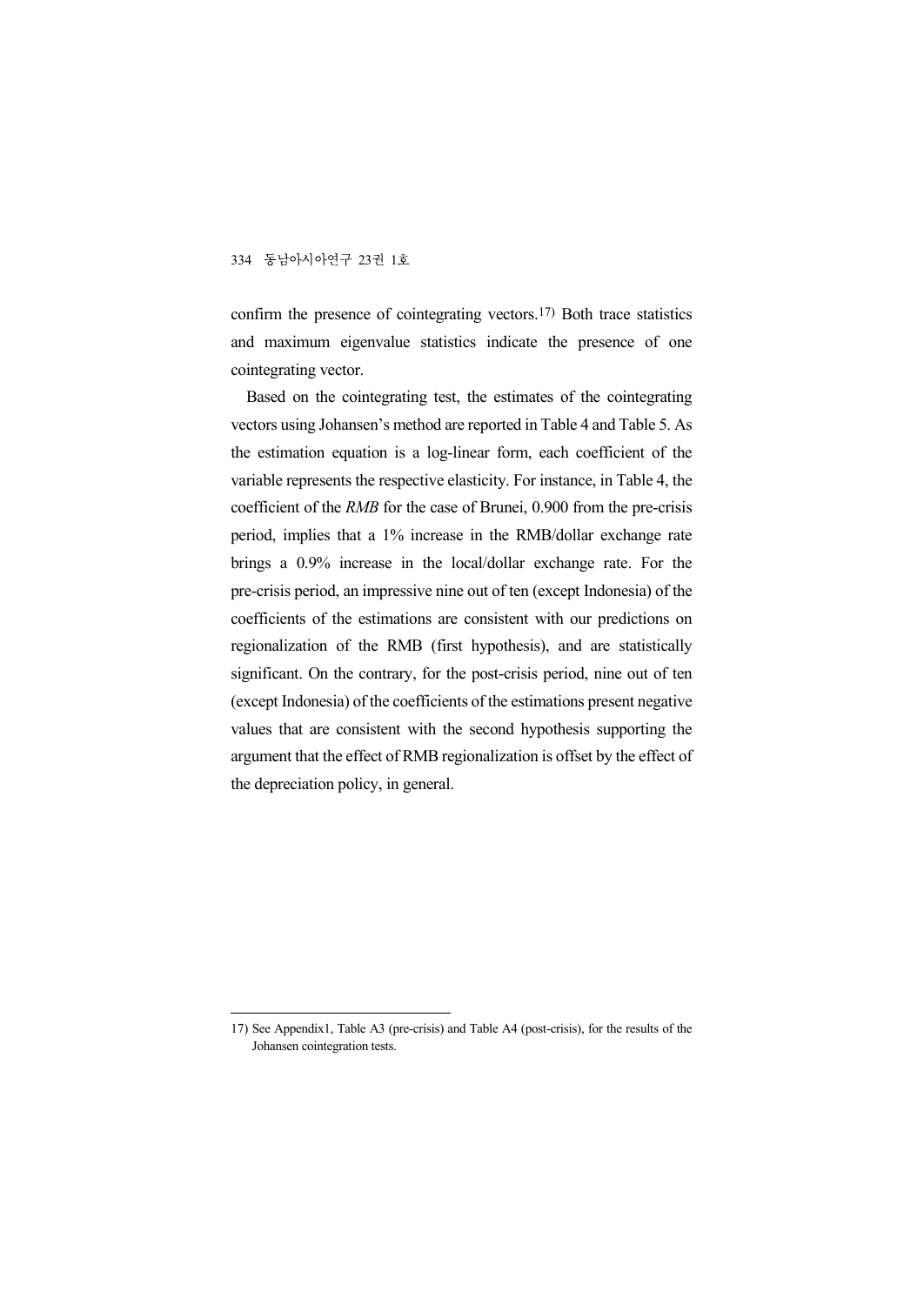| $(D)$ $E$ $D$ $D$      |                                |                       |                                 |
|------------------------|--------------------------------|-----------------------|---------------------------------|
| Time period            |                                | 2005.8-2008.6         |                                 |
| Variables              | RMB                            | YFN                   | EURO                            |
| $X^{Brunei}$           | $0.900^{***}$ (0.182)          | $0.293***$ $(0.058)$  | $0.933***$ $(0.101)$            |
| $X^{Cambodia}$         | $0.814$ <sup>***</sup> (0.282) | $-0.095(0.090)$       | $0.471***$ $(0.155)$            |
| X <sup>Indonesia</sup> | $-2.975(3.447)$                | 1.064(1.043)          | $-3.186(1.942)$                 |
| $X^{Laos}$             | $0.712***$ (0.236)             | $0.310^{***}$ (0.075) | $0.672***$ (0.130)              |
| $X^{Malaysia}$         | $1.169^*$ (0.836)              | 0.073(0.252)          | $0.832$ <sup>**</sup> $(0.470)$ |
| $X^{Myanmar}$          | $0.230***$ $(0.044)$           | $0.070***$ (0.014)    | $0.064***$ $(0.024)$            |
| $X^{Philippines}$      | $6.114***$ (2.578)             | $1.967***$ (0.784)    | $3.358$ (1.452)                 |
| $X^{Singapore}$        | $1.227$ <sup>*</sup> (1.030)   | $-0.021(0.308)$       | $0.770^*$ $(0.576)$             |
| $X^{Thailand}$         | $2.166$ <sup>***</sup> (0.853) | $1.273***$ (0.255)    | $2.267***$ (0.478)              |
| X <sup>Vi</sup> etnam  | $1.276***$ (0.339)             | 0.115(0.228)          | $-0.326***$ (0.133)             |

Table4. Estimates of the cointegrating vectors by the Johansen's method (pre-crisis)

Notes: Significance levels are 10% \*, 5% \*\*, and 1% \*\*\*. The number in parenthesis is the scaled standard error. *X* is the log of the local currency/dollar exchange rate; *RMB* is the log of *RMB*/dollar exchange rate; *YEN* is the log of the Yen/dollar exchange rate; EURO is the log of the Euro/dollar exchange rate.

| (DOSL-CHSIS)             |                                 |                                  |                                 |
|--------------------------|---------------------------------|----------------------------------|---------------------------------|
| ime period               |                                 | 2010.7-2012.6                    |                                 |
| Variables                | <b>RMB</b>                      | YFN                              | <i>EURO</i>                     |
| $X^{Brunei}$             | $-1.003$ <sup>***</sup> (0.216) | $0.263$ <sup>**</sup> $(0.146)$  | $0.575***$ (0.080)              |
| $Y^{Cambodia}$           | $-0.596$ *** (0.099)            | $0.497***$ $(0.067)$             | $-0.077$ *** (0.037)            |
| $X^{Indonesia}$          | $0.253^*$ (0.147)               | $-0.095(0.099)$                  | $0.607***$ $(0.054)$            |
| $X^{Laos}$               | $-0.894$ <sup>***</sup> (0.074) | $0.046$ $(0.050)$                | $-0.229$ <sup>***</sup> (0.028) |
| $X^{Malaysia}$           | $-0.801$ <sup>***</sup> (0.226) | $0.604$ <sup>***</sup> $(0.153)$ | $0.432***$ $(0.084)$            |
| $X^{Myanmar}$            | $-0.001(0.010)$                 | $-0.010^*$ (0.007)               | $-0.007***$ (0.004)             |
| Y <sup>Philippines</sup> | $-0.637***$ (0.156)             | $0.178^*$ (0.105)                | $0.191***$ $(0.058)$            |
| $Y$ Singapore            | $-1.082$ <sup>***</sup> (0.220) | $0.378$ *** (0.149)              | $0.589***$ $(0.081)$            |
| $Y^{Thailand}$           | $-0.017(0.266)$                 | $0.312$ <sup>**</sup> $(0.179)$  | $0.404***$ $(0.098)$            |
| X <sup>Vietnam</sup>     | $-2.586$ *** (0.831)            | $-0.090(0.253)$                  | $0.792**$ $(0.470)$             |

Table5. Estimates of the cointegrating vectors by the Johansen's method (post-crisis)

Notes: Significance levels are 10% \*, 5% \*\*, and 1% \*\*\*. The number in parenthesis is the scaled standard error. X is the log of the local currency/dollar exchange rate; RMB is the log of *RMB*/dollar exchange rate; *YEN* is the log of the Yen/dollar exchange rate; *EURO* is the log of the Euro/dollar exchange rate.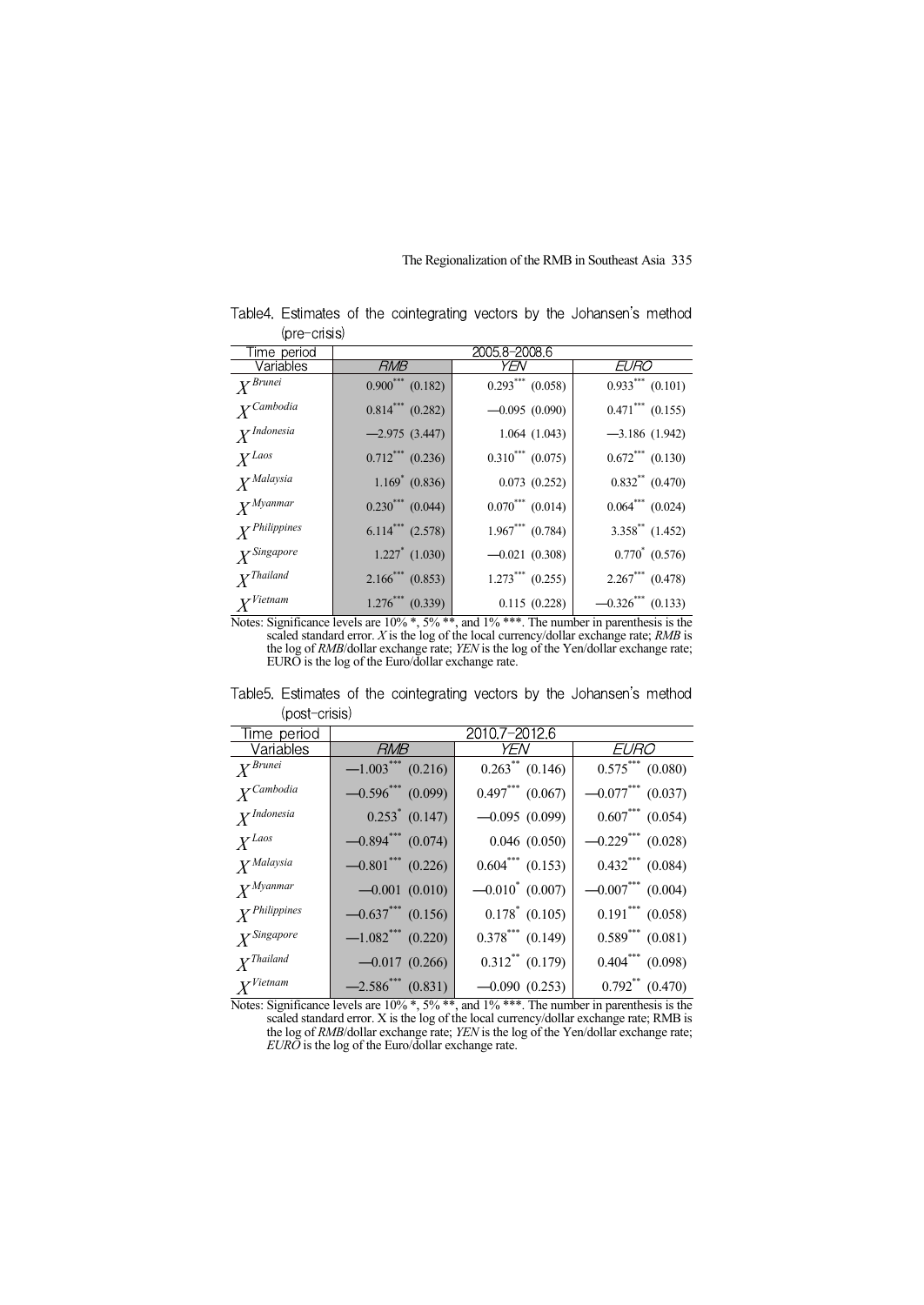Since the previous cointegration tests detected one long-run equilibrium relationship for our model, the error correction model illustrated in equation (4) can be estimated to determine the short-run dynamics of exchange rate determination. Tables 6 and 7 show the results from the estimated error correction model. For the pre-crisis period, seven out of ten (except Brunei and Malaysia) of the coefficients for the *RMB* present positive values, which are consistent with our first hypothesis and the long-run relationship illustrated in Table 4. On the contrary, for the post-crisis period, seven out of ten (except Brunei, Cambodia, and Thailand) of the coefficients for the *RMB* present negative values, which are consistent with our second hypothesis and the long-run relationship illustrated Table 5.18)

| $\sim$<br>Time period                  |                                   |                               | 2005.8-2008.6        |                                 |                                                                                                            |
|----------------------------------------|-----------------------------------|-------------------------------|----------------------|---------------------------------|------------------------------------------------------------------------------------------------------------|
| Variables                              | ECT                               | $\triangle$ RMB <sub>F1</sub> | $\Delta$ YEN $_{F1}$ | $\triangle EURO$ $\mapsto$      | $\Delta X_{t-1}$                                                                                           |
| $\Delta X^{Brunei}$                    | $\overline{-0.035}^{***}$ (0.010) | $-0.297(0.125)$               | $0.022$ $(0.028)$    | $-0.072$ <sup>***</sup> (0.028) | $-0.225***$ (0.036)                                                                                        |
| $\mathit{\Delta X}{}^{Cambodia}$       | $-0.014$ (0.008)                  | $0.171^*$ (0.112)             | $0.018$ $(0.020)$    | $-0.070^{***}$ (0.025)          | $-0.105$ *** (0.037)                                                                                       |
| $\varDelta \, X^{\mathit{Indonesia}}$  | $-0.002***$ (0.001)               | 0.157(0.191)                  | 0.040(0.035)         | $-0.077$ <sup>**</sup> (0.042)  | $-0.083$ *** (0.036)                                                                                       |
| $\mathit{\Delta X}^{Loos}$             | $-0.024***$ (0.008)               | 0.072(0.104)                  | $-0.005(0.019)$      | $-0.075***$ (0.023)             | $-0.124$ (0.036)                                                                                           |
| $\varDelta X^{Malaysia}$               | $-0.014(0.037)$                   | $-0.002(0.002)$               | $0.237***$ $(0.100)$ | 0.002(0.018)                    | $-0.085***$ (0.022)                                                                                        |
| $\varDelta X^{M\!yannar}$              | $-0.122***$ (0.021)               | $0.124$ (0.078)               | $-0.014(0.014)$      | $-0.043***$ (0.178)             | $-0.169$ <sup>***</sup> (0.037)                                                                            |
| $\mathit{\Delta X}^{\it{Philippines}}$ | $-0.003***$ (0.001)               | $0.322***$ $(0.143)$          | $-0.027(0.026)$      | $-0.056^{**}$ (0.032)           | $-0.173$ (0.036)                                                                                           |
| $\mathit{\Delta X}^{Singapore}$        | $0.002$ $(0.002)$                 | 0.102(0.091)                  | 0.019(0.017)         | $-0.082$ *** (0.020)            | $-0.059^*$ (0.039)                                                                                         |
| $\varDelta X^{Thailand}$               | $-0.016***$ (0.005)               | 0.149(0.281)                  | $0.018$ $(0.051)$    | $-0.084(0.061)$                 | $-0.223$ *** (0.036)                                                                                       |
| $\varDelta X^{Vietnam}$                | $-0.002***$ (0.001)               | 0.022(0.039)                  | $0.004$ $(0.007)$    | 0.002(0.009)                    | $0.076***$ (0.036)                                                                                         |
|                                        |                                   |                               |                      |                                 | Matage General causes Lavala and $100 \times 50$ states and $10/$ states. The members in parameter and the |

Table6. Estimates of the short-run dynamics using Johansen's method (pre-crisis)

Significance levels are  $10\%$  \*,  $5\%$  \*\*, and  $1\%$  \*\*\*. The number in parenthesis is the scaled standard error. *X* is the log of the local currency/dollar exchange rate; *RMB* is the log of the RMB/dollar exchange rate; *YEN* is the log of the Yen/dollar exchange rate; *EURO* is the log of the Euro/dollar exchange rate. Δ denotes the first difference.

<sup>18)</sup> We consider only first time lag for the variables for simplification. Also, we acknowledge that the significance levels of quite a number of coefficients are low. It is probably due to the fact that the adjustment process of exchange rates is not fully and instantly operated in daily basis.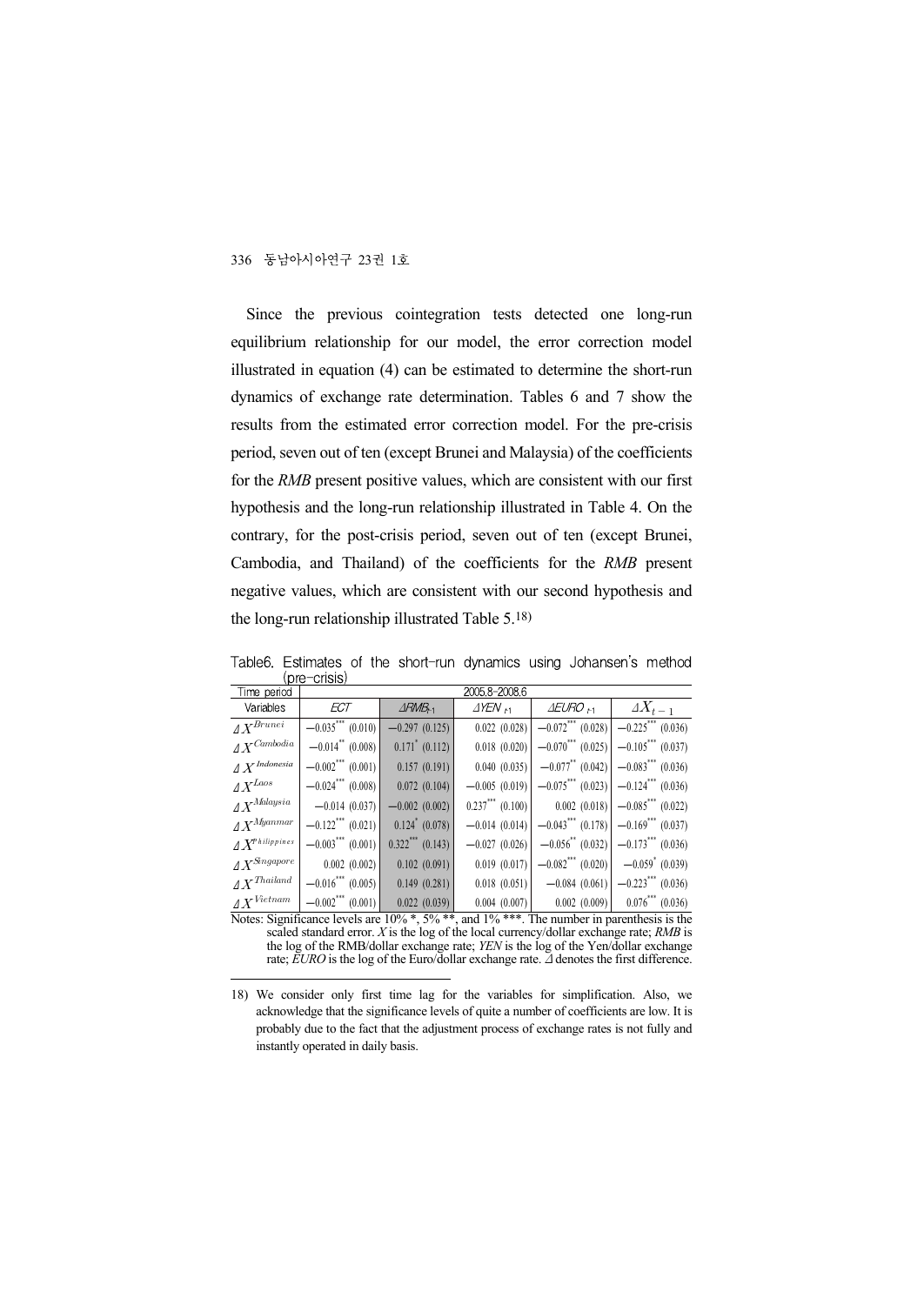| re o o c                                   | $\, \, \cdots$                  |                                |                      |                                 |                                   |
|--------------------------------------------|---------------------------------|--------------------------------|----------------------|---------------------------------|-----------------------------------|
| Time period                                |                                 |                                | 2010.7-2012.6        |                                 |                                   |
| Variables                                  | ECT                             | $\triangle$ RMB <sub>t-1</sub> | $\Delta$ YEN $_{f1}$ | $\triangle EURO$ $\mapsto$      | $\Delta X_{t-1}$                  |
| $\Delta X^{Brunei}$                        | $-0.072$ <sup>***</sup> (0.014) | 0.133(0.177)                   | 0.001(0.044)         | $0.069$ <sup>**</sup> (0.036)   | $-0.181$ <sup>***</sup> $(0.043)$ |
| $\mathit{\Delta X}{}^{Cambodia}$           | $-0.177***$ (0.028)             | 0.056(0.196)                   | 0.054(0.049)         | 0.018(0.038)                    | $-0.323***$ (0.042)               |
| $\varDelta \, X^{\mathit{Indonesia}}$      | $-0.063$ <sup>***</sup> (0.013) | $-0.182^*$ (0.116)             | $0.009$ $(0.029)$    | $-0.028(0.024)$                 | $-0.152$ <sup>***</sup> (0.043)   |
| $\Delta X^{Loos}$                          | $-0.112$ *** (0.024)            | $-0.169^*$ (0.109)             | $-0.040^*$ (0.027)   | 0.019(0.022)                    | $-0.403***$ (0.041)               |
| $\varDelta X^{Malaysia}$                   | $-0.038$ <sup>***</sup> (0.011) | $-0.033(0.132)$                | 0.029(0.033)         | $0.004$ $(0.026)$               | $-0.009(0.041)$                   |
| $\Delta X^{Myannar}$                       | $-1.017***$ (0.064)             | $-0.030(0.111)$                | $-0.003(0.027)$      | $-0.011(0.022)$                 | 0.006(0.045)                      |
| $\mathit{\Delta X}^{\textit{Philippines}}$ | $-0.056^{\ast\ast}$ (0.032)     | $-0.113(0.117)$                | 0.010(0.029)         | $-0.113$ <sup>***</sup> (0.023) | $-0.046(0.043)$                   |
| $\Delta X^{Singapore}$                     | $-0.051$ <sup>***</sup> (0.010) | $-0.030(0.132)$                | $0.050^*$ (0.032)    | 0.015(0.027)                    | $-0.064^*$ (0.044)                |
| $\varDelta X^{Thailand}$                   | $-0.028***$ (0.007)             | $0.155^* (0.096)$              | $0.023$ (0.024)      | 0.007(0.019)                    | 0.032(0.044)                      |
| $\varDelta X^{Vietnam}$                    | $-0.003(0.009)$                 | $-0.227$ <sup>**</sup> (0.131) | $0.056^{**}$ (0.032) | $-0.036^*$ (0.026)              | $-0.091$ <sup>***</sup> (0.046)   |

Table7. Estimates of the short-run dynamics using Johansen's method (post-crisis)

Notes: Significance levels are 10% \*, 5% \*\*, and 1% \*\*\*. The number in parenthesis is the scaled standard error. *X* is the log of the local currency/dollar exchange rate; *RMB* is the log of *RMB*/dollar exchange rate; *YEN* is the log of the Yen/dollar exchange rate; *EURO* is the log of the Euro/dollar exchange rate. Δ denotes the first difference.

Next, we employ the DOLS method illustrated in equation (5) for the robustness test to confirm the short-run dynamics for both periods. Tables 8 and 9 present the results, which are not much different from the results for the error correction model. For the pre-crisis period, nine out of ten (except Brunei) of the coefficients for the *RMB* present positive values, which are consistent with our first hypothesis and the short-run relationship from Table 6. On the contrary, for the post-crisis period, eight out of ten (except Brunei and Thailand) of the coefficients for the *RMB* present negative values, which are consistent with our second hypothesis and not much different from results illustrated in Table 7.19)

<sup>19)</sup> Further, we perform diagnostic tests on the residuals for tables 5-8, respectively. Then,  $Q(15)$  and ARF statistics present no autocorrelation, and  $Q^2(15)$  and ARCH-F present no ARCH effect, implying that the model is correctly specified. Overall, our diagnostic tests indicate that there are no significant concerns about the specification.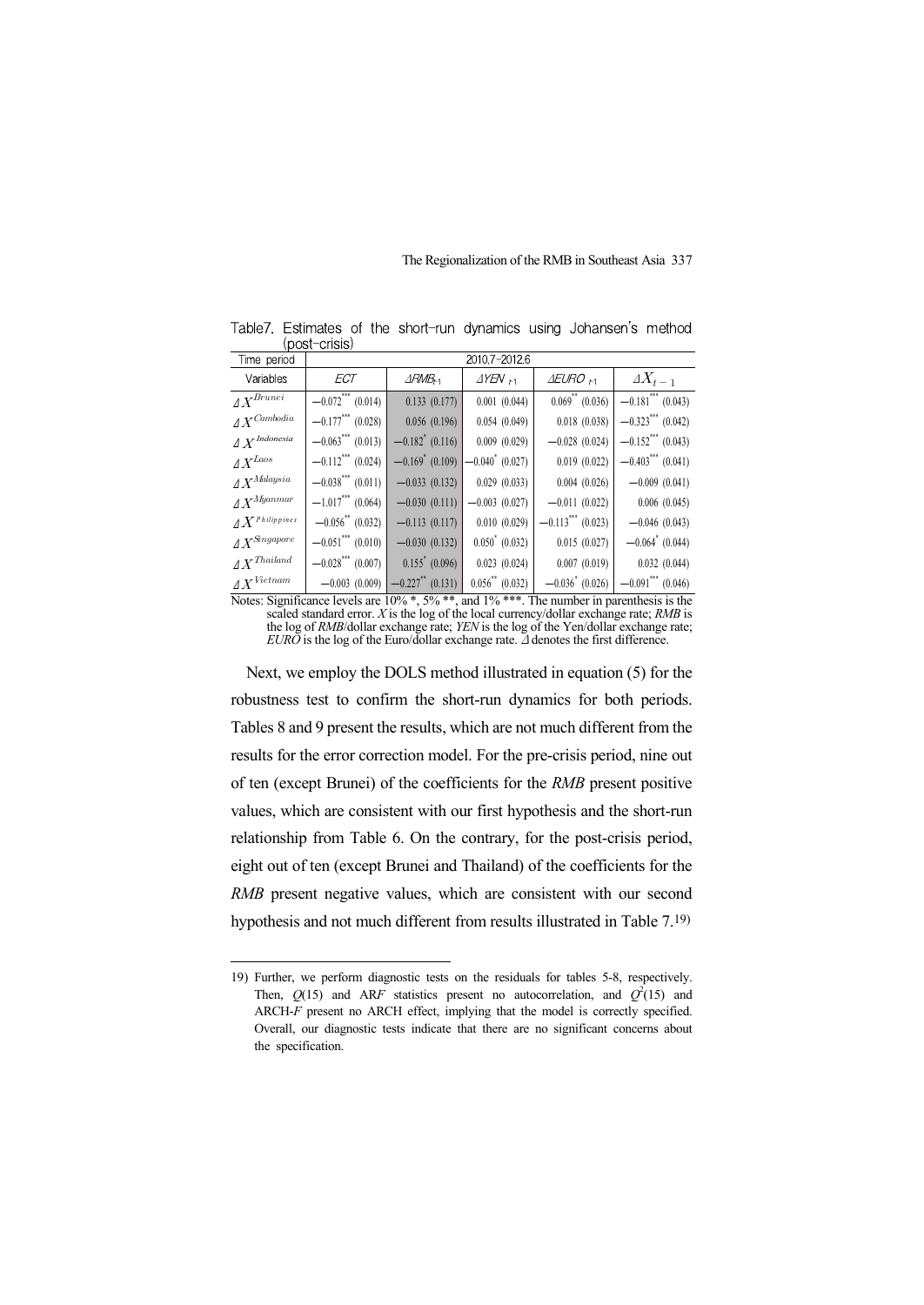| ∖∾ ∙<br>Time period                | ------                         | 2005.8-2008.6                                |                                 |                                 |  |  |  |  |  |  |
|------------------------------------|--------------------------------|----------------------------------------------|---------------------------------|---------------------------------|--|--|--|--|--|--|
| Variables                          | $\triangle$ RMB <sub>t-1</sub> | $\triangle$ YEN $_{+1}$                      | $\triangle EURO$ <sub>F1</sub>  | $\varDelta X_{t-1}$             |  |  |  |  |  |  |
| $\varDelta X^{Brunei}$             | $-0.075(0.125)$                | 0.014(0.023)                                 | 0.014(0.028)                    | $-0.240$ <sup>***</sup> (0.036) |  |  |  |  |  |  |
| $\varDelta X^{\mathit{Camboidia}}$ | $0.184^*$ (0.111)              | 0.017(0.020)                                 | $-0.075***$ (0.025)             | $-0.113$ <sup>***</sup> (0.036) |  |  |  |  |  |  |
| $\varDelta \, X^{\,Indonesia}$     | 0.103(0.190)                   | 0.039(0.035)                                 | $-0.069^*$ (0.042)              | $-0.079$ (0.036)                |  |  |  |  |  |  |
| $\varDelta X^{Laos}$               | 0.040(0.104)                   | $-0.011(0.019)$                              | $-0.082$ <sup>***</sup> (0.023) | $-0.133$ *** (0.037)            |  |  |  |  |  |  |
| $\varDelta X^{Malaysia}$           | $0.221$ <sup>**</sup> (0.099)  | 0.002(0.018)                                 | $-0.085***$ (0.022)             | $-0.015(0.037)$                 |  |  |  |  |  |  |
| $\varDelta X^{Myanmar}$            |                                | $0.162$ <sup>**</sup> (0.080) -0.017 (0.014) | $-0.048$ *** (0.179)            | $-0.233***$ (0.036)             |  |  |  |  |  |  |
| $\varDelta X^{Philippines}$        | $0.239^*$ (0.143)              | $\sim$ 0.031 (0.026)                         | $-0.057^*$ (0.032)              | $-0.159***$ (0.036)             |  |  |  |  |  |  |
| $\varDelta X^{Singapore}$          | 0.114(0.090)                   | 0.020(0.017)                                 | $-0.081$ *** (0.020)            | $-0.058(0.039)$                 |  |  |  |  |  |  |
| $\varDelta X^{\textit{Thailand}}$  | 0.021(0.280)                   | $-0.002(0.051)$                              | $-0.010(0.062)$                 | $-0.224***$ (0.036)             |  |  |  |  |  |  |
| $\varDelta X^{\mathit{Vietnam}}$   | 0.043(0.039)                   | 0.004(0.007)                                 | 0.002(0.009)                    | $0.090^{**}$ (0.036)            |  |  |  |  |  |  |

Table8. Estimates of the short-run dynamics using the DOLS method (pre-crisis)

Notes: Significance levels are  $10\%$ ,  $\frac{4}{5}\%$ ,  $\frac{4}{5}\%$ , and  $1\%$ ,  $\frac{4}{5}\%$ . The number in parenthesis is the scaled standard error. X is the log of the local currency/dollar exchange rate; *RMB* is the log of the *RMB*/dollar exchange rate; *YEN* is the log of the Yen/dollar exchange rate; *EURO* is the log of the Euro/dollar exchange rate. Δ denotes the first difference.

| (POSL UTBIS)                       |                               |                         |                            |                                 |  |  |  |
|------------------------------------|-------------------------------|-------------------------|----------------------------|---------------------------------|--|--|--|
| Time period                        |                               |                         | 2010.7-2012.6              |                                 |  |  |  |
| Variables                          | $\triangle$ RMB <sub>F1</sub> | $\triangle$ YEN $_{+1}$ | $\triangle EURO$ $\mapsto$ | $\varDelta X_{t-1}$             |  |  |  |
| $\varDelta X^{Brunei}$             | 0.172(0.181)                  | $-0.002(0.045)$         | 0.029(0.036)               | $-0.201$ <sup>***</sup> (0.044) |  |  |  |
| $\varDelta X^{\mathit{Camboidia}}$ | $-0.131(0.203)$               | $-0.015(0.050)$         | 0.031(0.040)               | $-0.403***$ (0.041)             |  |  |  |
| $\varDelta X^{~Indonesia}$         | $-0.207$ <sup>*</sup> (0.118) | $0.009$ $(0.029)$       | $-0.055(0.023)$            | $-0.164$ <sup>***</sup> (0.044) |  |  |  |
| $\varDelta X^{Laos}$               | $-0.116(0.111)$               | $-0.039(0.027)$         | 0.033(0.022)               | $-0.457***$ (0.040)             |  |  |  |
| $\varDelta X^{Malaysia}$           | $-0.037(0.134)$               | 0.022(0.033)            | $-0.011(0.026)$            | $-0.020(0.045)$                 |  |  |  |
| $\varDelta X^{Myannar}$            | $-0.017(0.136)$               | $-0.023(0.033)$         | 0.085(0.027)               | $-0.501$ <sup>***</sup> (0.039) |  |  |  |
| $\varDelta X^{Philippines}$        | $-0.104(0.119)$               | 0.010(0.029)            | $-0.131***$ (0.023)        | $-0.062(0.044)$                 |  |  |  |
| $\varDelta X^{Singapore}$          | $-0.010(0.135)$               | 0.045(0.033)            | $-0.016(0.026)$            | $-0.064(0.045)$                 |  |  |  |
| $\varDelta X^{\textit{Thailand}}$  | 0.142(0.098)                  | 0.025(0.024)            | $-0.006(0.019)$            | 0.040(0.045)                    |  |  |  |
| $\varDelta X^{\mathit{Vietnam}}$   | $-0.228$ <sup>*</sup> (0.131) | $0.057^*$ (0.032)       | $-0.036(0.026)$            | $-0.093$ ** $(0.046)$           |  |  |  |

Table9. Estimates of the short-run dynamics using the DOLS method (post-crisis)

Notes: Significance levels are 10% \*, 5% \*\*, and 1% \*\*\*. The number in parenthesis is the scaled standard error. *X* is the log of the local currency/dollar exchange rate; *RMB* is the log of the *RMB*/dollar exchange rate; *YEN* is the log of the Yen/dollar exchange rate; *EURO* is the log of the Euro/dollar exchange rate. Δ denotes the first difference.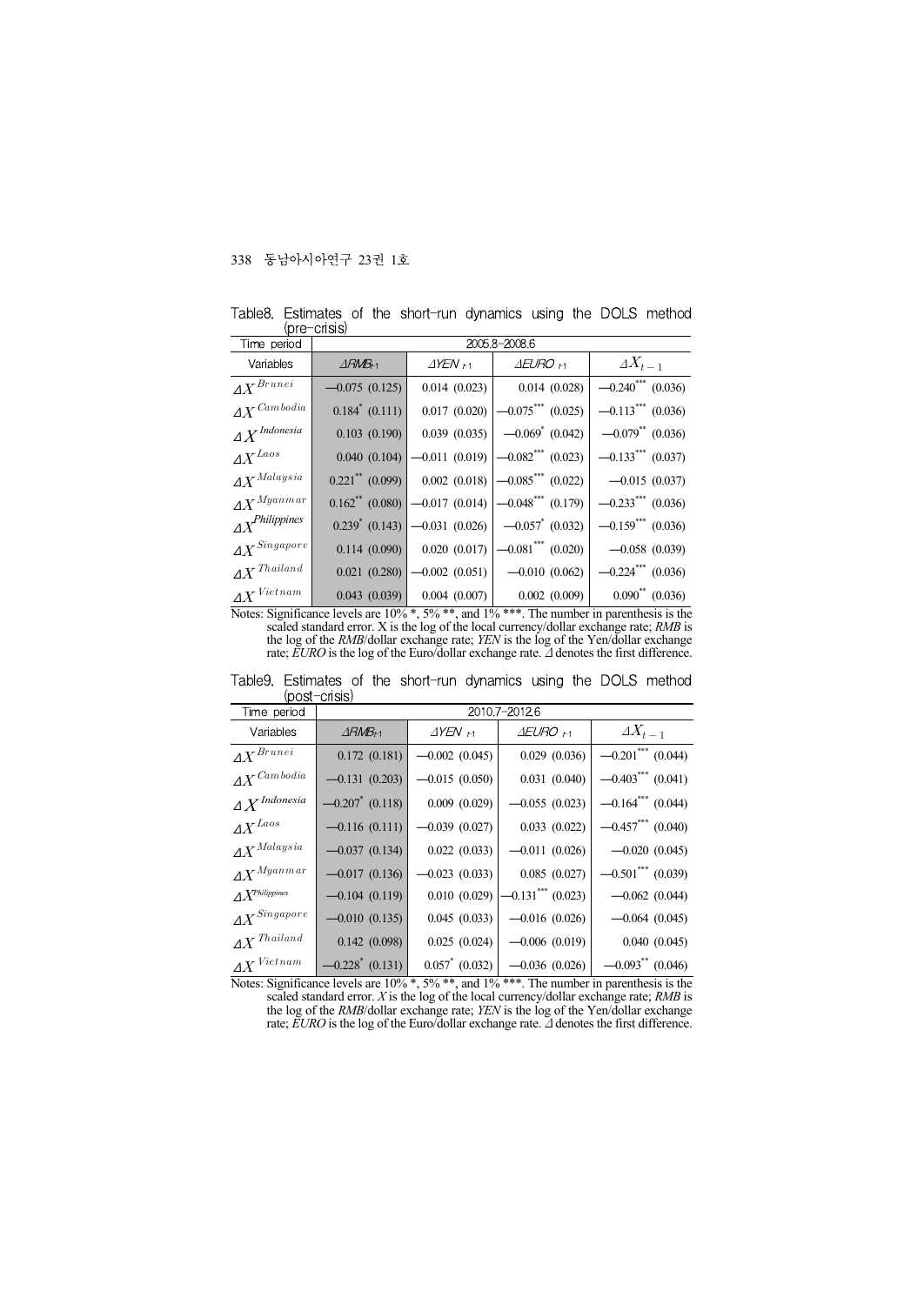Furthermore, following equations (6) and (7), Tables 10 and 11 present the results from the estimations in the differenced form of the variables for the pooled sample for pre- and post- crisis periods, respectively. The panel unit root tests show that all variables are non-stationary. Thus, we use the first differenced data set to make the data stationary.20) For the pooled sample cases, we can see that the results are, overall, consistent with our first hypothesis for the pre-crisis period and our second hypothesis for the post-crisis period.

One thing that worth noting is the values of the *RMB* for GMS countries are bigger than those for the other seven ASEAN countries for the pre-crisis period and smaller for the post-crisis period. This means that, as we suggest above, the GMS countries became more sensitive to the volatility of the RMB/dollar exchange rate to decide the local exchange rate for both stabilizing the exchange rate and depreciation, implying a deepening dependency on the Chinese economy compared to that for the other seven ASEAN countries.

|                    |  |  |                             | Table 10. Estimates of the short-run dynamics using the DOLS method |  |  |
|--------------------|--|--|-----------------------------|---------------------------------------------------------------------|--|--|
|                    |  |  | (pre-crisis, pooled sample) |                                                                     |  |  |
| المحامد وبالمحافظة |  |  |                             | OOOF ALAQOO A                                                       |  |  |

| Time period            |                                              | 2005.8-2008.6                    |                                                                                       |                                                  |  |  |  |  |  |  |
|------------------------|----------------------------------------------|----------------------------------|---------------------------------------------------------------------------------------|--------------------------------------------------|--|--|--|--|--|--|
| Variables              | $\triangle$ RMB <sub><math>\pm</math>1</sub> | $\Delta$ YEN $_{\pm 1}$          | $\triangle EURO$ $\mapsto$                                                            | $\varDelta X_{t-1}$                              |  |  |  |  |  |  |
| $AX^{ASEAN}$           | $0.156***$ $(0.114)$                         |                                  | $0.011(0.008)$ $-0.049^{***}(0.010)$ $-0.157^{***}(0.011)$                            |                                                  |  |  |  |  |  |  |
| $\varDelta X^{GMS}$    |                                              | $0.233^*$ (0.144) -0.010 (0.008) |                                                                                       | $0.004$ $(0.010)$ $\left -0.152^{***}$ $(0.021)$ |  |  |  |  |  |  |
| $\mathcal{A}X^{ASEAN}$ | $0.023$ (0.012)                              |                                  | $0.020^*$ (0.011) $\Big $ -0.072 <sup>***</sup> (0.013) -0.160 <sup>***</sup> (0.014) |                                                  |  |  |  |  |  |  |

Notes: Significance levels are 10% \*, 5% \*\*, and 1% \*\*\*. The number in parenthesis is the scaled standard error. *X* is the log of the local currency/dollar exchange rate; *RMB* is the log of the *RMB*/dollar exchange rate; *YEN* is the log of the Yen/dollar exchange rate; *EURO* is the log of the Euro/dollar exchange rate. Δ denotes the first difference.

20) See <TableA5> of Appendix 1 for the results of the panel unit root test.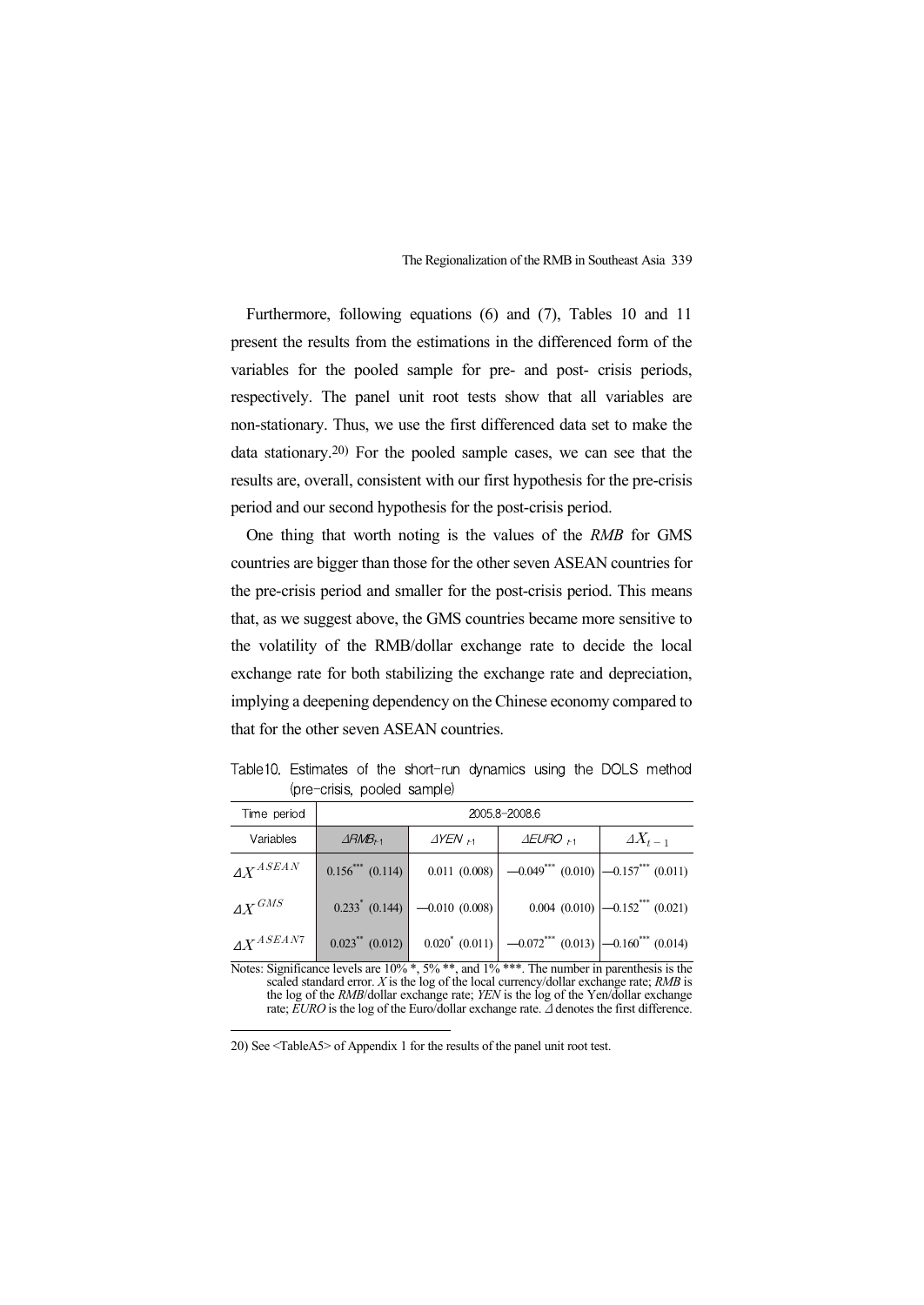| Time period            |                               | 2010.7-2012.6        |                                                          |                                                      |  |  |  |  |  |
|------------------------|-------------------------------|----------------------|----------------------------------------------------------|------------------------------------------------------|--|--|--|--|--|
| Variables              | $\triangle$ RMB <sub>F1</sub> | $\Delta$ YEN $_{F1}$ | $\Delta E U \text{\textsf{RO}}$ $_{\textsf{\textsf{H}}}$ | $\varDelta X_{t-1}$                                  |  |  |  |  |  |
| $\varLambda X^{ASEAN}$ | $-0.037(0.045)$               | 0.002(0.011)         |                                                          | $-0.014$ (0.009) $\left -0.244^{***}\right $ (0.014) |  |  |  |  |  |
| $AX^{GMS}$             | $-0.124$ (0.074)              | $0.002$ (0.018)      |                                                          | $-0.006$ (0.015) $\left -0.373^{***}\right $ (0.024) |  |  |  |  |  |
| $\Delta X^{ASEAN7}$    | $-0.003$ (0.056)              | 0.002(0.014)         |                                                          | $-0.017(0.011)$ $-0.198$ <sup>***</sup> (0.017)      |  |  |  |  |  |

Table11. Estimates of the short-run dynamics using the DOLS method (post-crisis, pooled sample)

Notes: Significance levels are 10% \*, 5% \*\*, and 1% \*\*\*. The number in parenthesis is the scaled standard error. *X* is the log of the local currency/dollar exchange rate; *RMB* is the log of the *RMB*/dollar exchange rate; *YEN* is the log of the Yen/dollar exchange rate; *EURO* is the log of the Euro/dollar exchange rate. Δ denotes the first difference.

Finally, Table 12 presents the estimation results from the structural break tests as mentioned in equation (9). We can see that the coefficient of the *RMB* for nine out of ten countries shown in Table 12 present positive values not different from the previous results; on the other hand, the coefficient of the *RMBdum* for seven out of ten countries in Table 12 present negative values. For instance, in Table 12, the coefficient of the *RMBdum*, 0.258, implies a 0.258% decrease in the RMB/dollar exchange rate in the post-crisis period compared to that of the pre-crisis period. The result implies that the government's priority has moved toward depreciation for boosting the economy but for the continuation of regionalization of the RMB in the country and economic integration with China.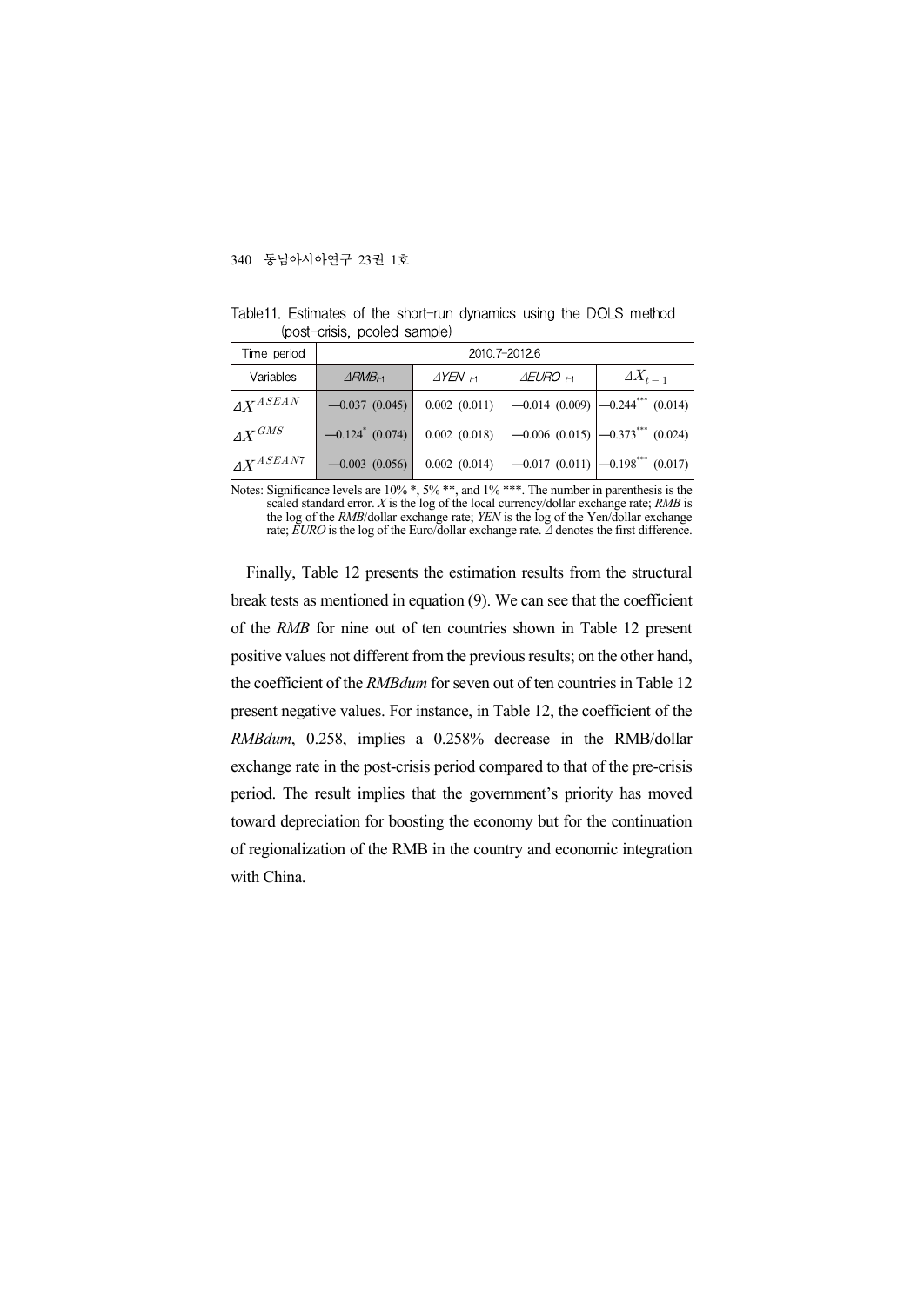| Time period                        |                                |                           |                      | 2005.8-2008.6 & 2010.7-2012.6 |                                 |                                  |
|------------------------------------|--------------------------------|---------------------------|----------------------|-------------------------------|---------------------------------|----------------------------------|
| Variables                          | $\triangle$ RMB <sub>t1</sub>  | $\triangle RMB_{t-1}$ dum | $\Delta$ YEN $_{F1}$ | ∆YEN <sub>⊦1</sub> dum        | $\triangle EURO$ <sub>F1</sub>  | $\triangle EURO + 1$ dum         |
| $\varDelta X^{Brunei}$             | $-0.061(0.117)$                | 0.101(0.158)              | 0.014(0.022)         | $-0.010(0.034)$               | 0.013(0.027)                    | $0.009$ $(0.038)$                |
| $\varDelta X^{Cambodia}$           | $0.200^*$ (0.123)              | 0.042(0.167)              | 0.017(0.023)         | $-0.041(0.037)$               | $-0.076***$ (0.028)             | $0.127$ (0.040)                  |
| $\varDelta X^{\textit{Indonesia}}$ | 0.113(0.167)                   | $-0.309(0.227)$           | 0.039(0.031)         | $-0.032(0.049)$               | $-0.070^*$ (0.038)              | $0.087^*$ (0.054)                |
| $\varDelta X^{Laos}$               | 0.025(0.109)                   | $-0.156(0.147)$           | $-0.011(0.020)$      | $-0.015(0.032)$               | $-0.081$ <sup>***</sup> (0.025) | $0.099$ <sup>***</sup> $(0.035)$ |
| $\varDelta X^{Malaysia}$           | $0.225$ <sup>*</sup> $(0.119)$ | $-0.258^*$ (0.160)        | 0.001(0.022)         | 0.019(0.035)                  | $-0.086***$ (0.027)             | $0.072^*$ (0.038)                |
| $\Delta X^{Myannar}$               | 0.154(0.112)                   | $-0.184(0.151)$           | $-0.017(0.021)$      | $-0.004(0.033)$               | $-0.048^*$ (0.025)              | $0.098$ <sup>***</sup> $(0.036)$ |
| $\varDelta X^{Philippines}$        | $0.248^*$ (0.138)              | $-0.315^*$ (0.187)        | $-0.031(0.025)$      | 0.037(0.040)                  | $-0.057^*$ (0.031)              | 0.065(0.044)                     |
| $\Delta X^{Singapore}$             | 0.118(0.116)                   | $-0.126(0.157)$           | 0.019(0.022)         | 0.025(0.034)                  | $-0.082***$ (0.026)             | $0.088^{**}$ (0.037)             |
| $\varDelta X^{\textit{Thailand}}$  | 0.045(0.226)                   | 0.081(0.305)              | $-0.003(0.041)$      | 0.026(0.066)                  | $-0.099**$ (0.050)              | $0.124^*$ (0.072)                |
| $\varDelta X^{\mathit{Vietnam}}$   | $0.033$ $(0.092)$              | $-0.181(0.125)$           | 0.004(0.017)         | $0.050^*$ (0.027)             | $0.001$ $(0.020)$               | $-0.040(0.030)$                  |

Table12. Estimates using the DOLS structural beak test

Notes: Significance levels are  $10\%$ <sup>\*</sup>,  $5\%$ <sup>\*\*</sup>, and  $1\%$ <sup>\*\*\*</sup>. The number in parenthesis is the scaled standard error. *X* is the log of the local currency/dollar exchange rate; *RMB* is the log of the *RMB*/dollar exchange rate; *YEN* is the log of the Yen/dollar exchange rate; *EURO* is the log of the Euro/dollar exchange rate. Δ denotes the first difference.

From the estimated results, we can draw several implications. First, overall, before the global economic crisis, our empirical results present coupling between the local currency/dollar exchange rate and the RMB/dollar exchange rate, which implies the primary goal of ASEAN countries was to stabilize their exchange rates in response to the expansion of RMB regionalization. By using Johansen's method and the DOLS method we can see the local currency/dollar exchange rate move together with the RMB/dollar exchange rate in terms of both the short run and the long run as implied by our first hypothesis.

Second, after the global economic crisis, the exchange rate policy of ASEAN seems to have shifted toward a growth-oriented depreciation policy, resulting in different or opposite outcomes compared with those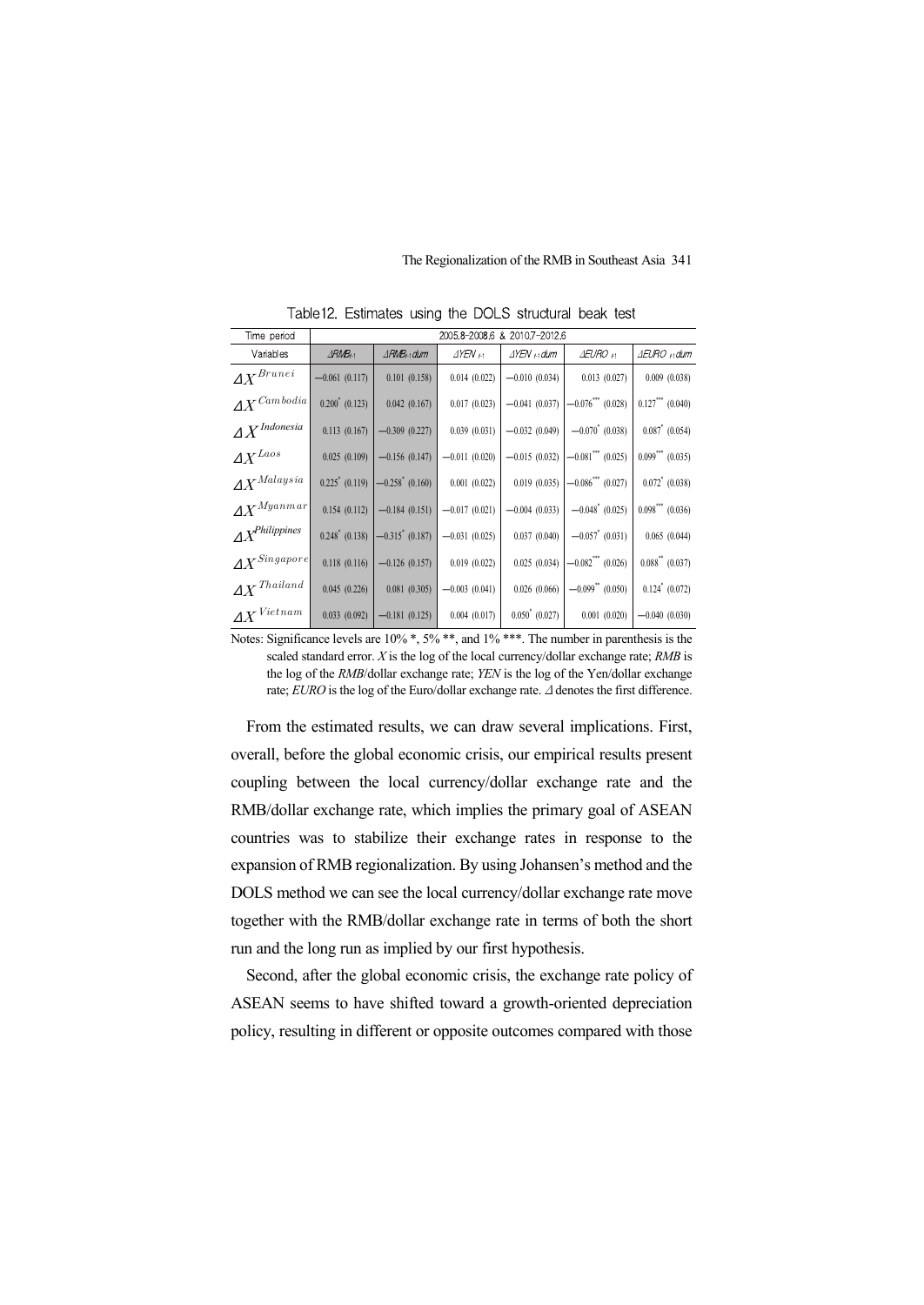of the pre-crisis period. Although the global economic crisis seems to have elevated the RMB's status in the region, the economic recession after the global economic crisis induced ASEAN countries to place policy priority on export promotion rather than stabilization of exchange rates.

Third, GMS countries―Laos, Myanmar, and Vietnam―seem to have stronger sensitivity to the RMB/dollar exchange rate compared to the other ASEAN countries. This may be mainly because the RMB's circulation is rapidly accelerated in these three countries by border trade and the economic influence of China. As we see above, our estimation results support this reasoning.

In brief, our estimation results imply that before the global economic crisis ASEAN countries had followed our first line of reasoning, in which the local currency/dollar exchange rate moves together with the RMB/dollar exchange rate. We can regard the regionalization of the RMB as one of the main factors affecting exchange rate policy. However, the priority of ASEAN has shifted toward export promotion since the global economic crisis, which is in accord with our second proposition.

#### **V. Conclusion**

In this paper, we model the movement of local currency/dollar exchange rates of ASEAN countries vis-à-vis the RMB/dollar exchange rate to see how ASEAN countries behave in response to the acceleration of RMB regionalization. We divide the time period series into two, pre-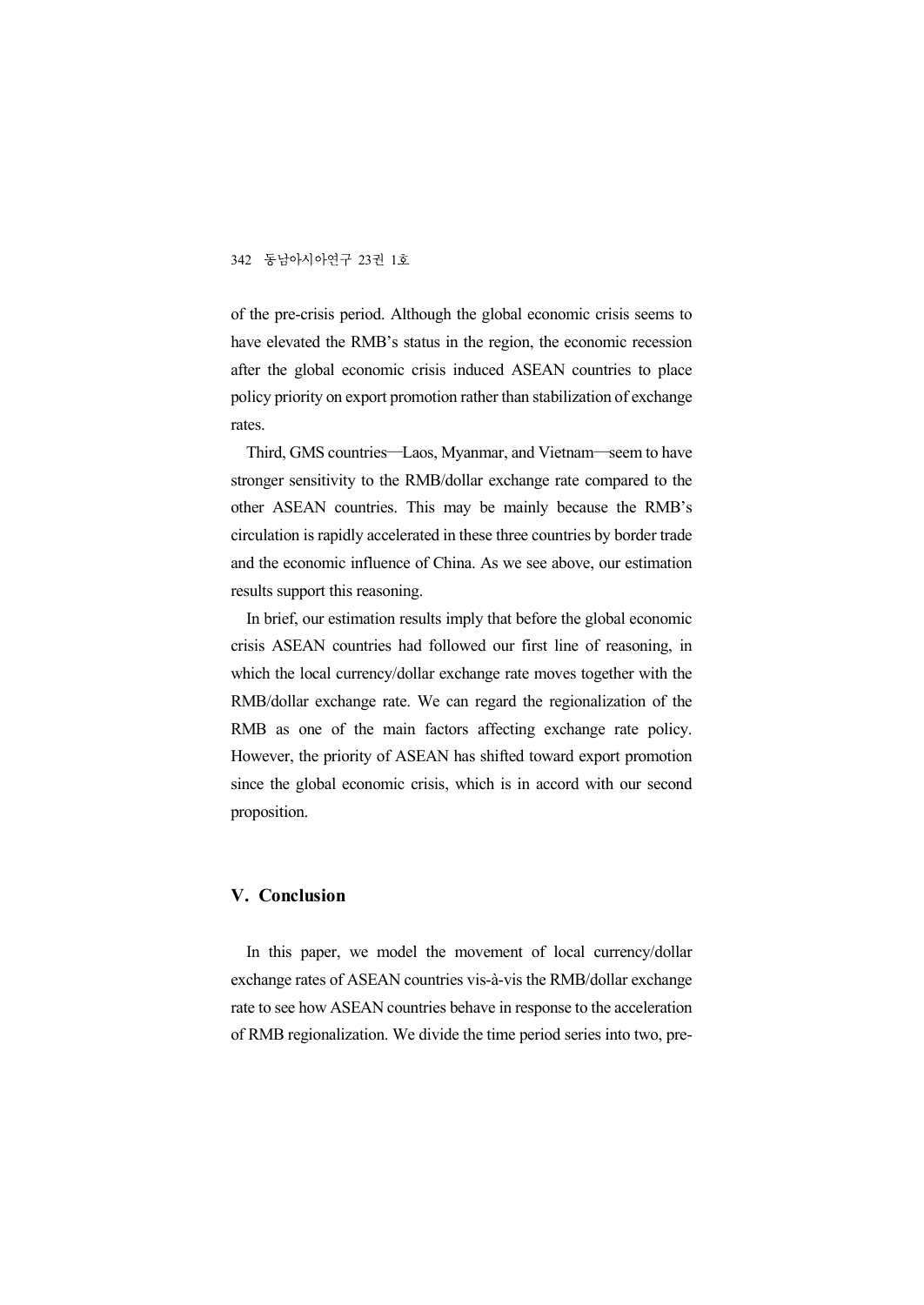and post- global economic crisis, and examine whether the behavior of ASEAN countries was consistent or changed after the crisis.

For our analysis, based on autoregressive equation analysis, we examine whether the local currency/dollar exchange rate moves together with the RMB/dollar exchange rate, which would implicitly reveal the realization of RMB regionalization in the region. Our empirical results present coupling between the local currency/dollar exchange rate and the RMB/dollar exchange rate before the crisis. However, after the crisis we can notice decoupling of the two exchange rates, which implies RMB regionalization is no longer the crucial factor determining the exchange rate; rather export promotion is. The influence of RMB regionalization seems to be not so strong as to offset the tendency toward export promotion during the economic recession. This may be attributed to the government's policy to overcome the economic recession. Furthermore, we can see that GMS countries―Laos, Myanmar, and Vietnam―are much more sensitive to RMB regionalization.

In conclusion, we propose that as economic integration between China and ASEAN accelerated, the RMB's regionalization seemed to become one of the crucial factors that ASEAN countries should consider for exchange rate policy. Nonetheless, the effect of RMB regionalization on exchange rate policy, resulting in coupling of the exchange rate of local currency/dollar with RMB/dollar exchange rate, seemed to be diluted by the economic recession after the global economic crisis.

In this paper, we do not examine the benefits and costs of RMB internationalization (regionalization) for China and ASEAN or the issue of whether the countries need to continue RMB regionalization. RMB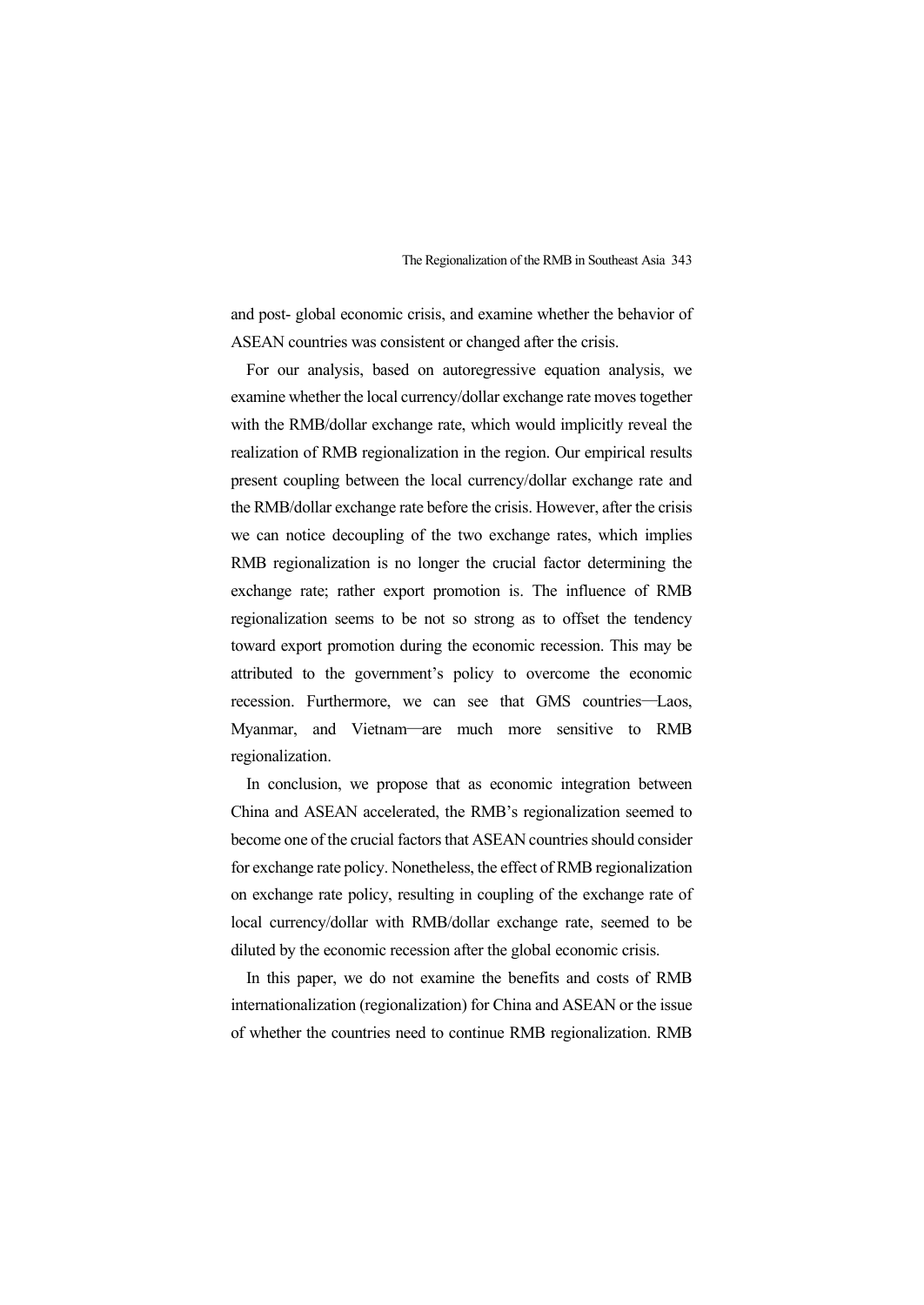regionalization could bring stability to exchange rate and inflation, but it also may generate difficulties for central banks in running an effective monetary policy, as the RMB is an additional variable to monitor―not an alternative to the dollar. The prevailing literature also shows that RMB regionalization may act as a transmission mechanism through which a currency block of China-ASEAN could be formed. The question of the benefits and costs of RMB internationalization (regionalization) and the issue of a China-ASEAN currency block is a subject for further research.

*Key words*: Southeast Asia, regionalization of RMB, exchange rate policy, coupling, decoupling, local currency/ dollar exchange rates, RMB/dollar exchange rate

#### **References**

- Agénor, P. and Moshin S. K. 1992, "Foreign Currency Deposits and the Demand for Money in Developing Countries." *IMF Working Paper* WP/92/1.
- Baliño, T. J. T., Bennett, A. and Borensztein, E. 1999. "Monetary Policy in Dollarized Economies." *IMF Occasional Paper* 171.
- BBVA research group. 2011. RMB Cross-Border Settlement: Origins, Mechanics, and Opportunities. *China Economics Watch* 3: 1-14.
- Berg, A. and Borensztein, E. 2000a, "The Choice of Exchange Rate Regime and Monetary Target in Highly Dollarized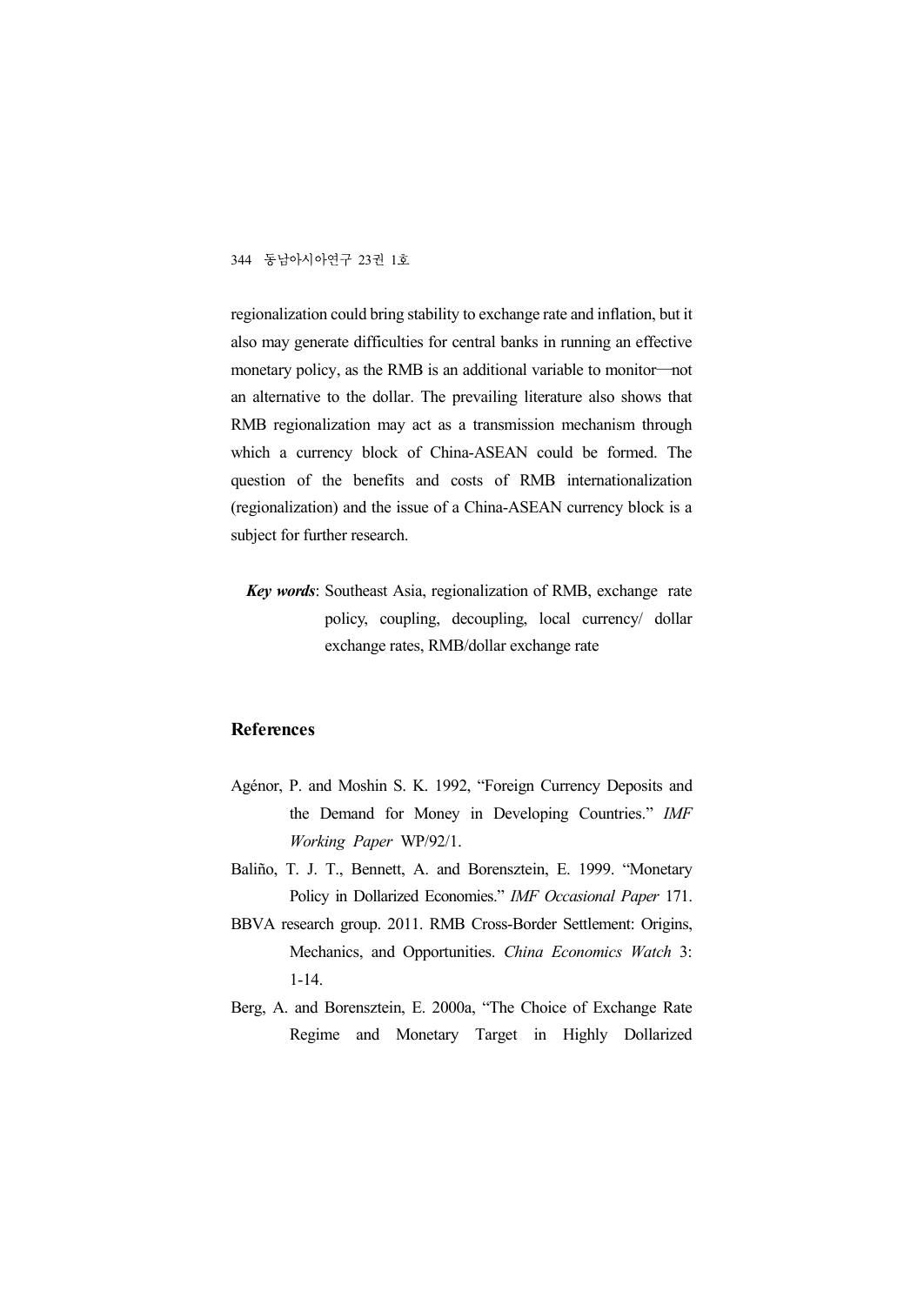Economies." *IMF Working Paper* WP/00/29.

\_\_\_\_\_\_\_\_\_\_\_\_\_. 2000b. "The Pros and Cons of Full Dollarization." *IMF Working Paper* WP/00/50.

- Calvo, G. A. 1985. "Currency Substitution and the Real Exchange Rate: the Utility Maximization Approach." *Journal of International Money and Finance* 4(4): 175-188.
- Calvo, G. A., and Végh, C. A. 1992. "Currency Substitution in Developing Countries: An Introduction." *IMF Working Paper*  WP/92/40.
- Cheng, C. and Zhang, X. 2011. "Three-Dimensional Perspective to Judge the Degree of RMB Internationalization." E-Business and E-Government International Conference on 6-8 May 2011.
- Cohen, B. J. 2012. "The Yuan Tomorrow? Evaluating China's Currency Internationalization Strategy." *New Political Economy.* iFirst: 1-11.
- Clements, B. and Schwartz, G. 1992, "Currency Substitution: The Recent Experience of Bolivia." *IMF Working Paper* WP/ 92/ 65.
- Davidson, R. and MacKinnon, J. G. 1993. *Estimation and Inference in Econometrics.* New York, Oxford University Press.
- Edwards, S. 1984. "The Demand for International Reserves and Monetary Equilibrium: Some Evidence from Developing Countries." *Review of Economics and Statistics* 66: 495-500.
- Elbadawi, I. A. 1990. "The Sudan Demand for International Reserves: A Case of a Labor Exporting Country." *Economica* 57: 73-89.

Engle, R. F. and Granger, C. W. J. 1987. "Cointegration and Error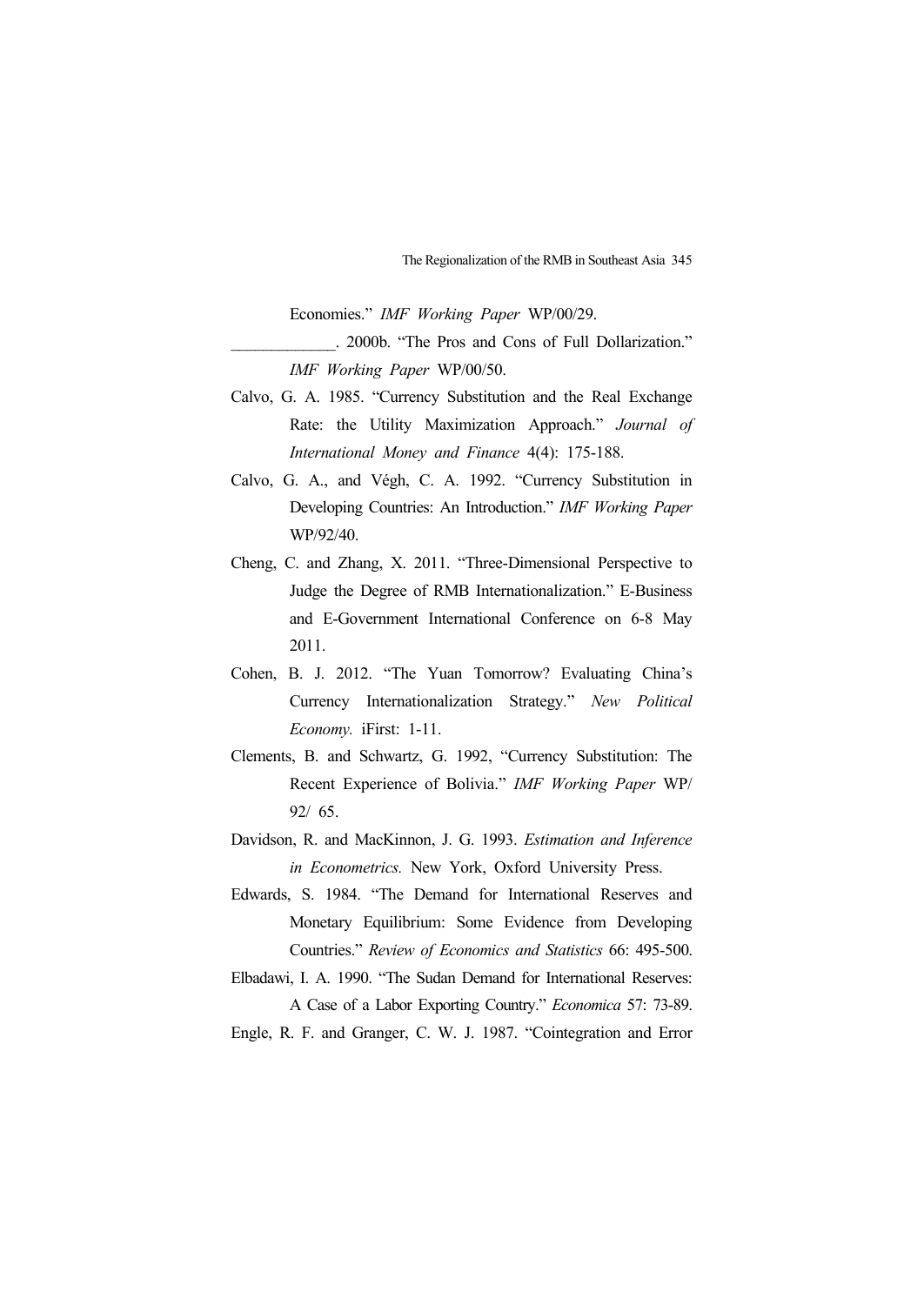Correction: Representation, Estimation, and Testing, *Econometrica.* 55: 251-276.

- Ford, J. L. and Huang, G. 1994. "The Demand for International Reserves in China: an ECM Model with Domestic Monetary Disequilibrium." *Econometrica* 61: 379-397.
- Gangnes, G. and Parson, C. 2004. "Have US-Japan Agreement Made a Difference?" *University of Hawaii at Manoa Working Paper* 4-3.
- Gao, H. and Yu, Y. 2009. "Internationalization of the Renminbi." *Chinese Academy of Social Sciences.*
- Guo, C. and Li, H. 2011. "International Trade Settlements between China and Russia." *Viewpoints* 6: 80-81.
- Giovannini, A. and Turtelboon, B. 1992. "Currency Substitution." *NBER Working Paper* 4232: 1-61.
- Gregory, A. W. and Hansen, B. E. 1996. "Residual Based Tests for Cointegration in Models with Regime Shifts." *Journal of Econometrics* 70: 99-126.
- Guidotti, P. E. and Carlos A. R. 1992. "Dollarization in Latin America: Gresham's Law in Reverse?" *IMF Staff Papers* 39(3): 518-544.
- Hamilton, J. D. 1994. *Time Series Analysis.* Princeton University Press.
- Hayashi, F. 2003. *Econometrics.* Princeton University Press.
- Hansen, P. R. 2003. "Structural Changes in the Cointegrated Vector Autoregressive Model." *Journal of Econometrics*. 114(2): 261-295.
- He, X. 2007. "The Strategies of Renminbi Regionalization." *Journal of Henan Institute of Financial Management.* 10(3): 55-62.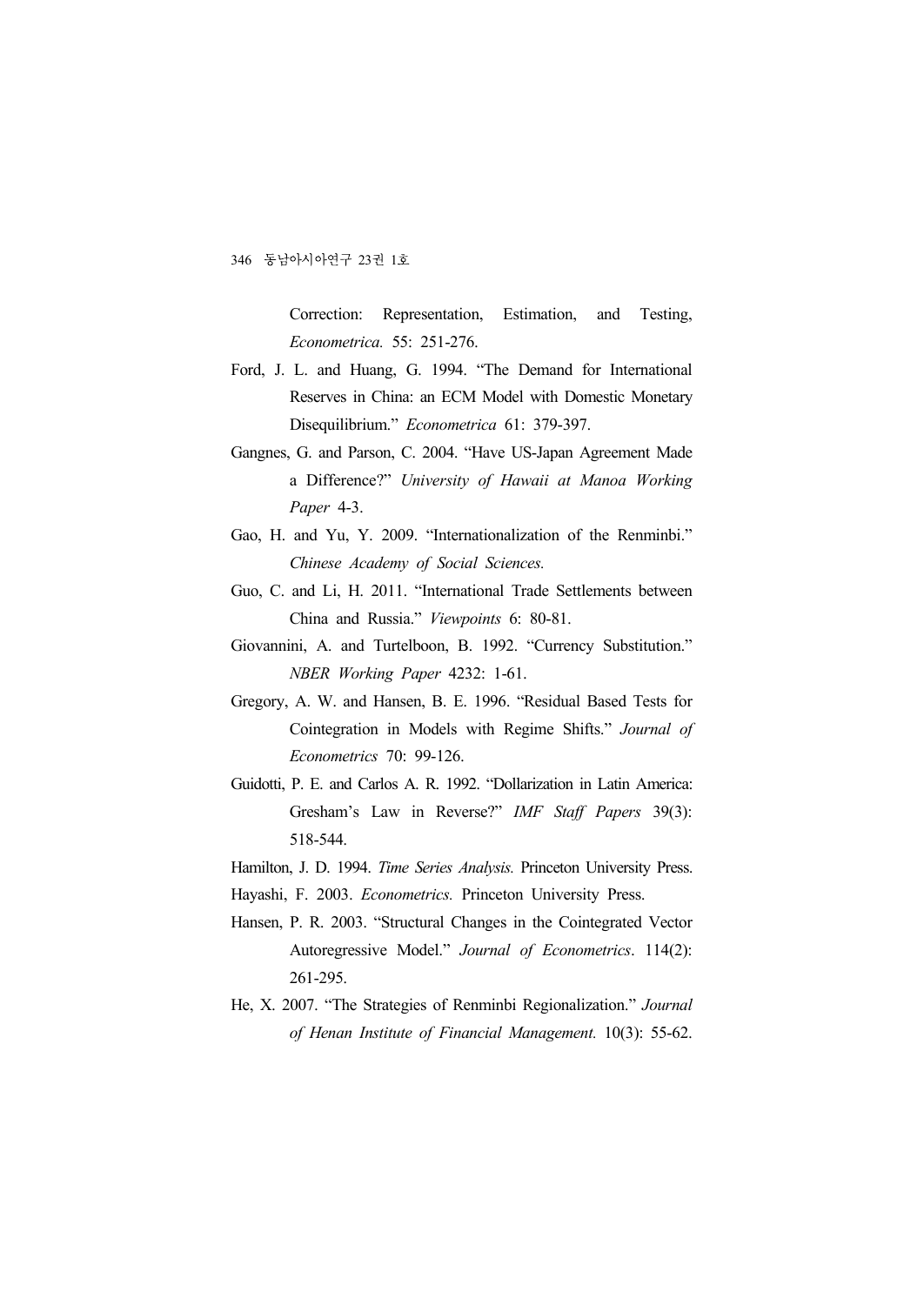- Johansen, S. 1991. "Estimation and Hypothesis Testing of Cointegration Vectors in Gaussian Vector Autoregressive Models." *Econometrica* 59: 1551-1580.
- Johansen, S. 1988. "Statistical Analysis of Cointegration Vectors." *Journal of Economic Dynamics and Control* 12: 231-254.
- Kompas, T. and Leung, S. 1999. "Inflation and Dollarization in Vietnam." in *Working Paper.* ANU. Canberra.
- Leung, S. and Ngo, D.H. 1999. "Dollarization and Financial Sector Developments in Vietnam." in *Vietnam and the East Asian Crisis.* Edward Elgar Publishing Ltd. UK.
- Li, J. 2010. "The strategy of Renminbi Internationalization in Renminbi Settlement abroad." *Working Report.* 2-17.
- Liu, L. and Xu, Q. 2003. *Understanding Renminbi Internationalization.* Renmin Press.
- Liu, Z. 2011. "Asian Currency Cooperation and the Outlook of Renminbi Internationalization." Working paper in Seminar of the  $5<sup>th</sup>$  bilateral economy and trade.
- Ma, D. and et al. 2011. *Report on International Financial Market.*  People's Bank of China.
- Ma, G. and McCauley, R. 2010. "The Evolving Renminbi Regime and Implications for Asian Currency Stability." *BIS Working Paper* 321. Bank for International Settlements.
- Maddala, G. S. and Kim, I. M. 1998. *Unit roots, cointegration, and structural change.* Cambridge University Press.
- Nasution, A. 2010. "What ASEAN+3 Countries Can DO to Rebalance the Global Economy." Paper presented at the Seoul Roundtable: Strong, Sustainable and Balanced Growth in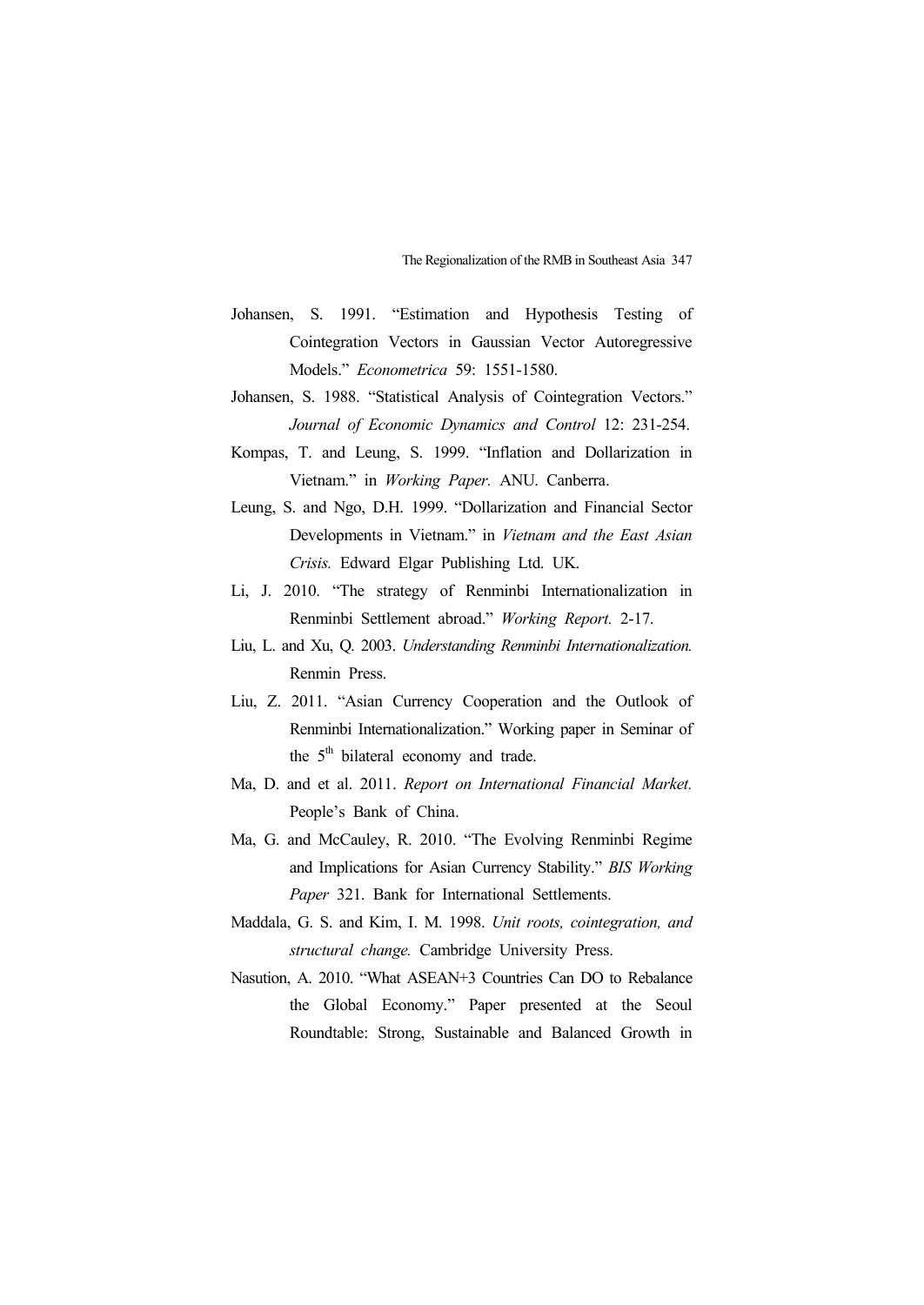Asia-Pacific, 4 October, Seoul.

- Park, Y. C. and Song, C. Y. 2011. "Renminbi Internationalization: Prospects and Implications for Economic Integration in East Asia." *Asian Economic Papers* 10(3): 42-72.
- Peng, W. and Shu, C. 2010. *Currency Internationalization: Global Experiences and Implications for the Renminbi.* Palgrave Machillan.
- People's Bank of China (PBC). 2011. *China Monetary Policy Report: 4 th Quarter of 2010*.
- Quintos, C. E. and Phillips, P. C. B. 1993. "Parameter Constancy in Cointegrating Regressions." *Empirical Economics* 18: 1097-1107.
- Ra, H. R. 2008. "Modeling the Dollarization: A Case Study for Cambodia, Laos, and Vietnam." *Global Economic Review* 37(2): 157-169.
- Rauch, J. E., and Trindade, V. 2002. "Ethnic Chinese Networks in International Trade." *The Review of Economics and Statistics* 84(1): 116-130.
- Rojas-Suarez, L. 1992. "Currency Substitution and Inflation in Peru." *IMF Working Paper* WP/92/33.
- Sahay, R. and Végh, C.A. 1996. "Dollarization in Transition Economies: Evidence and Policy Implications." in P. Mizen and E.J. Pentecost (eds). *The Macroeconomics of International Currencies.* Edward Elgar Publishing Ltd. UK.
- Savastano, M.A. 1996. "Dollarization in Latin America: Recent Evidence and Policy Issues." in P. Mizen and E.J. Pentecost (eds). *The Macroeconomics of International Currencies.*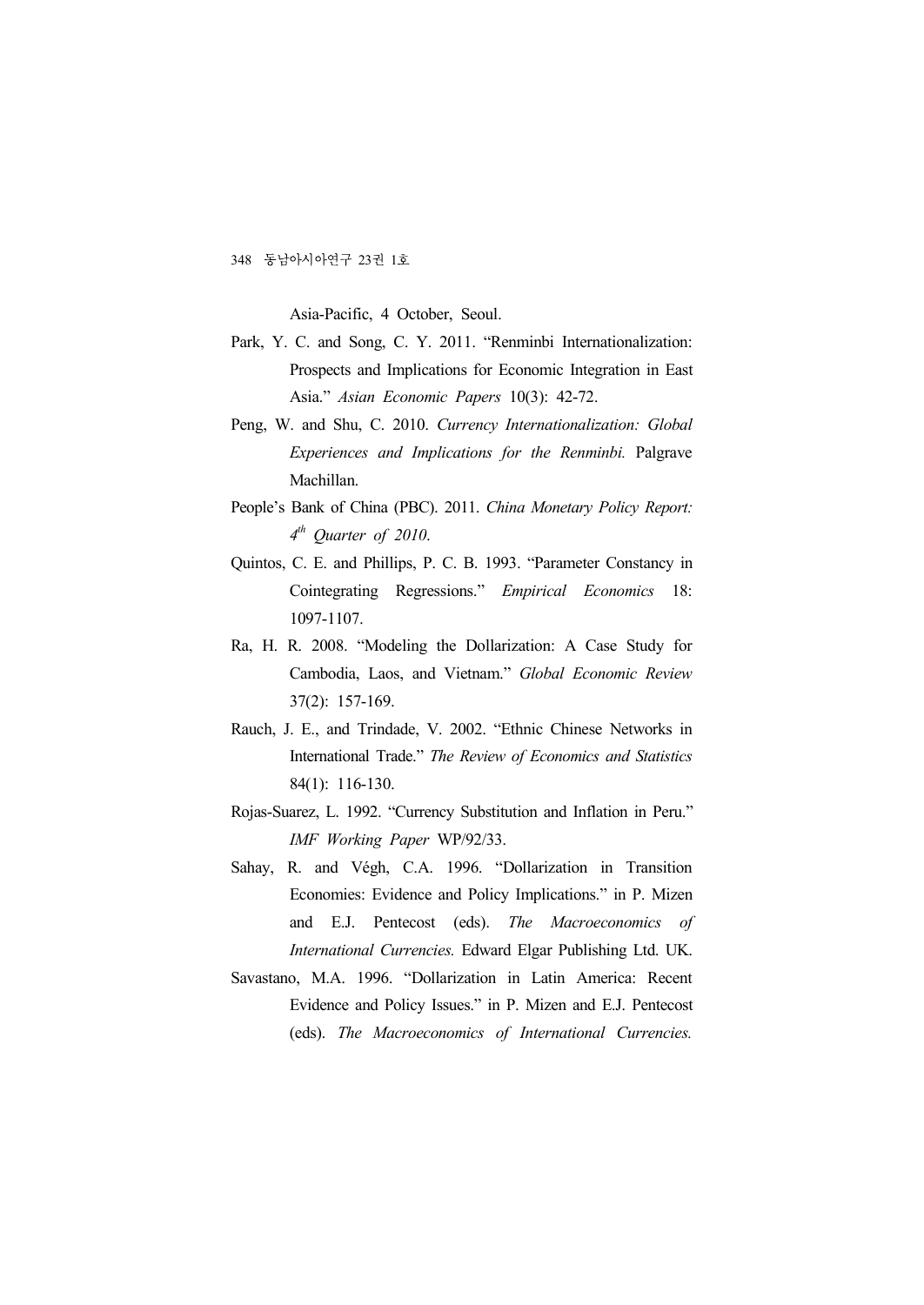Edward Elgar Publishing Ltd. UK.

- Song, Z. and Song, H. 2012. "Opportunities and Challenges of Renminbi Internationalization." paper presented at 2012  $2<sup>nd</sup>$ International Conference on Social Science and Humanity.
- Su, N. and et al. 2009. *Report on International Financial Market.* People's Bank of China.
- Wang, Z. and Li, J. 2006. "Analysis of the Reality of the Cross-border RMB Circulation in the Vietnam, Laos, and Burma Sub-region." Management Science and Engineering International Conference.
- Wu, F. 2009. "The Renminbi Challenge." *The International Economy*. 15(3): 32-35.
- Yu, Y. and Gao, H. 2009. "Internationalization of the Renminbi." Paper presented at the BOK-BIS Seminar. Currency Internationalization: Lessons from the Global Financial Crisis and Prospects for the Future in Asia and the Pacific, 19-20 March, Seoul.
- Zhang, C. 2009. "Hong Kong as Renminbi Off-shore Financial Market and Renminbi Internationalization." *The Journal of Guangdong University of Finance* 6: 5-14.
- Zhang, Y. 2009. "The Role of Hong Kong in Renminbi Internationalization." *Financial Review of the Bank of China* 2: 1-7.

(2012. 12. 31. 투고; 2013. 02. 18. 심사; 2013. 02. 22 게재확정)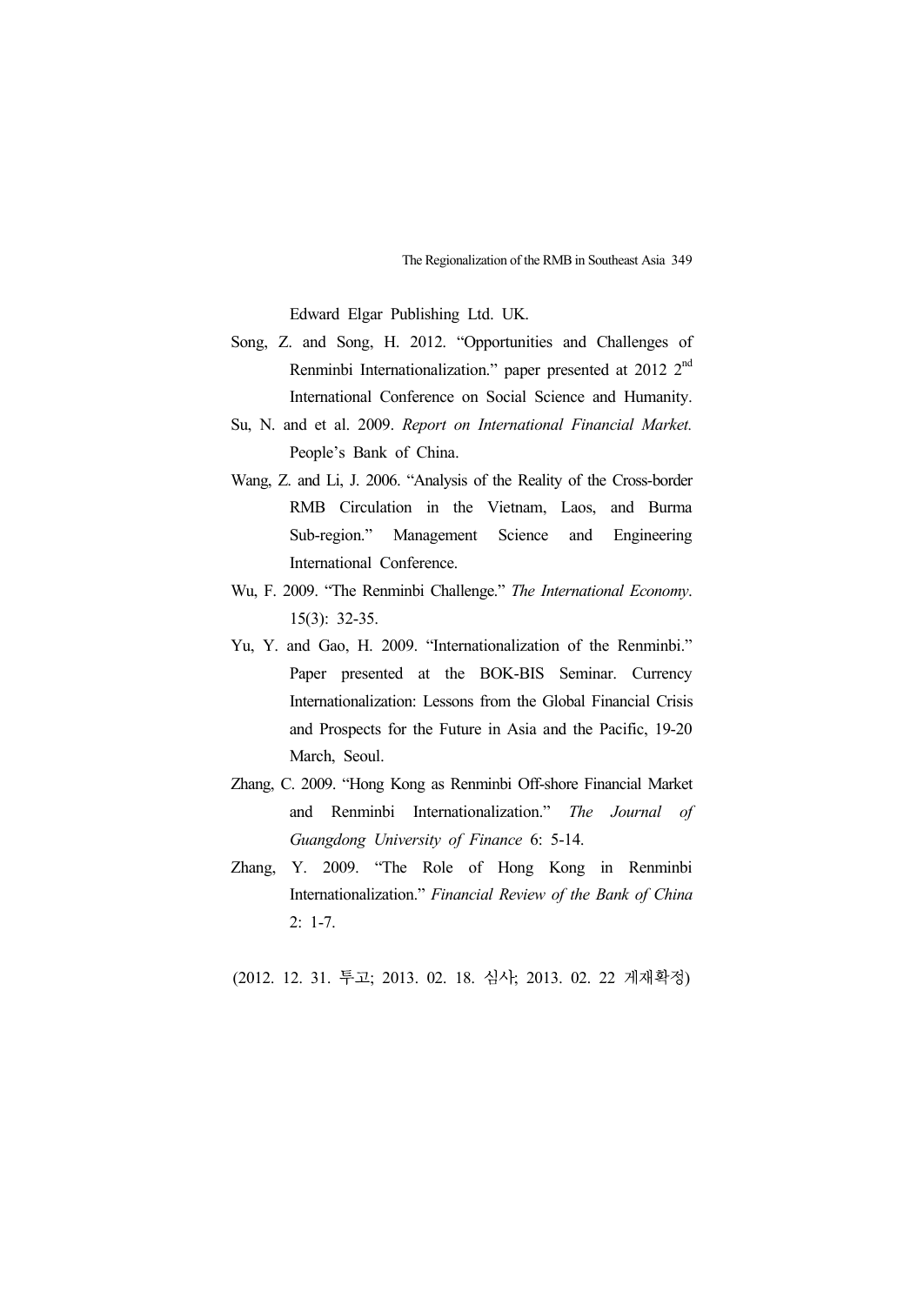## <Appendix 1>

TableA1. Top ten trading partners of ASEAN countries and trade volume in 

|             |        |                      | (US\$ Million) |  |
|-------------|--------|----------------------|----------------|--|
|             |        | Import               |                |  |
| Country     | Value  | Country              | Value          |  |
| Japan       | 5,190  | Singapore            | 1,753          |  |
| Korea       | 1,826  | India                | 986            |  |
| Australia   | 1,309  | China                | 819            |  |
| Indonesia   | 926    | Korea                | 647            |  |
| India       | 583    | Malaysia             | 599            |  |
| China       | 511    | Germany              | 508            |  |
| New Zealand | 392    | <b>United States</b> | 203            |  |
| Singapore   | 182    | Japan                | 157            |  |
| Thailand    | 121    | Thailand             | 149            |  |
| Malaysia    | 45     | Indonesia            | 90             |  |
| Total       | 11,252 | Total                | 6,267          |  |
|             |        | Export               |                |  |

<Cambodia> (US\$ Million)

| Rank           | Export         |       | Import               |        |
|----------------|----------------|-------|----------------------|--------|
|                | Country        | Value | Country              | Value  |
|                | United States  | 2,552 | Thailand             | 3,161  |
| $\overline{2}$ | Canada         | 528   | China                | 2,550  |
| 3              | Germany        | 502   | Singapore            | 1,000  |
| $\overline{4}$ | United Kingdom | 486   | Hong Kong            | 770    |
| 5              | Japan          | 280   | Viet Nam             | 545    |
| 6              | Singapore      | 173   | Korea                | 496    |
| 7              | China          | 168   | Indonesia            | 285    |
| 8              | Spain          | 161   | Malaysia             | 284    |
| 9              | Thailand       | 160   | Japan                | 226    |
| 10             | Italy          | 129   | <b>United States</b> | 204    |
|                | Total          | 6.174 | Total                | 10,732 |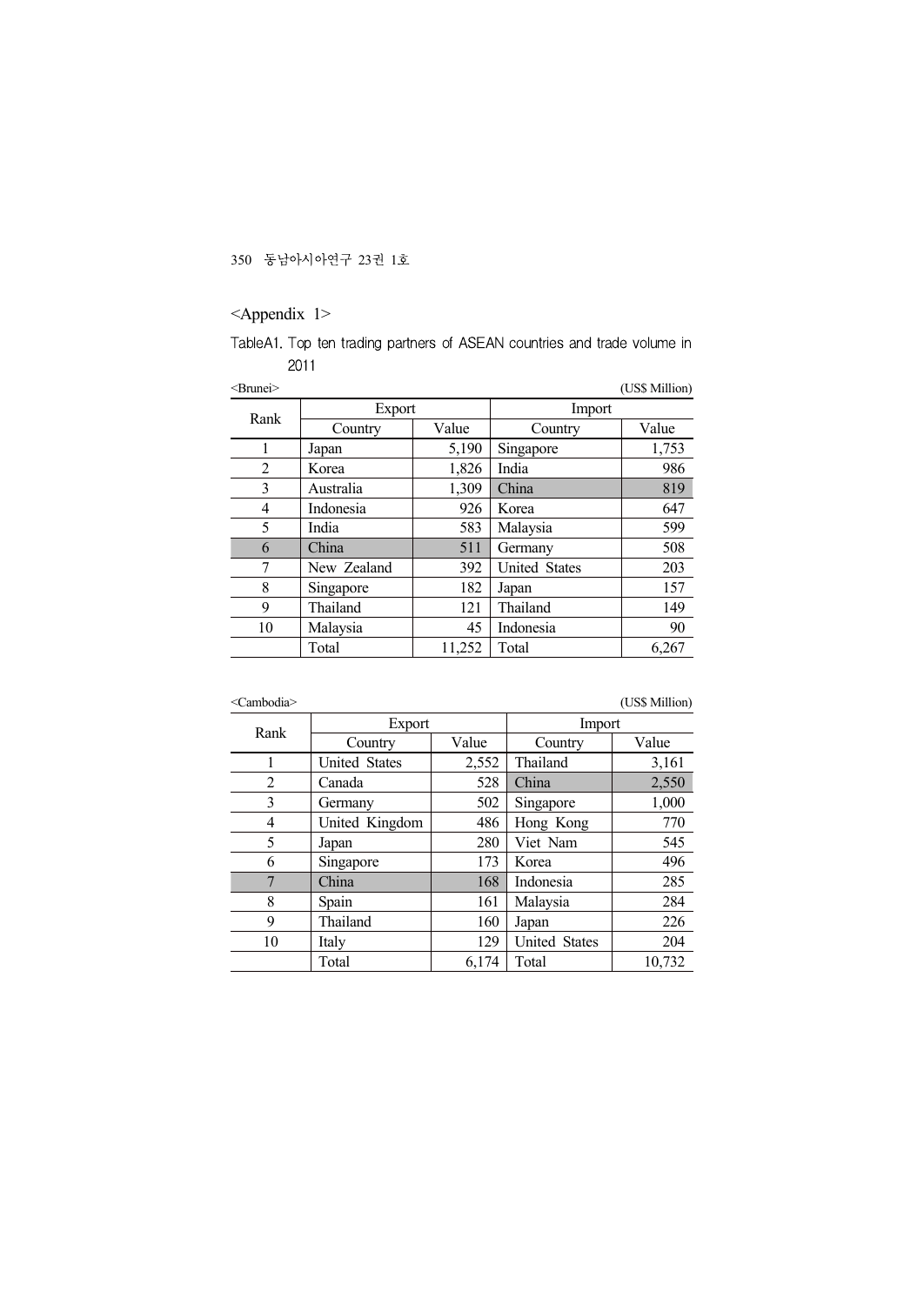| <indonesia></indonesia> |                      |         |                      | (US\$ Million) |
|-------------------------|----------------------|---------|----------------------|----------------|
|                         | Export               |         | Import               |                |
| Rank                    | Country              | Value   | Country              | Value          |
| 1                       | Japan                | 33,715  | China                | 26,212         |
| $\overline{2}$          | China                | 22,941  | Singapore            | 25,965         |
| 3                       | Singapore            | 18,444  | Japan                | 19,437         |
| 4                       | <b>United States</b> | 16,498  | Korea                | 13,000         |
| 5                       | Korea                | 16,389  | <b>United States</b> | 10,834         |
| 6                       | India                | 13,336  | Thailand             | 10,405         |
| 7                       | Malaysia             | 10,996  | Malaysia             | 10,405         |
| 8                       | Thailand             | 5,897   | Saudi Arabia         | 5,427          |
| 9                       | Australia            | 5,583   | Australia            | 5,177          |
| 10                      | Netherlands          | 5,132   | India                | 4,322          |
|                         | Total                | 203,501 | Total                | 177,451        |
|                         |                      |         |                      |                |

<Laos> (US\$ Million)

| Rank           | Export               |       | Import    |       |
|----------------|----------------------|-------|-----------|-------|
|                | Country              | Value | Country   | Value |
| 1              | Thailand             | 1,029 | Thailand  | 3,035 |
| $\overline{2}$ | China                | 729   | China     | 519   |
| 3              | Viet Nam             | 297   | Viet Nam  | 244   |
| 4              | United Kingdom       | 95    | Korea     | 170   |
| 5              | Japan                | 88    | France    | 147   |
| 6              | Germany              | 71    | Japan     | 86    |
| 7              | <b>United States</b> | 55    | Singapore | 38    |
| 8              | Netherlands          | 29    | Germany   | 38    |
| 9              | India                | 22    | Belgium   | 34    |
| 10             | Italy                | 20    | Hong Kong | 32    |
|                | Total                | 2,958 | Total     | 4,603 |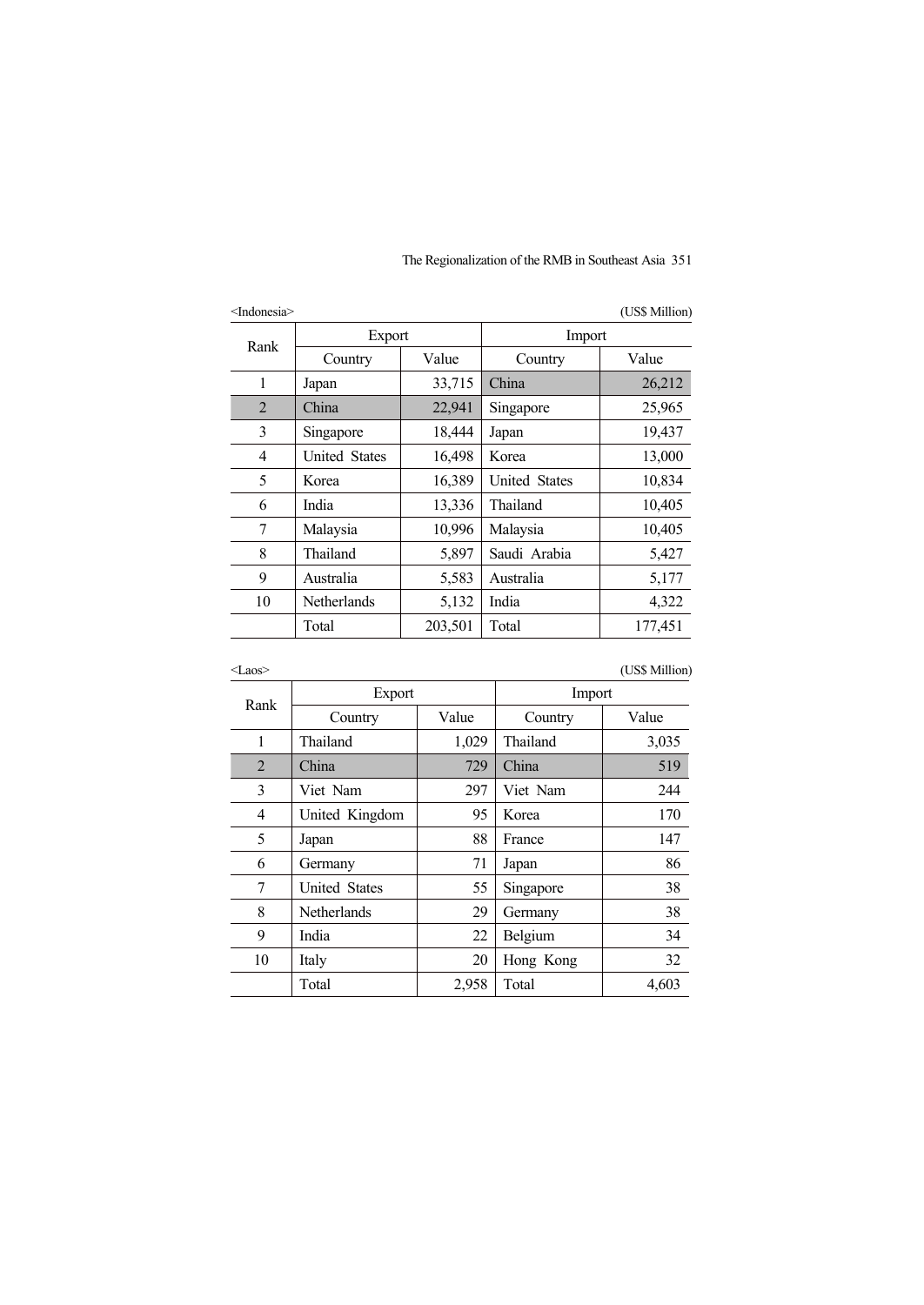| <malaysia< th=""><th></th><th></th><th></th><th>(US\$ Million)</th></malaysia<> |               |         |                      | (US\$ Million) |
|---------------------------------------------------------------------------------|---------------|---------|----------------------|----------------|
|                                                                                 | Export        |         | Import               |                |
| Rank                                                                            | Country       | Value   | Country              | Value          |
| 1                                                                               | China         | 29,853  | China                | 24,716         |
| 2                                                                               | Singapore     | 28,831  | Singapore            | 24,060         |
| 3                                                                               | Japan         | 26,129  | Japan                | 21,369         |
| $\overline{4}$                                                                  | United States | 18,873  | <b>United States</b> | 18,145         |
| 5                                                                               | Thailand      | 11,703  | Indonesia            | 11,481         |
| 6                                                                               | Hong Kong     | 10,225  | Thailand             | 11,295         |
| 7                                                                               | India         | 9,222   | Korea                | 7,585          |
| 8                                                                               | Korea         | 8,446   | Germany              | 7,180          |
| 9                                                                               | Australia     | 8,209   | Hong Kong            | 4,441          |
| 10                                                                              | Indonesia     | 6,806   | Australia            | 4,188          |
|                                                                                 | Total         | 227,196 | Total                | 187,837        |

<Myanmar> (US\$ Million)

| Export<br>Rank |            |       | Import                |        |
|----------------|------------|-------|-----------------------|--------|
|                | Country    | Value | Country               | Value  |
| 1              | Thailand   | 2,975 | China                 | 5,307  |
| $\overline{2}$ | China      | 1,525 | Thailand              | 3,095  |
| 3              | India      | 965   | Singapore             | 1,334  |
| 4              | Japan      | 539   | Korea                 | 734    |
| 5              | Korea      | 271   | Malaysia              | 616    |
| 6              | Malaysia   | 213   | Japan                 | 558    |
| 7              | Bangladesh | 142   | India                 | 482    |
| 8              | Viet Nam   | 105   | Indonesia             | 395    |
| 9              | Singapore  | 78    | Russian<br>Federation | 251    |
| 10             | Germany    | 76    | Australia             | 79     |
|                | Total      | 7,964 | Total                 | 13,637 |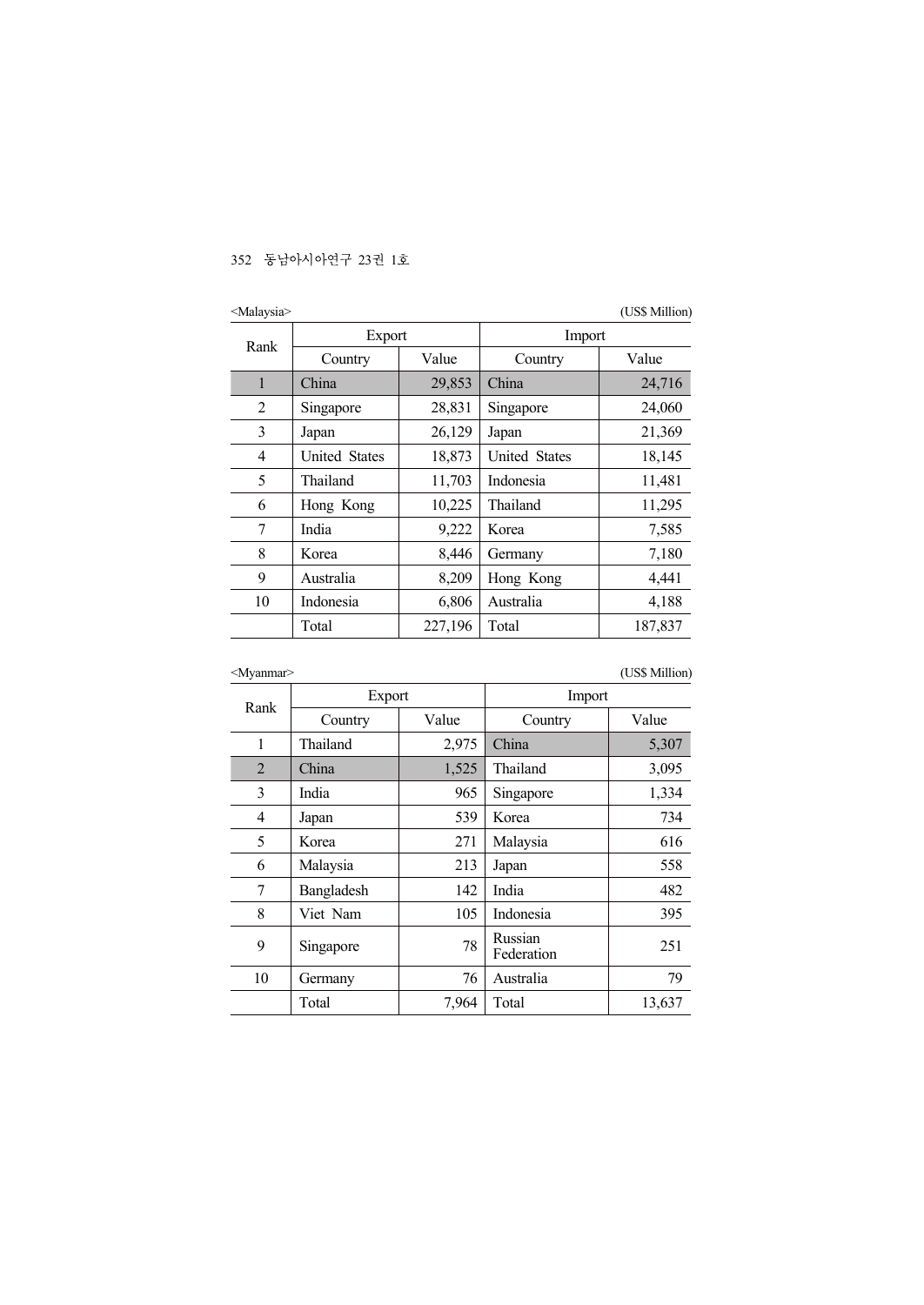| <philippines></philippines> |                      |        |                         | (US\$ Million) |
|-----------------------------|----------------------|--------|-------------------------|----------------|
| Rank                        | Export               |        | Import                  |                |
|                             | Country              | Value  | Country                 | Value          |
| 1                           | Japan                | 8,866  | Japan                   | 6,510          |
| $\mathfrak{D}$              | <b>United States</b> | 7,107  | <b>United States</b>    | 6,505          |
| 3                           | China                | 6,102  | China                   | 6,059          |
| 4                           | Singapore            | 4,278  | Singapore               | 4,893          |
| 5                           | Hong Kong            | 3,699  | Korea                   | 4,392          |
| 6                           | Korea                | 2,196  | Thailand                | 3,462          |
| 7                           | Thailand             | 1,904  | Saudi Arabia            | 3,223          |
| 8                           | <b>Netherlands</b>   | 1,745  | Malaysia                | 2,635          |
| 9                           | Germany              | 1,729  | Indonesia               | 2,372          |
| 10                          | Malaysia             | 1,099  | United Arab<br>Emirates | 1,729          |
|                             | Total                | 48,189 | Total                   | 60,149         |

<Singapore> (US\$ Million)

| Rank           |               | Export  |                         |         |
|----------------|---------------|---------|-------------------------|---------|
|                | Country       | Value   | Country                 | Value   |
| 1              | Malaysia      | 50,019  | United States           | 39,536  |
| 2              | Hong Kong     | 45,156  | Malaysia                | 39,131  |
| 3              | Indonesia     | 42,832  | China                   | 38,020  |
| $\overline{4}$ | China         | 42,764  | Japan                   | 26,235  |
| 5              | United States | 22,362  | Korea                   | 21,769  |
| 6              | Japan         | 18,432  | Indonesia               | 19,300  |
| 7              | Australia     | 16,092  | Saudi Arabia            | 17,620  |
| 8              | Korea         | 15,482  | India                   | 14,142  |
| 9              | India         | 14,117  | United Arab<br>Emirates | 11,634  |
| 10             | Thailand      | 14,100  | Thailand                | 11,389  |
|                | Total         | 411,870 | Total                   | 366,003 |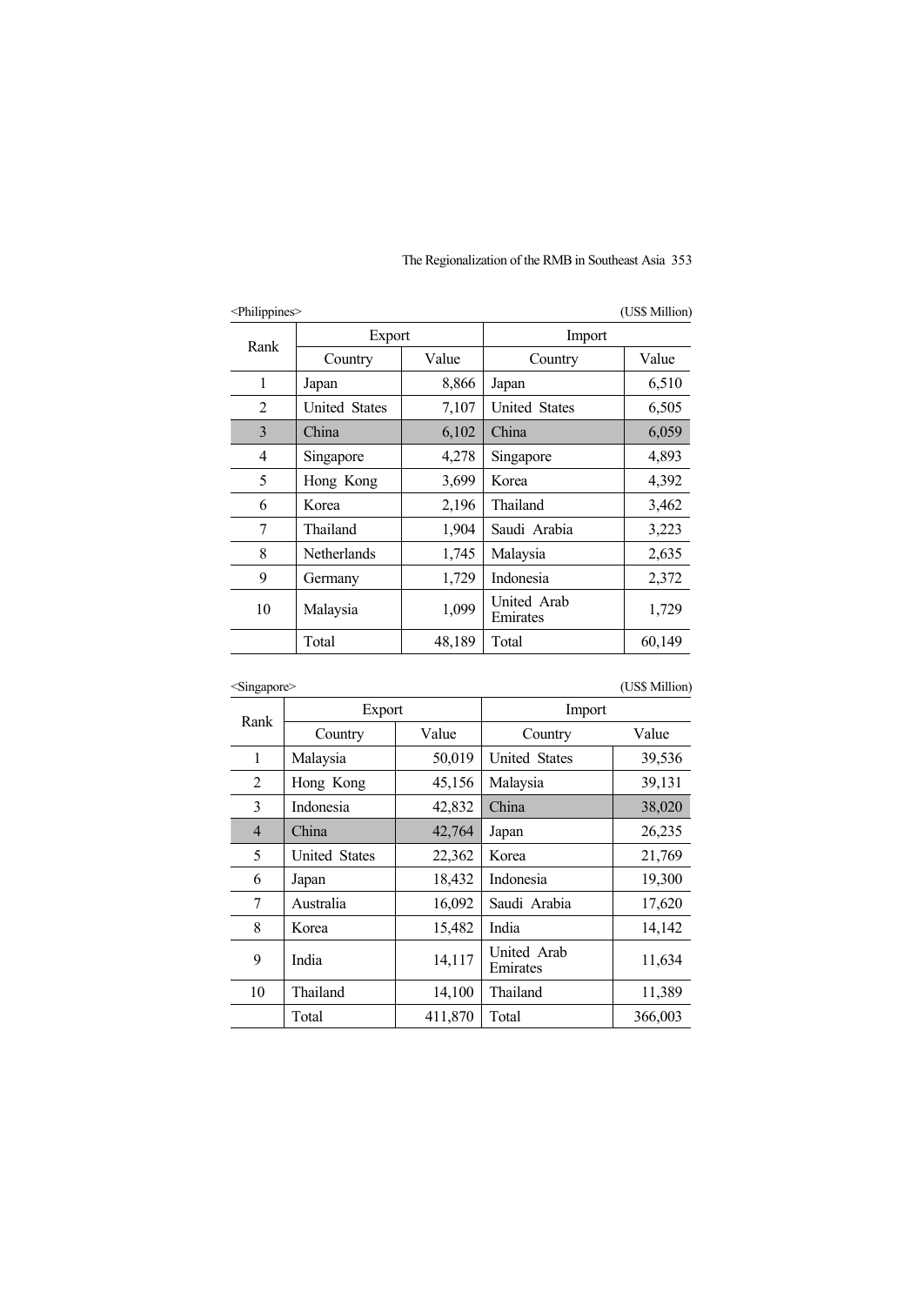| $\le$ Thailand $\ge$ |                      |         |                         | (US\$ Million) |
|----------------------|----------------------|---------|-------------------------|----------------|
| Rank                 | Export               |         | Import                  |                |
|                      | Country              | Value   | Country                 | Value          |
| $\mathbf{1}$         | China                | 27,113  | Japan                   | 42,225         |
| $\overline{2}$       | Japan                | 23,811  | China                   | 30,633         |
| 3                    | <b>United States</b> | 21,659  | United Arab<br>Emirates | 14,498         |
| 4                    | Hong Kong            | 16,300  | <b>United States</b>    | 13,486         |
| 5                    | Malaysia             | 12,265  | Malaysia                | 12,347         |
| 6                    | Singapore            | 11,327  | Korea                   | 9,217          |
| 7                    | Indonesia            | 9,971   | Switzerland             | 8,869          |
| 8                    | Australia            | 7,916   | Australia               | 7,948          |
| 9                    | Viet Nam             | 6,985   | Singapore               | 7,801          |
| 10                   | India                | 5,128   | Saudi Arabia            | 7,402          |
|                      | Total                | 226,380 | Total                   | 228,878        |

<Vietnam> (US\$ Million)

| Rank | Export               |        | Import               |         |  |
|------|----------------------|--------|----------------------|---------|--|
|      | Country              | Value  | Country              | Value   |  |
| 1    | <b>United States</b> | 16,777 | China                | 31,997  |  |
| 2    | Japan                | 10,534 | Korea                | 14,906  |  |
| 3    | China                | 10,098 | Singapore            | 11,255  |  |
| 4    | Korea                | 4,622  | Japan                | 10,561  |  |
| 5    | Germany              | 4,161  | Thailand             | 7,684   |  |
| 6    | Malaysia             | 3,071  | Hong Kong            | 6,524   |  |
| 7    | Australia            | 2,925  | <b>United States</b> | 4,775   |  |
| 8    | Hong Kong            | 2,291  | Malaysia             | 4,201   |  |
| 9    | Indonesia            | 2,166  | India                | 3,060   |  |
| 10   | United Kingdom       | 2,152  | Germany              | 2,603   |  |
|      | Total                | 87,847 | Total                | 126,546 |  |

Source: Direction of Trade Statistics, July 2012, IMF.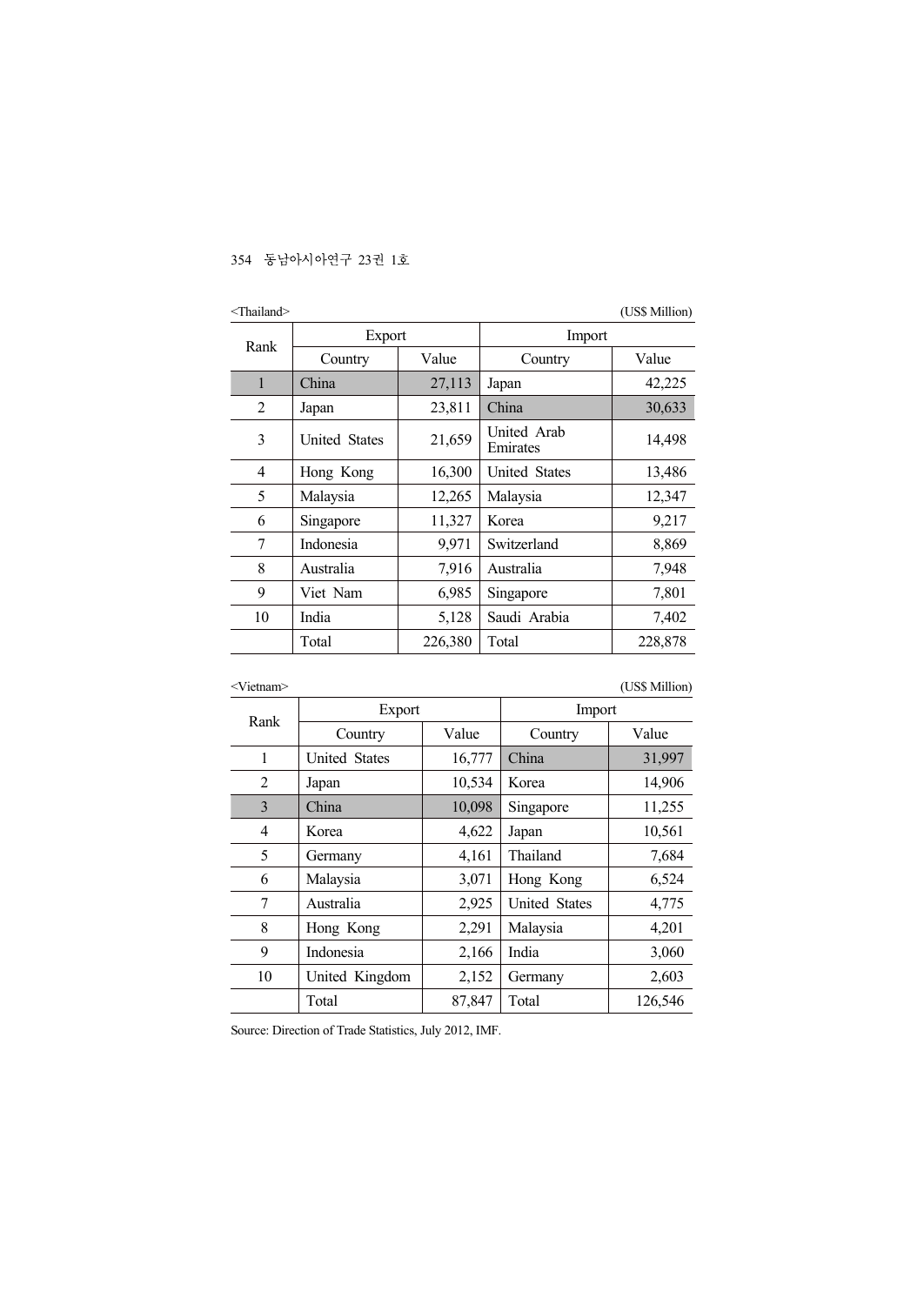|                        | Level      | difference    | Level                 | $1^{\rm st}$<br>difference |
|------------------------|------------|---------------|-----------------------|----------------------------|
| $X^{Brunei}$           | $-1.262$   | $-20.163***$  | $-2.526$              | $-28.239***$               |
| $X^{Cambodia}$         | $-2.637$ * | $-23.677***$  | $-1.088$              | $-16.012***$               |
| X <sup>Indonesia</sup> | $-2.244$   | $-21.522***$  | $-0.240$              | $-19.708***$               |
| $X^{Laos}$             | $-1.746$   | $-30.892***$  | $-0.372$              | $-23.244***$               |
| $X^{Malaysia}$         | $-0.497$   | $-27.064$ *** | $-2.530$              | $-23.093***$               |
| $X^{Myanmar}$          | $-0.558$   | $-16.087***$  | $-22.732***$          | $-15.321***$               |
| $X^{Philippines}$      | $-1.696$   | $-31.578***$  | $-3.511***$           | $-23.766$ ***              |
| $Y$ Singapore          | 0.402      | $-27.040$ *** | $-2.892$ **           | $-24.126$ ***              |
| $X^{Thailand}$         | $-1.514$   | $-34.557***$  | $-2.248$              | $-22.201***$               |
| X <sup>Vi</sup> etnam  | 1.067      | $-5.007***$   | $-2.178$              | $-24.149***$               |
| RMB                    | 3.996      | $-32.231***$  | $-1.825$              | $-26.234***$               |
| YEN                    | $-1.412$   | $-28.326***$  | $-2.738$ <sup>*</sup> | $-22.785***$               |
| <i>EURO</i>            | 0.414      | $-27.665$     | $-1.740$              | $-22.285$ ***              |
| Time period            |            | 2005.8-2008.6 |                       | 2010.7-2012.6              |

TableA2. The ADF unit root tests on the variables

Notes: Significance levels are 10% \*, 5% \*\*, and 1% \*\*\*. We selected the augmentation lags for each Dickey-Fuller regression in order to minimize the Schwarz Information Criterion (SIC). Each regression contains an intercept but no time trend.

|               | Hypothesized Number of<br>Cointegrating Vectors | Eigenvalues | Trace Statistics             | Maximum Eigenvalue<br>Statistic   |
|---------------|-------------------------------------------------|-------------|------------------------------|-----------------------------------|
|               | $\mathbf{0}$                                    | 0.086       | $81.798^{**}$ (40.175)       | $\overline{65.343}^{**}$ (24.159) |
| <b>Brunei</b> | $\leq$ 1                                        | 0.015       | 16.455 (24.276)              | 11.105 (17.797)                   |
|               | $\leq 2$                                        | 0.006       | 5.351 (12.321)               | 4.552 (11.225)                    |
|               | $\leq$ 3                                        | 0.001       | 0.799(4.130)                 | 0.799(4.130)                      |
|               | $\mathbf{0}$                                    | 0.182       | $228.512**$ (60.061)         | 145.965** (30.440)                |
|               | $\leq$ 1                                        | 0.085       | $82.547^{\ast\ast}$ (40.175) | $64.844$ <sup>**</sup> $(24.159)$ |
| Cambodia      | $\leq 2$                                        | 0.016       | 17.702 (24.276)              | 11.589 (17.797)                   |
|               | $\leq$ 3                                        | 0.008       | 6.114(12.321)                | 6.050 (11.225)                    |
|               | $\leq 4$                                        | 0.000       | 0.064(4.130)                 | 0.064(4.130)                      |
|               | $\theta$                                        | 0.086       | 89.335** (40.175)            | 68.118** (24.159)                 |
| Indonesia     | $\leq$ 1                                        | 0.021       | 21.217 (24.276)              | 16.221 (17.797)                   |
|               | $\leq 2$                                        | 0.006       | 4.995 (12.321)               | 4.948 (11.225)                    |
|               | $\leq$ 3                                        | 0.000       | 0.048(4.130)                 | 0.048(4.130)                      |

TableA3. The Johansen tests for cointegration (pre-crisis, 2005.8-2008.6)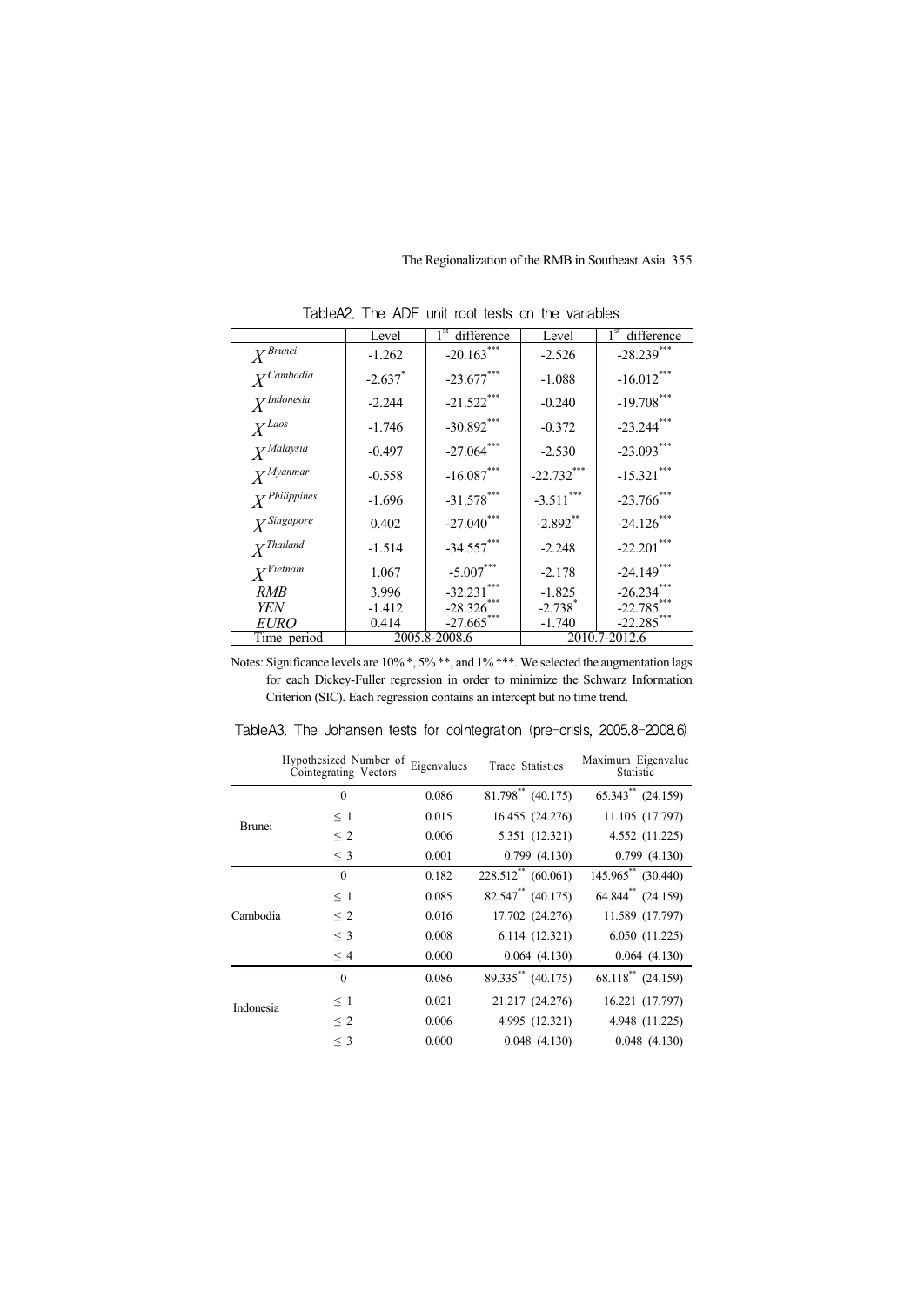|             | Hypothesized Number of Eigenvalues<br>Cointegrating Vectors |       | Trace Statistics        | Maximum Eigenvalue<br>Statistic    |
|-------------|-------------------------------------------------------------|-------|-------------------------|------------------------------------|
| Laos        | $\theta$                                                    | 0.176 | $218.556^{**}$ (60.061) | $\overline{140.238}^{**}$ (30.440) |
|             | $\leq~1$                                                    | 0.083 | 78.318** (40.175)       | $63.165^{**}$ (21.159)             |
|             | $\leq 2$                                                    | 0.015 | 15.154 (24.276)         | 10.676 (17.797)                    |
|             | $\leq$ 3                                                    | 0.006 | 4.477 (12.321)          | 4.197 (11.225)                     |
|             | $\leq 4$                                                    | 0.000 | 0.280(4.130)            | 0.280(4.130)                       |
| Malaysia    | $\theta$                                                    | 0.083 | 78.278** (40.175)       | $65.782**$ (24.159)                |
|             | $\leq$ 1                                                    | 0.010 | 12.497 (24.276)         | 7.963 (17.797)                     |
|             | $\leq 2$                                                    | 0.006 | 4.534 (12.321)          | 4.233 (11.225)                     |
|             | $\leq 3$                                                    | 0.000 | 0.301(4.130)            | 0.301(4.130)                       |
|             | $\mathbf{0}$                                                | 0.088 | $87.032^{**}$ (40.175)  | $67.450^{**}$ (24.159)             |
|             | $\leq$ 1                                                    | 0.067 | 19.582 (24.276)         | 12.220 (17.797)                    |
| Myanmar     | $\leq 2$                                                    | 0.009 | 7.362 (12.321)          | 6.934 (11.225)                     |
|             | $\leq 3$                                                    | 0.000 | 0.429(4.130)            | 0.429(4.130)                       |
|             | $\boldsymbol{0}$                                            | 0.051 | 68.952** (40.175)       | 39.325** (24.159)                  |
| Philippines | $\leq 1$                                                    | 0.023 | 29.028 (24.276)         | 17.055 (17.797)                    |
|             | $\leq 2$                                                    | 0.014 | 11.072 (12.321)         | 11.050 (11.225)                    |
|             | $\leq$ 3                                                    | 0.000 | 0.022(4.130)            | 0.022(4.130)                       |
|             | $\boldsymbol{0}$                                            | 0.086 | $91.626^{**}$ (40.175)  | 67.483** (24.159)                  |
|             | $\leq 1$                                                    | 0.018 | 24.144 (24.276)         | 13.567 (17.797)                    |
| Singapore   | $\leq 2$                                                    | 0.011 | 10.607 (12.321)         | 8.462 (11.225)                     |
|             | $\leq$ 3                                                    | 0.003 | 2.145 (4.130)           | 2.145 (4.130)                      |
| Thailand    | $\theta$                                                    | 0.090 | $85.862^{**}$ (40.175)  | $70.875**$ (24.159)                |
|             | $\leq$ 1                                                    | 0.013 | 14.987 (24.276)         | 9.989 (17.797)                     |
|             | $\leq 2$                                                    | 0.007 | 4.998 (12.321)          | 4.937 (11.225)                     |
|             | $\leq 3$                                                    | 0.000 | 0.061(4.130)            | 0.061(4.130)                       |
| Vietnam     | $\mathbf{0}$                                                | 0.096 | 99.871** (40.175)       | $76.535**$ (24.159)                |
|             | $\leq$ 1                                                    | 0.019 | 23.335 (24.276)         | 14.258 (17.797)                    |
|             | $\leq 2$                                                    | 0.008 | 9.078 (12.321)          | 6.369 (11.225)                     |
|             | $\leq 3$                                                    | 0.004 | 2.709 (4.130)           | 2.709 (4.130)                      |

Notes: Significance levels are 5% \* and 1% \*\*. The variables of cointegration test are X, *RMB*, *YEN*, and *EURO*. The number in parenthesis is a critical value at the 0.05 level. Each specification for the pre-, and post-crisis period includes one lag, respectively, assuming a trend in the series but not in the cointegrating relationships.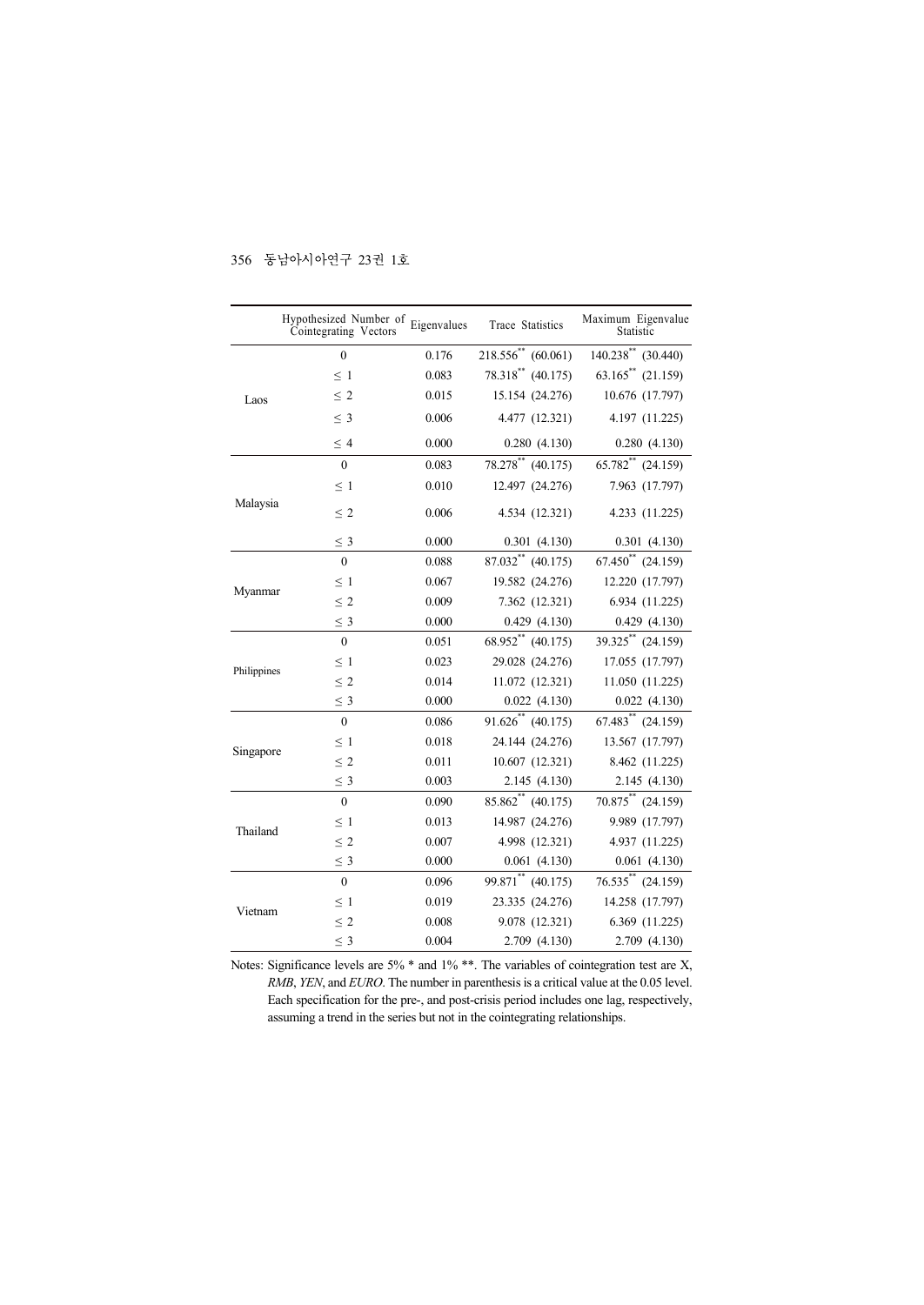|               | Hypothesized Number of<br>Cointegrating Vectors | Eigenvalues    | Trace Statistics                     | Maximum<br>Eigenvalue Statistic        |
|---------------|-------------------------------------------------|----------------|--------------------------------------|----------------------------------------|
|               | $\boldsymbol{0}$                                | 0.055          | $45.750^{**}$ (40.175)               | $28.043$ (24.159)                      |
| <b>Brunei</b> | $\leq 1$                                        | 0.022          | 17.707 (24.276)                      | 11.043 (17.797)                        |
|               | $\leq 2$                                        | 0.011          | 6.664 (12.321)                       | 5.521 (11.225)                         |
|               | $\leq$ 3                                        | 0.002          | 1.142 (4.130)                        | 1.142(4.130)                           |
|               | $\boldsymbol{0}$                                | 0.079          | $61.526^{**}$ (40.175)               | $41.079$ <sup>**</sup> (24.159)        |
| Cambodia      | $\leq 1$<br>$\leq 2$<br>$\leq 3$                | 0.020          | 20.447 (24.276)                      | 10.042 (17.797)                        |
|               |                                                 | 0.014          | 10.405 (12.321)                      | 6.800 (11.225)                         |
|               |                                                 | 0.007          | 3.604(4.130)<br>$52.727***$ (40.175) | 3.604(4.130)<br>$30.016^{**}$ (24.159) |
|               | $\mathbf{0}$                                    | 0.057          |                                      |                                        |
| Indonesia     | $\leq 1$<br>$\leq 2$                            | 0.025<br>0.015 | 22.711 (24.276)<br>10.264 (12.321)   | 12.447 (17.797)<br>7.623 (11.225)      |
|               | $\leq$ 3                                        | 0.005          | 2.641 (4.130)                        | 2.641 (4.130)                          |
|               | $\boldsymbol{0}$                                | 0.060          | $51.709^{**}$ (40.175)               | $30.625$ ** (24.159)                   |
| Laos          |                                                 | 0.025          | 21.084 (24.276)                      | 12.579 (17.797)                        |
|               | $\leq 1$<br>$\leq 2$<br>$\leq 3$                | 0.012          | 8.506 (12.321)                       | 5.945 (11.225)                         |
|               |                                                 | 0.005          | 2.561 (4.130)                        | 2.561(4.130)                           |
|               | $\boldsymbol{0}$                                | 0.051          | $45.115***$<br>(40.175)              | $25.856^{**}$<br>(24.159)              |
| Malaysia      | $\leq 1$<br>$\leq 2$<br>$\leq 3$                | 0.020          | 19.259 (24.276)                      | 10.049 (17.797)                        |
|               |                                                 | 0.012          | 9.210 (12.321)                       | 6.122(11.225)                          |
|               |                                                 | 0.006          | 3.088(4.130)                         | 3.088 (4.130)                          |
|               | $\mathbf{0}$                                    | 0.340          | $226.467^*$ (47.856)                 | 206.584** (24.159)                     |
| Myanmar       |                                                 | 0.021          | 20.136 (24.276)                      | 10.717 (17.797)                        |
|               | $\leq 1$<br>$\leq 2$<br>$\leq 3$                | 0.013<br>0.006 | 9.418 (12.321)<br>3.078 (4.130)      | 6.341 (11.225)<br>3.078 (4.130)        |
|               | $\boldsymbol{0}$                                | 0.050          | 44.694 (40.175)                      | 25.697 (24.159)                        |
| Philippines   |                                                 | 0.018          | 18.998 (24.276)                      | 9.181 (17.797)                         |
|               | $\leq 1$<br>$\leq 2$<br>$\leq 3$                | 0.011          | 9.817 (12.321)                       | 5.471 (11.225)                         |
|               |                                                 | 0.009          | 3.346 (4.130)                        | 3.346 (4.130)                          |
|               | $\boldsymbol{0}$                                | 0.058          | $48.085^{**}$ (40.175)               | 29.509** (24.159)                      |
| Singapore     | $\leq 1$<br>$\leq 2$<br>$\leq 3$                | 0.018          | 18.576 (24.276)                      | 8.949 (17.797)                         |
|               |                                                 | 0.013          | 9.627 (12.321)                       | 6.400 (11.225)                         |
|               |                                                 | 0.006          | 3.227 (4.130)                        | 3.227(4.130)                           |
| Thailand      | $\mathbf{0}$                                    | 0.060          | 49.412** (40.175)                    | 30.777** (24.159)                      |
|               |                                                 | 0.019          | 18.634 (24.276)                      | 9.671 (17.797)                         |
|               | $\leq 1$<br>$\leq 2$<br>$\leq 3$                | 0.011<br>0.007 | 8.963 (12.321)<br>3.391(4.130)       | 5.572 (11.225)<br>3.391 (4.130)        |
|               | $\boldsymbol{0}$                                | 0.060          | $48.393** (40.175)$                  | 29.379** (24.159)                      |
| Vietnam       |                                                 | 0.021          | 19.014 (24.276)                      | 9.990 (17.797)                         |
|               | $\leq 1$<br>$\leq 2$<br>$\leq 3$                | 0.013          | 9.025 (12.321)                       | 6.373 (11.225)                         |
|               |                                                 | 0.006          | 2.651 (4.130)                        | 2.651 (4.130)                          |

TableA4. The Johansen tests for cointegration (post-crisis, 2010.7-2012.6)

Notes: Significance levels are 5% \* and 1% \*\*. The variables of cointegration test are *X*, *RMB*, *YEN*, and *EURO*. The number in parenthesis is a critical value at the 0.05 level. Each specification for the pre-, and post-crisis period includes one lag, respectively, assuming a trend in the series but not in the cointegrating relationships.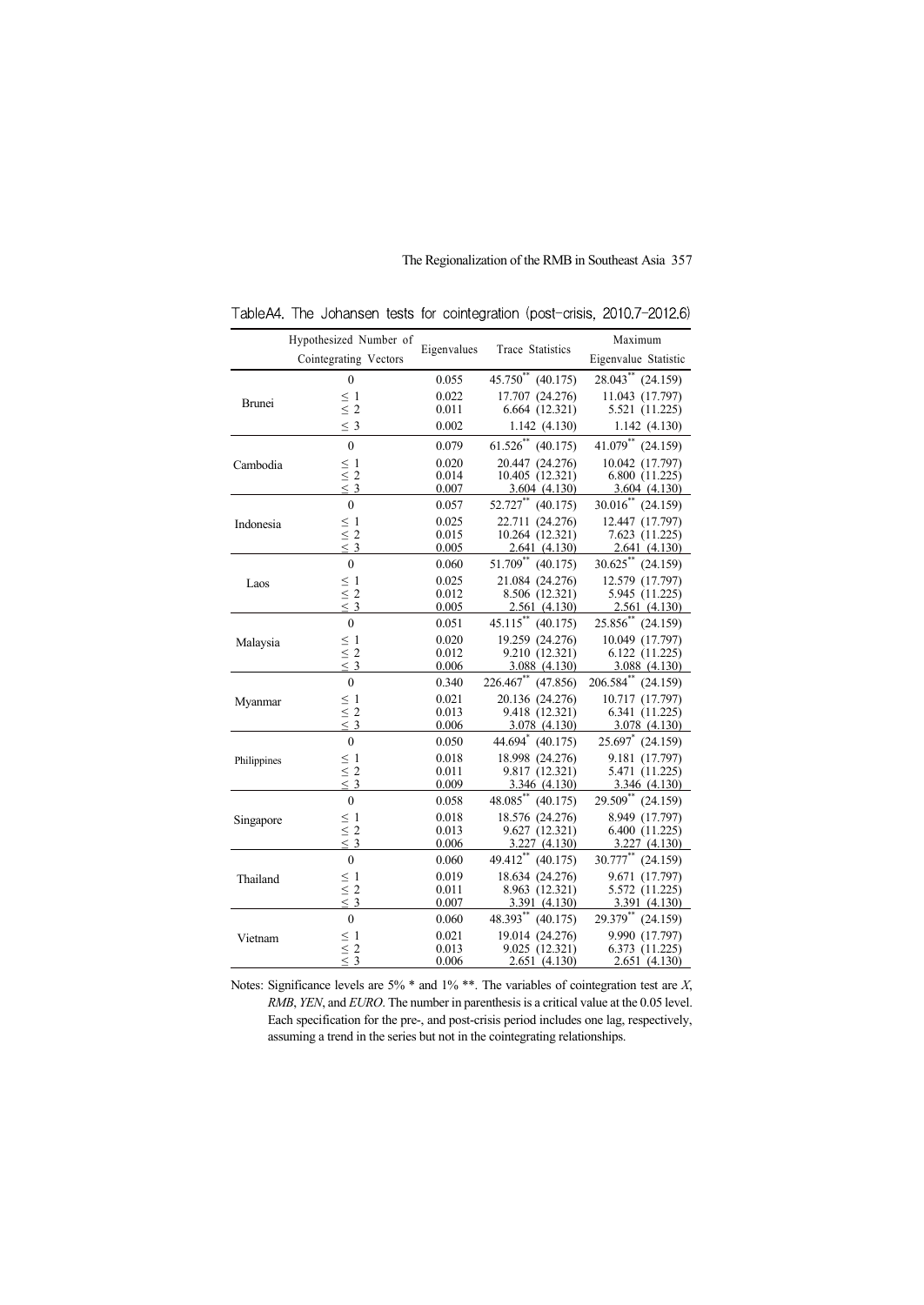|                             | Pre-Crisis |                            | Post-Crisis             |                            |  |
|-----------------------------|------------|----------------------------|-------------------------|----------------------------|--|
|                             | Level      | $1^{\rm st}$<br>difference | Level                   | $1^{\rm st}$<br>difference |  |
| Levin, Lin and Chu $-0.167$ |            | $-97.639$ ***              | $-3.460$ <sup>***</sup> | $-78.733***$               |  |
| <b>Breitung</b>             | 2.314      | $-49.142$ ***              | 0.836                   | $-35.296$ ***              |  |
| Fisher-ADF                  | 14.372     | $1425.28***$               | 202.890***              | 1589.33***                 |  |
| Fisher-PP                   | 18.883     | $1151.95***$               | 212.505***              | $1157.54***$               |  |
| Hadri                       | 31.349     | $-0.407$                   | 37.584                  | 0.223                      |  |

TableA5. Results of panel unit root tests on exchange rates

Notes: Significance levels are 10% \*, 5% \*\*, 1% \*\*\*. Each panel unit root test contains an intercept but no time trend.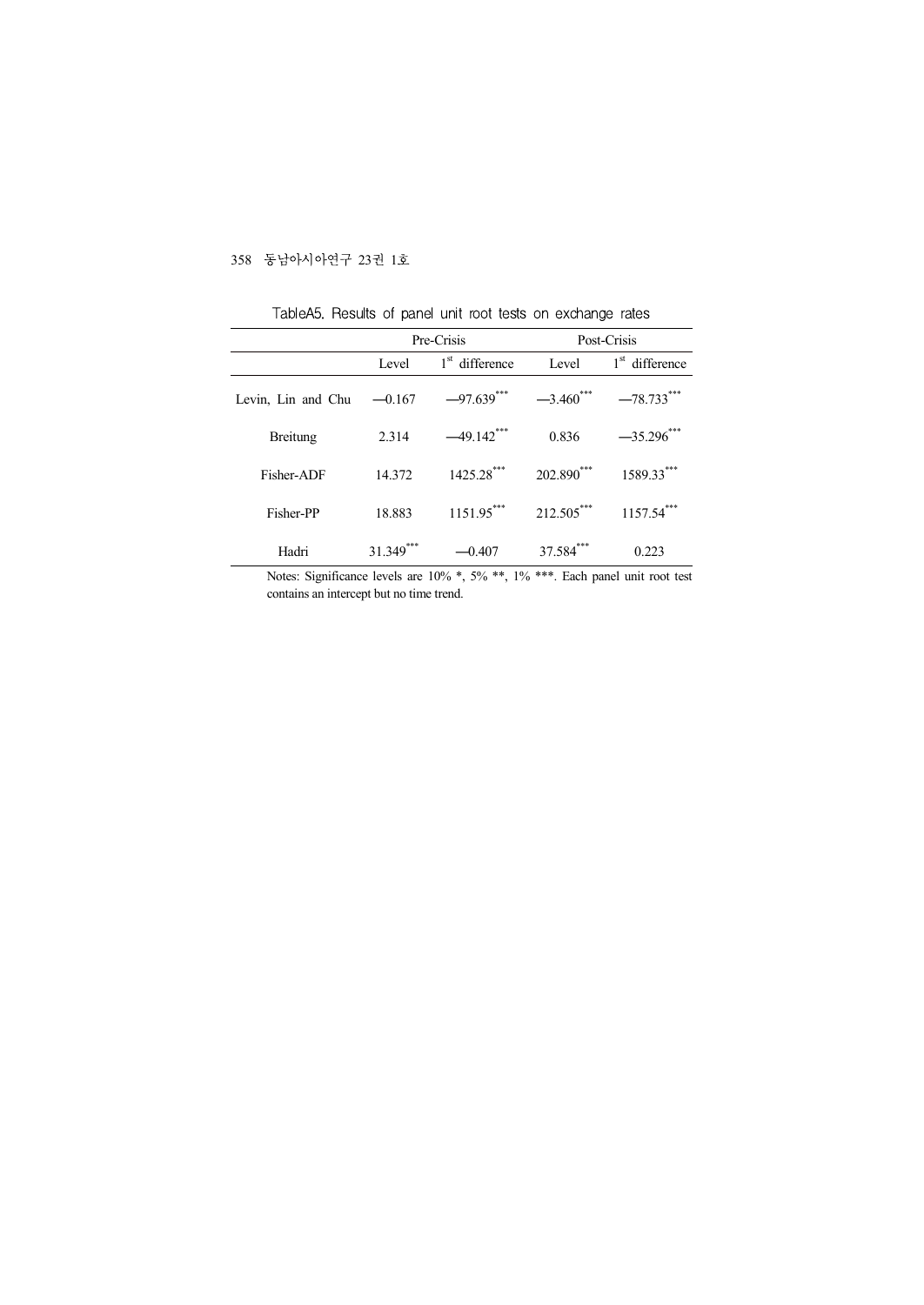# <Appendix 2>

FigureA1. Trend of exchange rate of pre-crisis period (2005.8-2008.6)

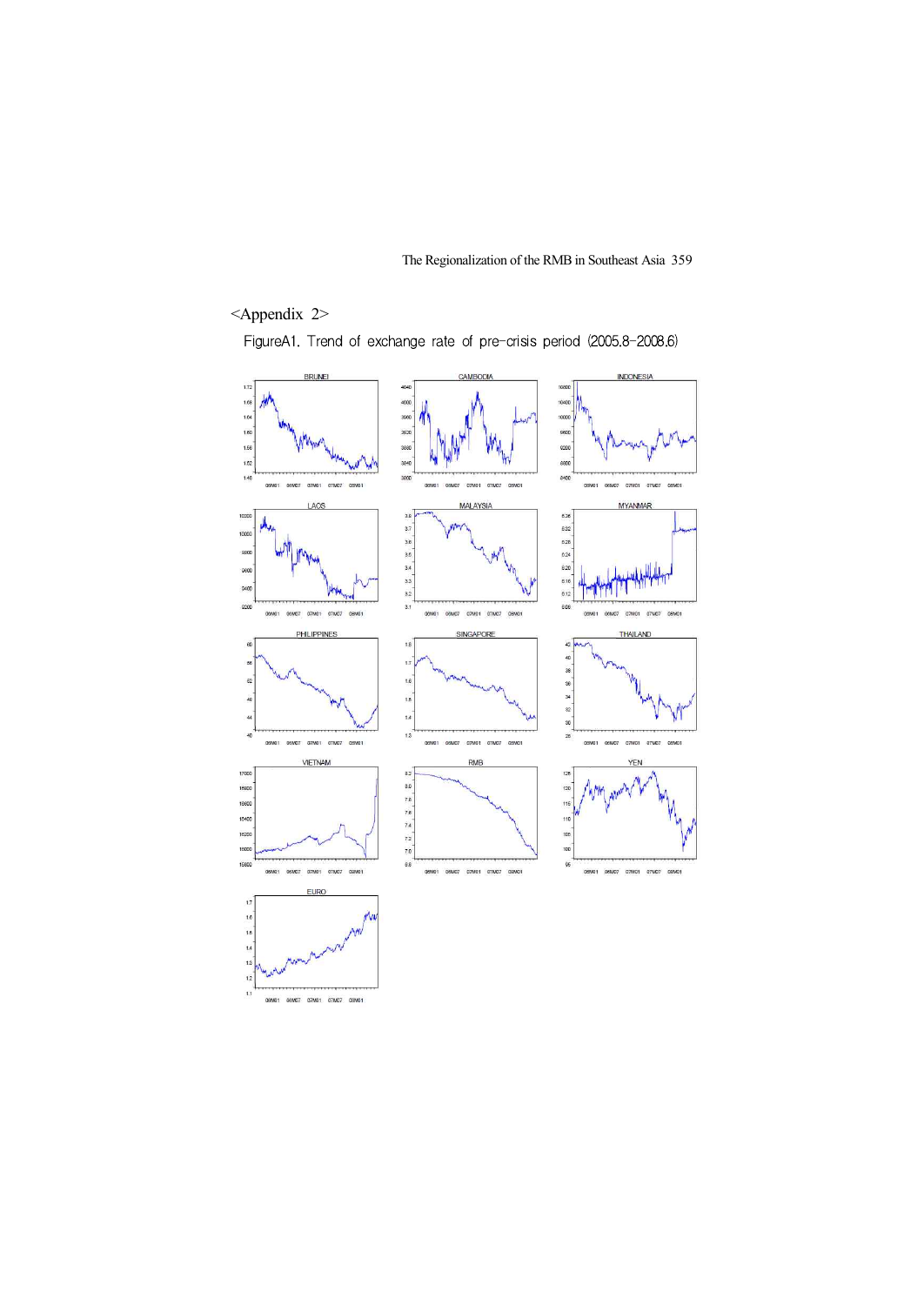74.

 $2011M01$  $2011M(7)$  $201284$ 



FigureA2. Trend of exchange rate of post-crisis period (2010.7-2012.6)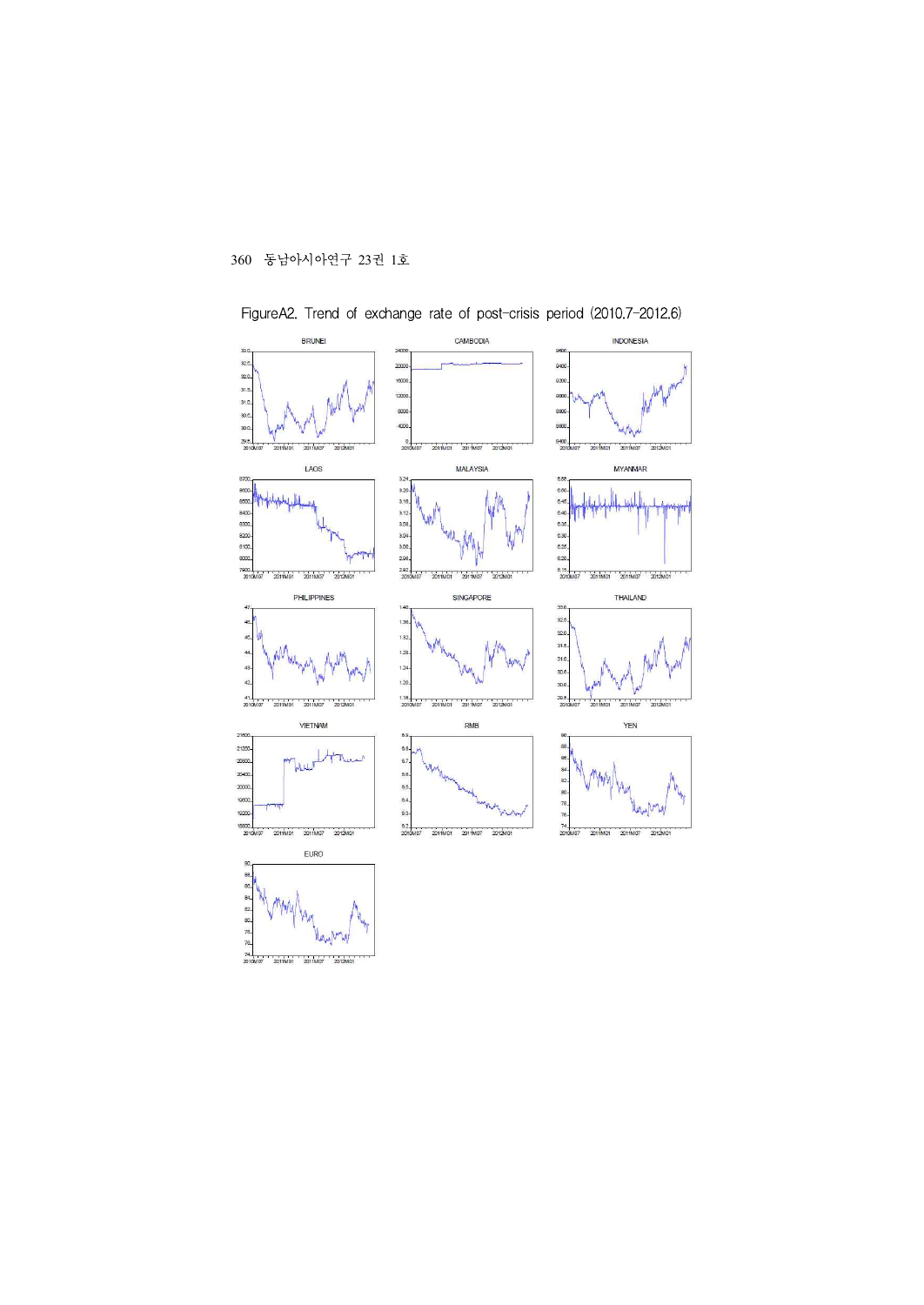<국문요약>

# 동남아시아에서의 위안화 국제화: 위안화 환율에 대한 개별국가 환율의 동조화 또는 비동조화 현상을 중심으로

나 희 량

(부경대학교 국제통상학부)

중국의 위안화 국제화(지역화)는 중국경제의 성장 및 중국정부의 전략적, 정책적 지원에 따라 가속화되고 있다. 특히 최근 ASEAN과 중국 간 경제통합이 빠르게 진행됨에 따라 동남아시아 지역에서 중 국 위안화의 유통이 확대되고 있다. 본 논문은 이러한 위안화 유통 의 확대와 관련하여 위안화 국제화(지역화)가 동남아시아 국가들의 환율정책에 미치는 영향을 분석하고자 한다. 동 지역에서 위안화의 유통의 확대(위안화 국제화)가 유의미하다면 달러화 대비 위안화 환 율과 달러화 대비 동남아시아 개별국가통화 환율 간에 인과적 관계 를 보일 것이다. 왜냐하면 환율정책의 중요한 목적 중 하나는 환율 의 안정적 운영인데 환율결정에 있어 위안화의 비중이 크다면 그 만큼 달러화 대비 개별국가통화 간 환율의 영향도 커지기 때문이다. 본 논문은 이러한 가설을 바탕으로 두 환율변수 간 공적분 분석 등 계량분석을 통해 가설검정을 실시하였다. 분석 결과 2008년 글로벌 금융위기 이전(2005.8~2008.6)에는 두 환율변수 간 동조화 현상이 나타나는데 비해 그 이후(2010.7~2012.6)는 비동조화 현상이 나타나 는 것으로 나타났다. 이는 2010년 이후 유럽의 재정 위기 등 글로벌